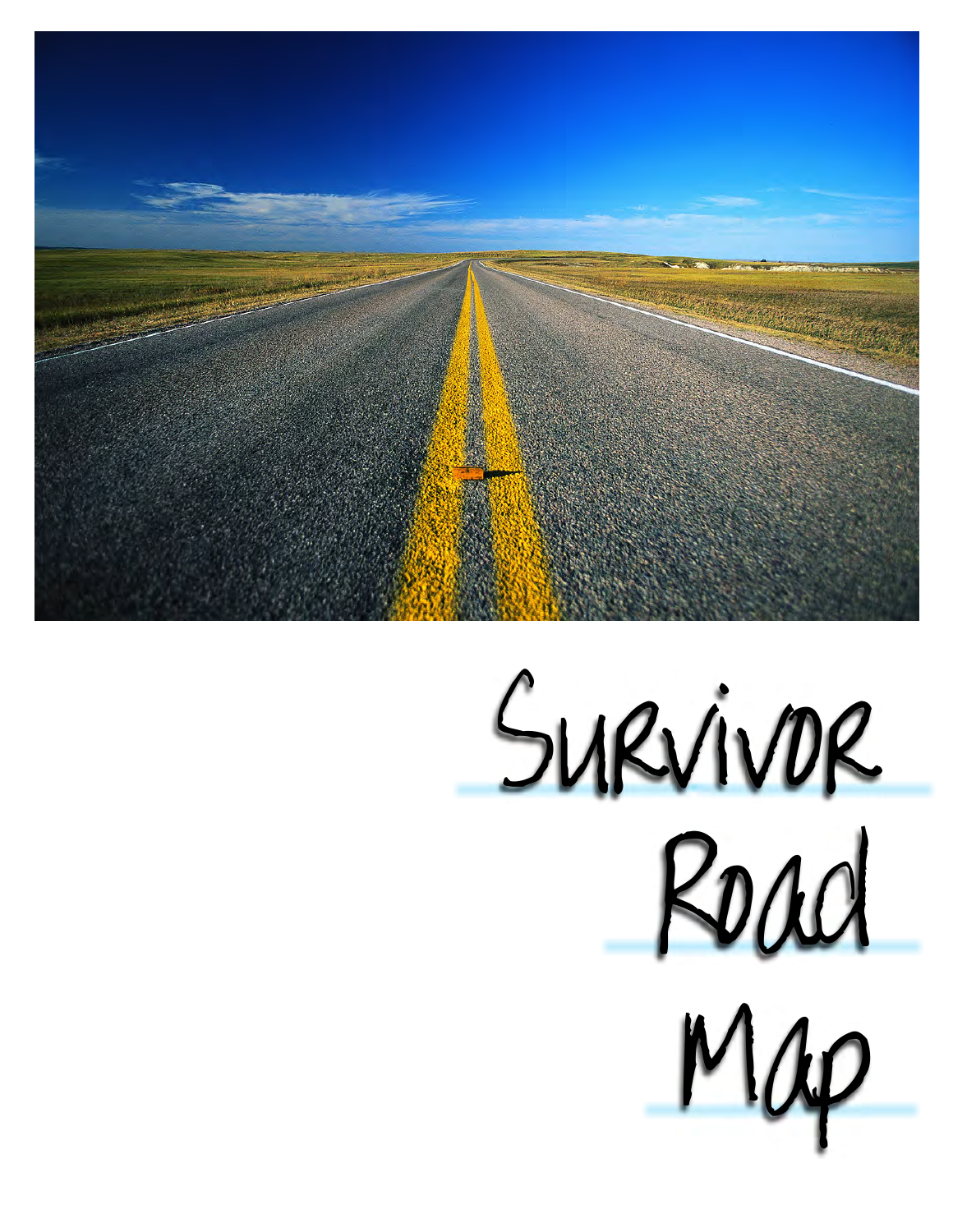# **Table of Contents**

| Planning Ahead: What can I do to prepare?                                   |  |
|-----------------------------------------------------------------------------|--|
|                                                                             |  |
|                                                                             |  |
|                                                                             |  |
|                                                                             |  |
|                                                                             |  |
|                                                                             |  |
|                                                                             |  |
|                                                                             |  |
|                                                                             |  |
|                                                                             |  |
|                                                                             |  |
|                                                                             |  |
|                                                                             |  |
|                                                                             |  |
|                                                                             |  |
| When a Loved One Dies: What do I do next?                                   |  |
| In the Days to come  Making Funeral Arrangements                            |  |
|                                                                             |  |
|                                                                             |  |
|                                                                             |  |
| In the Weeks and Months to come  Settling the Estate                        |  |
|                                                                             |  |
|                                                                             |  |
|                                                                             |  |
|                                                                             |  |
|                                                                             |  |
|                                                                             |  |
|                                                                             |  |
|                                                                             |  |
| <b>Survival Guide: How do I apply for survivor benefits?</b>                |  |
|                                                                             |  |
|                                                                             |  |
|                                                                             |  |
|                                                                             |  |
|                                                                             |  |
| Template 6 - To Veterans' Administration (for government life insurance) 41 |  |
|                                                                             |  |
|                                                                             |  |
|                                                                             |  |
|                                                                             |  |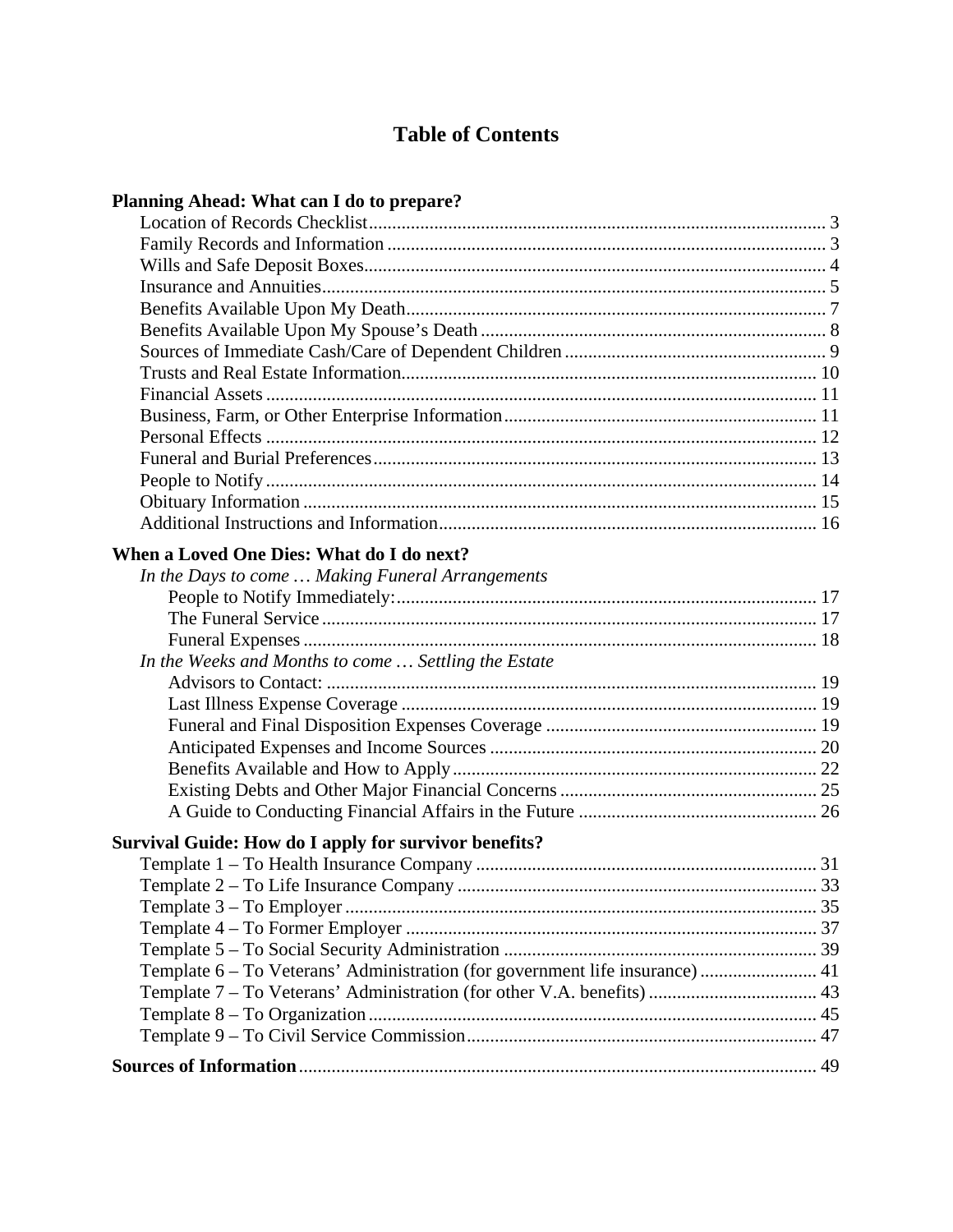You spent your entire senior year of high school planning your move out of your parent's house and off to your dream college. You spent endless hours talking to advisors and career counselors planning your career. You spent countless coffee dates with your mom planning the perfect wedding day. You spend weeks and months planning your family reunions and vacations. It is natural to want to plan for the fun and exciting times in life, but have you prepared for the unpleasant times as well? Have you planned for the time when you will no longer be around?

Like many others, you and your family may never have discussed the numerous issues surrounding the death of a loved one. Do you have a final will and testament drawn up? Have you discussed options such as assisted living, nursing homes and final illness hospitalization? Have you talked about funeral arrangements and preferences? Do you know where all important financial information and accounts are located? Have you discussed how the family's heir looms, possessions and wealth will be distributed? Do you have a financial plan set in place for the increased expense and decreased income that accompany the death of a spouse?

Such issues rarely come up naturally in day-to-day conversations. This booklet is created for just that purpose. Use it as a starting point for family discussions. So invite the family over for a leisurely Sunday afternoon barbecue. Or send out handwritten invitations and make it a more formal occasion. Whatever your family's style is, set aside some time for a productive and positive conversation about the future. Once you have everyone together, bring out this booklet, and starting planning for the future.

The first section of this booklet, *Planning Ahead*, will help you organize all your important documents and account information so that others can easily take over in your absence. The second section, *When a Loved One Dies*, is designed to walk you through the important issues and facilitate family discussion. The final section, *Survival Guide*, includes a number of template letters that will be helpful in requesting survivor benefits after the death of a loved one. Though this booklet will be a great asset, qualified financial and legal advisors can offer advice regarding your family's unique situation as well as specific state laws regarding burial, taxation, and insurance. Like an extended family member, a trusted financial advisor can offer experience and support while you navigate through the challenging decisions ahead.

- 2 -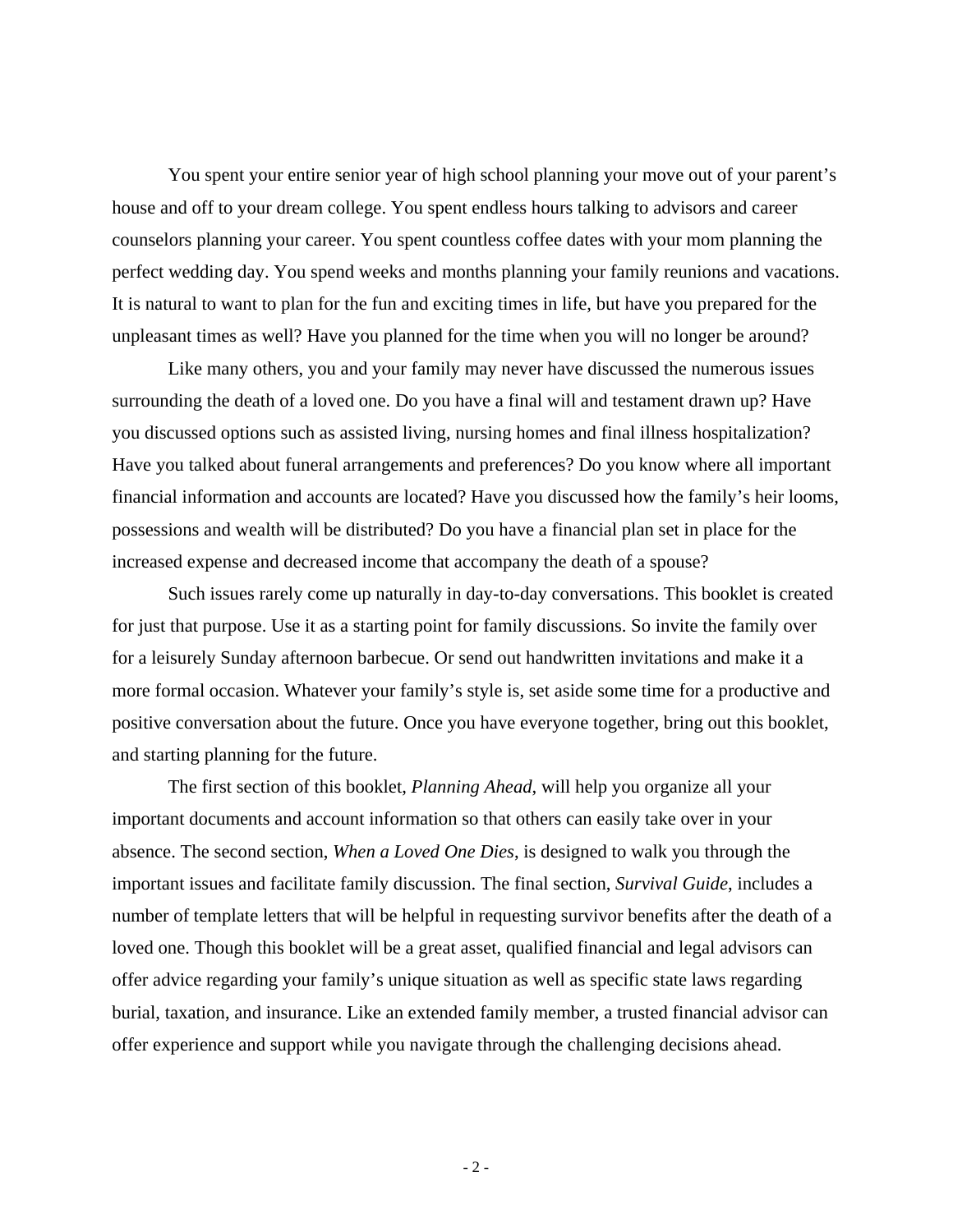# Planning Ahead: What can I do to prepare?

# **Location of Records Checklist Records**

| <b>Records</b>            | <b>Location</b>                                                                                                                                   |
|---------------------------|---------------------------------------------------------------------------------------------------------------------------------------------------|
| Annuities                 |                                                                                                                                                   |
|                           |                                                                                                                                                   |
|                           |                                                                                                                                                   |
|                           |                                                                                                                                                   |
|                           |                                                                                                                                                   |
|                           |                                                                                                                                                   |
| Employment records        |                                                                                                                                                   |
|                           |                                                                                                                                                   |
|                           |                                                                                                                                                   |
|                           |                                                                                                                                                   |
|                           |                                                                                                                                                   |
|                           |                                                                                                                                                   |
|                           |                                                                                                                                                   |
|                           |                                                                                                                                                   |
|                           | Social Security number<br><u>Leading</u> Social Security number<br><u>Leading</u> Social Security number<br><u>Leading</u> Social Security number |
| Software passwords, codes |                                                                                                                                                   |
|                           |                                                                                                                                                   |
|                           | Stocks, bonds, securities portfolio                                                                                                               |
|                           |                                                                                                                                                   |
|                           |                                                                                                                                                   |
|                           |                                                                                                                                                   |
|                           |                                                                                                                                                   |
|                           |                                                                                                                                                   |
|                           |                                                                                                                                                   |

# **Family Records and Information**

| <b>About the family</b>                       |
|-----------------------------------------------|
|                                               |
|                                               |
| Spouse's/Partner's name                       |
|                                               |
| Children (full name, place and date of birth) |
|                                               |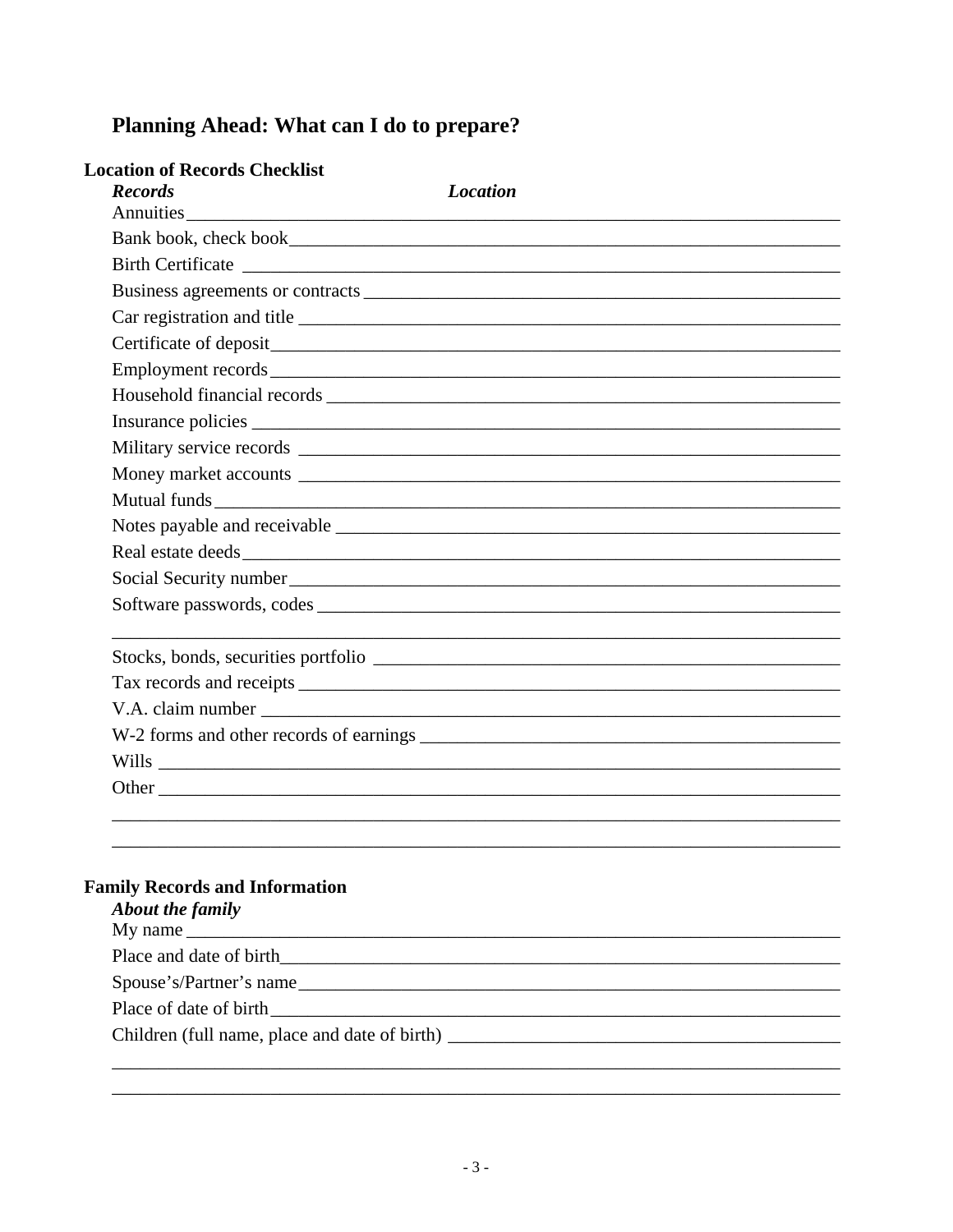Other family (full name, place and date of birth) \_\_\_\_\_\_\_\_\_\_\_\_\_\_\_\_\_\_\_\_\_\_\_\_\_\_\_\_\_\_\_\_\_\_\_\_\_\_\_

| <b>Family records location</b>                                                                                                                                                                                                                                                                                     |
|--------------------------------------------------------------------------------------------------------------------------------------------------------------------------------------------------------------------------------------------------------------------------------------------------------------------|
|                                                                                                                                                                                                                                                                                                                    |
|                                                                                                                                                                                                                                                                                                                    |
|                                                                                                                                                                                                                                                                                                                    |
|                                                                                                                                                                                                                                                                                                                    |
|                                                                                                                                                                                                                                                                                                                    |
|                                                                                                                                                                                                                                                                                                                    |
|                                                                                                                                                                                                                                                                                                                    |
|                                                                                                                                                                                                                                                                                                                    |
| <b>Wills and Safe Deposit Boxes</b><br>Wills<br>$\Box$ I have a will.<br>$\Box$ I do not have a will. (NOTE: if you do not have a will, it is crucial to create one now!)                                                                                                                                          |
| the control of the control of the control of the control of the control of the control of the control of the control of the control of the control of the control of the control of the control of the control of the control<br>Executor's name, address, and telephone number __________________________________ |
|                                                                                                                                                                                                                                                                                                                    |
| $\Box$ Every adult in my family has a will.<br>$\Box$ Someone in my family does not have a will. (NOTE: if a family member does not currently<br>have a will, it is crucial to create one now!)                                                                                                                    |
|                                                                                                                                                                                                                                                                                                                    |
|                                                                                                                                                                                                                                                                                                                    |

\_\_\_\_\_\_\_\_\_\_\_\_\_\_\_\_\_\_\_\_\_\_\_\_\_\_\_\_\_\_\_\_\_\_\_\_\_\_\_\_\_\_\_\_\_\_\_\_\_\_\_\_\_\_\_\_\_\_\_\_\_\_\_\_\_\_\_\_\_\_\_\_\_\_\_\_\_\_

\_\_\_\_\_\_\_\_\_\_\_\_\_\_\_\_\_\_\_\_\_\_\_\_\_\_\_\_\_\_\_\_\_\_\_\_\_\_\_\_\_\_\_\_\_\_\_\_\_\_\_\_\_\_\_\_\_\_\_\_\_\_\_\_\_\_\_\_\_\_\_\_\_\_\_\_\_\_

Name of financial advisors, accountants, their addresses and telephone number \_\_\_\_\_\_\_\_\_\_\_\_\_\_\_\_\_\_\_\_\_\_\_\_\_\_\_\_\_\_\_\_

\_\_\_\_\_\_\_\_\_\_\_\_\_\_\_\_\_\_\_\_\_\_\_\_\_\_\_\_\_\_\_\_\_\_\_\_\_\_\_\_\_\_\_\_\_\_\_\_\_\_\_\_\_\_\_\_\_\_\_\_\_\_\_\_\_\_\_\_\_\_\_\_\_\_\_\_\_\_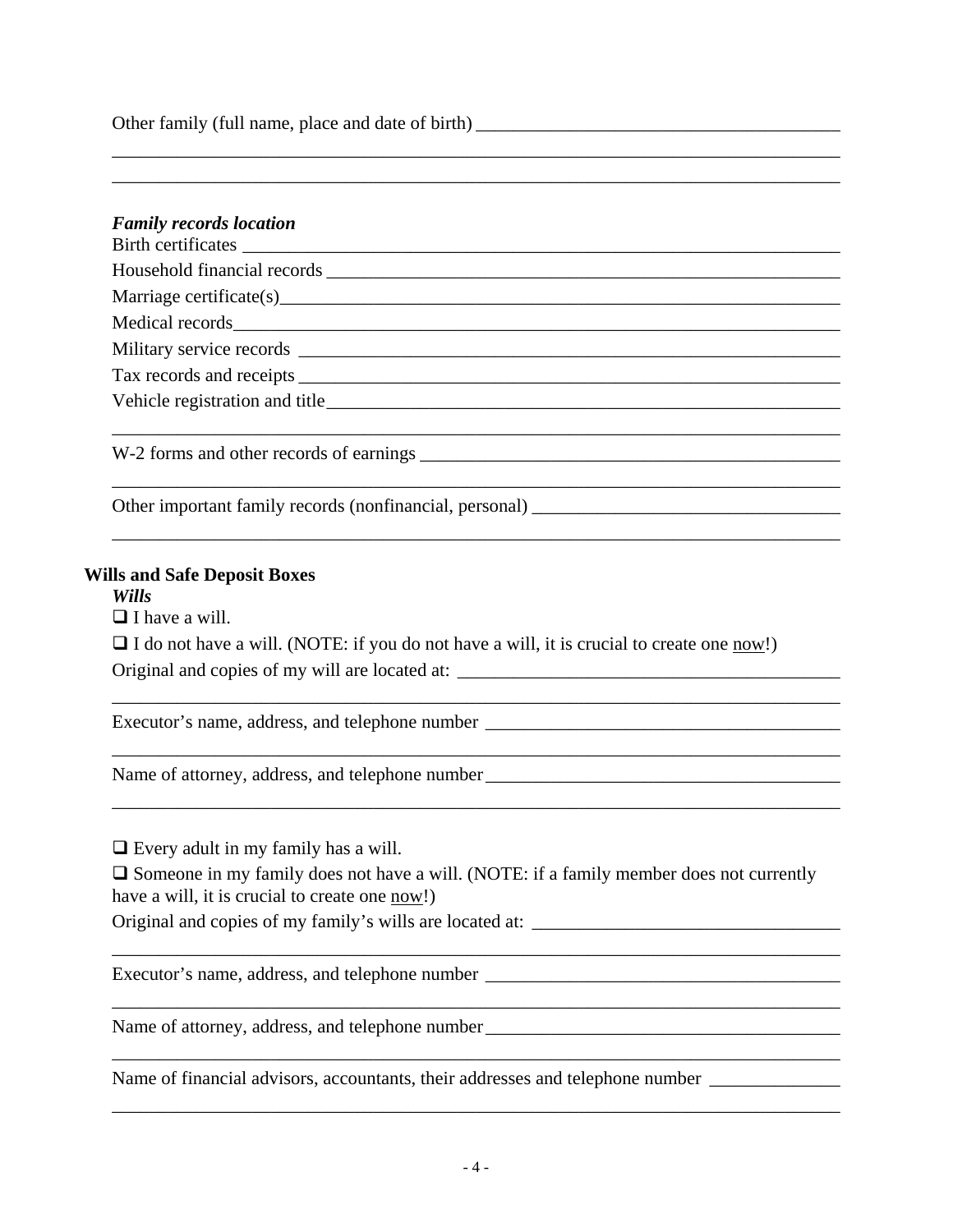| Safe deposit boxes                                                                                                         |                      |                                                                                  |
|----------------------------------------------------------------------------------------------------------------------------|----------------------|----------------------------------------------------------------------------------|
| $\Box$ It is held in my name only                                                                                          |                      |                                                                                  |
|                                                                                                                            |                      |                                                                                  |
| Box number                                                                                                                 |                      |                                                                                  |
|                                                                                                                            |                      |                                                                                  |
|                                                                                                                            |                      |                                                                                  |
| <b>Insurance and Annuities</b>                                                                                             |                      |                                                                                  |
| Life Insurance                                                                                                             |                      |                                                                                  |
| We have the following life and life/long-term care insurance policies:<br>Insurance Company Policy Number Owner Face Value |                      | <i>Beneficiary</i>                                                               |
|                                                                                                                            |                      |                                                                                  |
|                                                                                                                            |                      |                                                                                  |
|                                                                                                                            |                      |                                                                                  |
| Other family members:<br><b>Insurance</b>                                                                                  | <b>Policy Number</b> | Face Value                                                                       |
|                                                                                                                            |                      |                                                                                  |
|                                                                                                                            |                      |                                                                                  |
|                                                                                                                            |                      |                                                                                  |
| Government life insurance<br>I served in the (branch of service)                                                           |                      |                                                                                  |
|                                                                                                                            |                      |                                                                                  |
|                                                                                                                            |                      |                                                                                  |
|                                                                                                                            |                      |                                                                                  |
| The status of my government life insurance is as follows (expired or still in force; face amount):                         |                      |                                                                                  |
| ,我们也不会有什么。""我们的人,我们也不会有什么?""我们的人,我们也不会有什么?""我们的人,我们也不会有什么?""我们的人,我们也不会有什么?""我们的人                                           |                      | ,我们也不会有什么。""我们的人,我们也不会有什么?""我们的人,我们也不会有什么?""我们的人,我们也不会有什么?""我们的人,我们也不会有什么?""我们的人 |
|                                                                                                                            |                      |                                                                                  |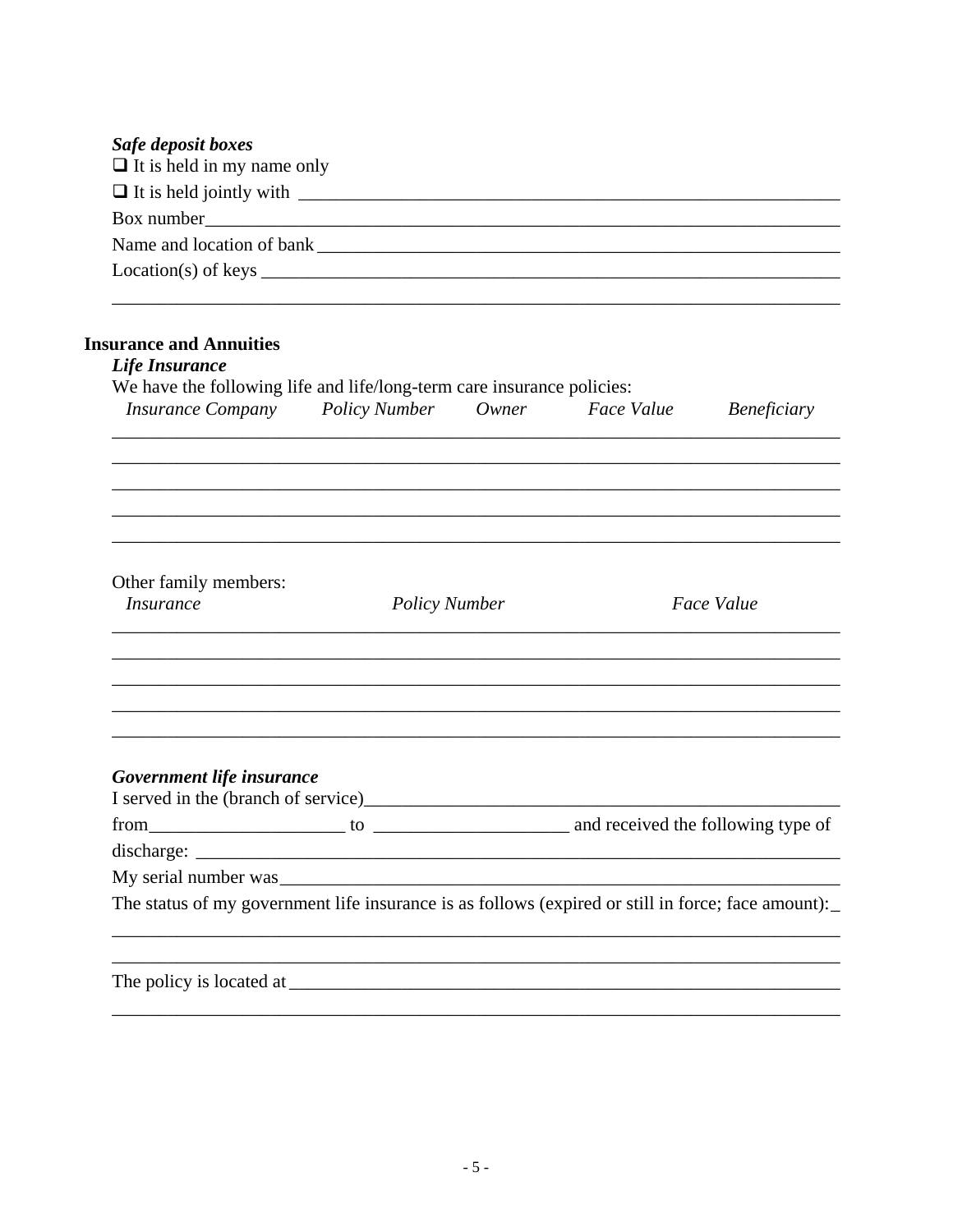#### *Other government sources*

My family will be eligible for the following benefits:

□ Civil Service

□ Railroad Retirement

□ Veteran's non-service-connected death

□ Active military or veteran's service-connected death

Benefits because of my employment by state or local government\_\_\_\_\_\_\_\_\_\_\_\_\_\_\_\_\_\_\_\_\_\_\_

My V.A. claim number is  $\frac{1}{\sqrt{1-\frac{1}{2}}\sqrt{1-\frac{1}{2}}\left\{1-\frac{1}{2}\left[\frac{1}{2}(\frac{1}{2}-\frac{1}{2})\left(\frac{1}{2}-\frac{1}{2}\right)\left(\frac{1}{2}-\frac{1}{2}\right)\left(\frac{1}{2}-\frac{1}{2}\right)\left(\frac{1}{2}-\frac{1}{2}\right)\left(\frac{1}{2}-\frac{1}{2}\right)\left(\frac{1}{2}-\frac{1}{2}\right)\left(\frac{1}{2}-\frac{1}{2}\right)\left(\frac{1}{2}-\frac{1}{2}\$ 

Records and documents needed to apply for benefits are located at \_\_\_\_\_\_\_\_\_\_\_\_\_\_\_\_\_\_\_\_\_

# *Membership organizations*

Because of my membership in various organizations (union, trade associations, fraternal benefit society, etc.) my survivors may be eligible for certain benefits. The organizations and benefits are as follows:

\_\_\_\_\_\_\_\_\_\_\_\_\_\_\_\_\_\_\_\_\_\_\_\_\_\_\_\_\_\_\_\_\_\_\_\_\_\_\_\_\_\_\_\_\_\_\_\_\_\_\_\_\_\_\_\_\_\_\_\_\_\_\_\_\_\_\_\_\_\_\_\_\_\_\_\_\_\_

\_\_\_\_\_\_\_\_\_\_\_\_\_\_\_\_\_\_\_\_\_\_\_\_\_\_\_\_\_\_\_\_\_\_\_\_\_\_\_\_\_\_\_\_\_\_\_\_\_\_\_\_\_\_\_\_\_\_\_\_\_\_\_\_\_\_\_\_\_\_\_\_\_\_\_\_\_\_

 $\mathcal{L}_\mathcal{L} = \mathcal{L}_\mathcal{L} = \mathcal{L}_\mathcal{L} = \mathcal{L}_\mathcal{L} = \mathcal{L}_\mathcal{L} = \mathcal{L}_\mathcal{L} = \mathcal{L}_\mathcal{L} = \mathcal{L}_\mathcal{L} = \mathcal{L}_\mathcal{L} = \mathcal{L}_\mathcal{L} = \mathcal{L}_\mathcal{L} = \mathcal{L}_\mathcal{L} = \mathcal{L}_\mathcal{L} = \mathcal{L}_\mathcal{L} = \mathcal{L}_\mathcal{L} = \mathcal{L}_\mathcal{L} = \mathcal{L}_\mathcal{L}$ 

\_\_\_\_\_\_\_\_\_\_\_\_\_\_\_\_\_\_\_\_\_\_\_\_\_\_\_\_\_\_\_\_\_\_\_\_\_\_\_\_\_\_\_\_\_\_\_\_\_\_\_\_\_\_\_\_\_\_\_\_\_\_\_\_\_\_\_\_\_\_\_\_\_\_\_\_\_\_

\_\_\_\_\_\_\_\_\_\_\_\_\_\_\_\_\_\_\_\_\_\_\_\_\_\_\_\_\_\_\_\_\_\_\_\_\_\_\_\_\_\_\_\_\_\_\_\_\_\_\_\_\_\_\_\_\_\_\_\_\_\_\_\_\_\_\_\_\_\_\_\_\_\_\_\_\_\_ \_\_\_\_\_\_\_\_\_\_\_\_\_\_\_\_\_\_\_\_\_\_\_\_\_\_\_\_\_\_\_\_\_\_\_\_\_\_\_\_\_\_\_\_\_\_\_\_\_\_\_\_\_\_\_\_\_\_\_\_\_\_\_\_\_\_\_\_\_\_\_\_\_\_\_\_\_\_

| Organization | Type of benefits |
|--------------|------------------|
|              |                  |

The papers needed to apply for such benefits are located at\_\_\_\_\_\_\_\_\_\_\_\_\_\_\_\_\_\_\_\_\_\_\_\_\_\_\_\_\_\_\_

# *Health Insurance*

We have the following health insurance policies (hospitalization, disability income, accident, long-term care, etc.):

| Insured | <i>Insurance Co.</i> | Policy Number | Type of Insurance |
|---------|----------------------|---------------|-------------------|
|         |                      |               |                   |

\_\_\_\_\_\_\_\_\_\_\_\_\_\_\_\_\_\_\_\_\_\_\_\_\_\_\_\_\_\_\_\_\_\_\_\_\_\_\_\_\_\_\_\_\_\_\_\_\_\_\_\_\_\_\_\_\_\_\_\_\_\_\_\_\_\_\_\_\_\_\_\_\_\_\_\_\_\_ \_\_\_\_\_\_\_\_\_\_\_\_\_\_\_\_\_\_\_\_\_\_\_\_\_\_\_\_\_\_\_\_\_\_\_\_\_\_\_\_\_\_\_\_\_\_\_\_\_\_\_\_\_\_\_\_\_\_\_\_\_\_\_\_\_\_\_\_\_\_\_\_\_\_\_\_\_\_ \_\_\_\_\_\_\_\_\_\_\_\_\_\_\_\_\_\_\_\_\_\_\_\_\_\_\_\_\_\_\_\_\_\_\_\_\_\_\_\_\_\_\_\_\_\_\_\_\_\_\_\_\_\_\_\_\_\_\_\_\_\_\_\_\_\_\_\_\_\_\_\_\_\_\_\_\_\_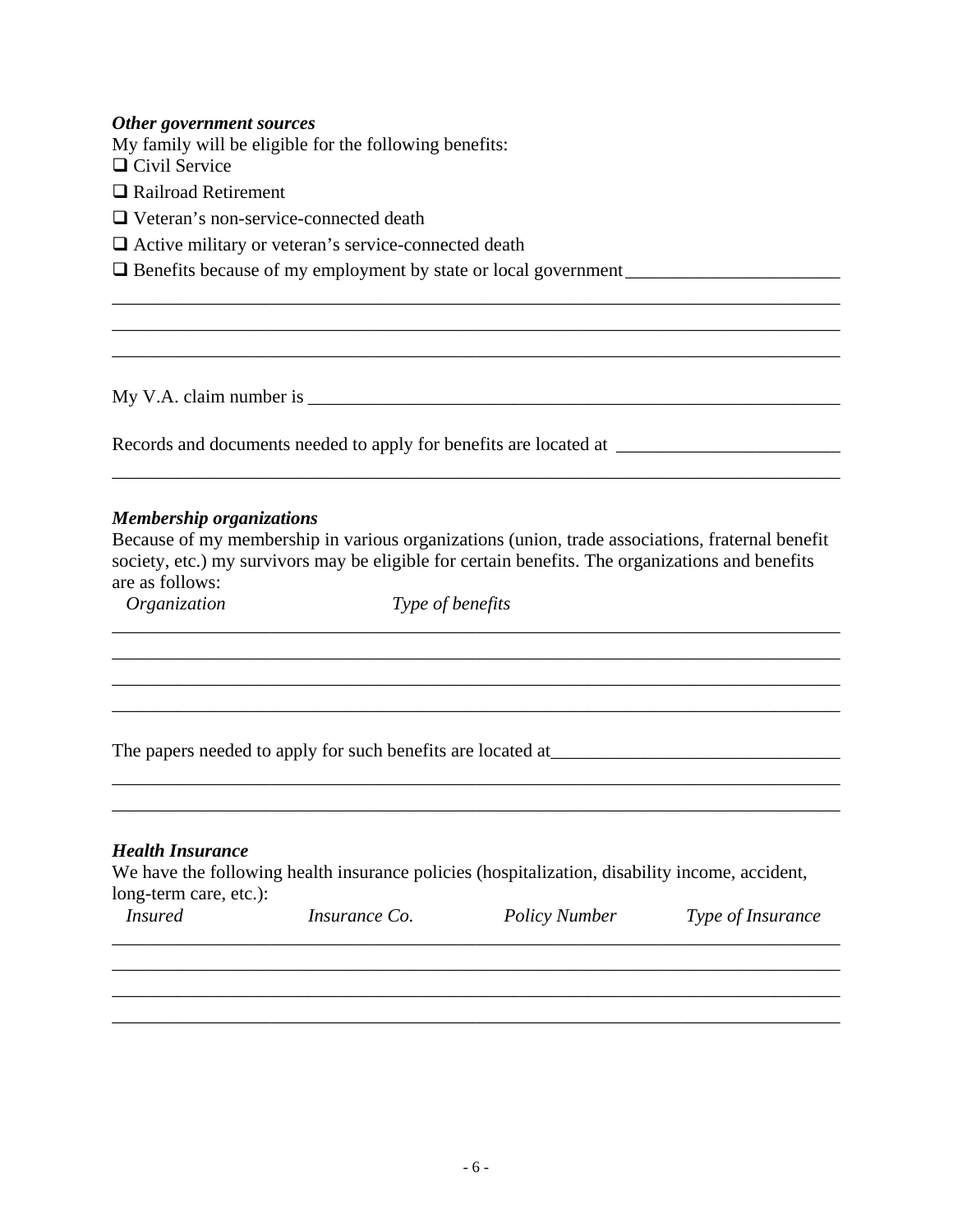# *Annuities*

|                                                                                                                                                                                                                                                                          | Policy Co. | Annuitants                                                                                | <b>Beneficiary</b>                                                                                                                                                                              |
|--------------------------------------------------------------------------------------------------------------------------------------------------------------------------------------------------------------------------------------------------------------------------|------------|-------------------------------------------------------------------------------------------|-------------------------------------------------------------------------------------------------------------------------------------------------------------------------------------------------|
|                                                                                                                                                                                                                                                                          |            |                                                                                           |                                                                                                                                                                                                 |
| <b>Property/casualty insurance</b>                                                                                                                                                                                                                                       |            |                                                                                           |                                                                                                                                                                                                 |
|                                                                                                                                                                                                                                                                          |            |                                                                                           | We have the following types of insurance (homeowners, automobiles, personal liability, business                                                                                                 |
| coverages, etc.):<br><b>Insurance Company</b>                                                                                                                                                                                                                            |            | <b>Policy Number</b>                                                                      | Type of Insurance                                                                                                                                                                               |
|                                                                                                                                                                                                                                                                          |            |                                                                                           |                                                                                                                                                                                                 |
|                                                                                                                                                                                                                                                                          |            |                                                                                           |                                                                                                                                                                                                 |
|                                                                                                                                                                                                                                                                          |            |                                                                                           |                                                                                                                                                                                                 |
|                                                                                                                                                                                                                                                                          |            |                                                                                           |                                                                                                                                                                                                 |
|                                                                                                                                                                                                                                                                          |            |                                                                                           |                                                                                                                                                                                                 |
|                                                                                                                                                                                                                                                                          |            |                                                                                           |                                                                                                                                                                                                 |
|                                                                                                                                                                                                                                                                          |            |                                                                                           |                                                                                                                                                                                                 |
|                                                                                                                                                                                                                                                                          |            |                                                                                           |                                                                                                                                                                                                 |
|                                                                                                                                                                                                                                                                          |            |                                                                                           |                                                                                                                                                                                                 |
|                                                                                                                                                                                                                                                                          |            |                                                                                           | $\Box$ Deferred compensation arrangement                                                                                                                                                        |
|                                                                                                                                                                                                                                                                          |            | $\Box$ Credit union deposits                                                              |                                                                                                                                                                                                 |
|                                                                                                                                                                                                                                                                          |            |                                                                                           |                                                                                                                                                                                                 |
| <b>Benefits Available Upon My Death</b><br>Available Death Benefits, Present Employer<br>all that apply):<br>$\Box$ Group life insurance<br>$\Box$ Group health insurance (death benefit)<br>$\Box$ COBRA continuation benefits)<br>$\Box$ Pension (survivors' benefits) |            |                                                                                           | My employer is (name, address, and telephone number) ____________________________<br>My family may be eligible for the following benefits from my employer upon my death (check<br>$\Box$ Other |
| $\Box$ Unpaid salary                                                                                                                                                                                                                                                     |            |                                                                                           | <u> 1989 - Johann Barbara, margaret eta idazlearia (h. 1989).</u>                                                                                                                               |
|                                                                                                                                                                                                                                                                          |            | If I am killed on the job, additional benefits may be payable to my family from:          |                                                                                                                                                                                                 |
| $\Box$ Workmen's compensation                                                                                                                                                                                                                                            |            |                                                                                           |                                                                                                                                                                                                 |
|                                                                                                                                                                                                                                                                          |            | □ Accidental travel insurance, common carrier insurance, tickets purchased by credit card |                                                                                                                                                                                                 |

\_\_\_\_\_\_\_\_\_\_\_\_\_\_\_\_\_\_\_\_\_\_\_\_\_\_\_\_\_\_\_\_\_\_\_\_\_\_\_\_\_\_\_\_\_\_\_\_\_\_\_\_\_\_\_\_\_\_\_\_\_\_\_\_\_\_\_\_\_\_\_\_\_\_\_\_\_\_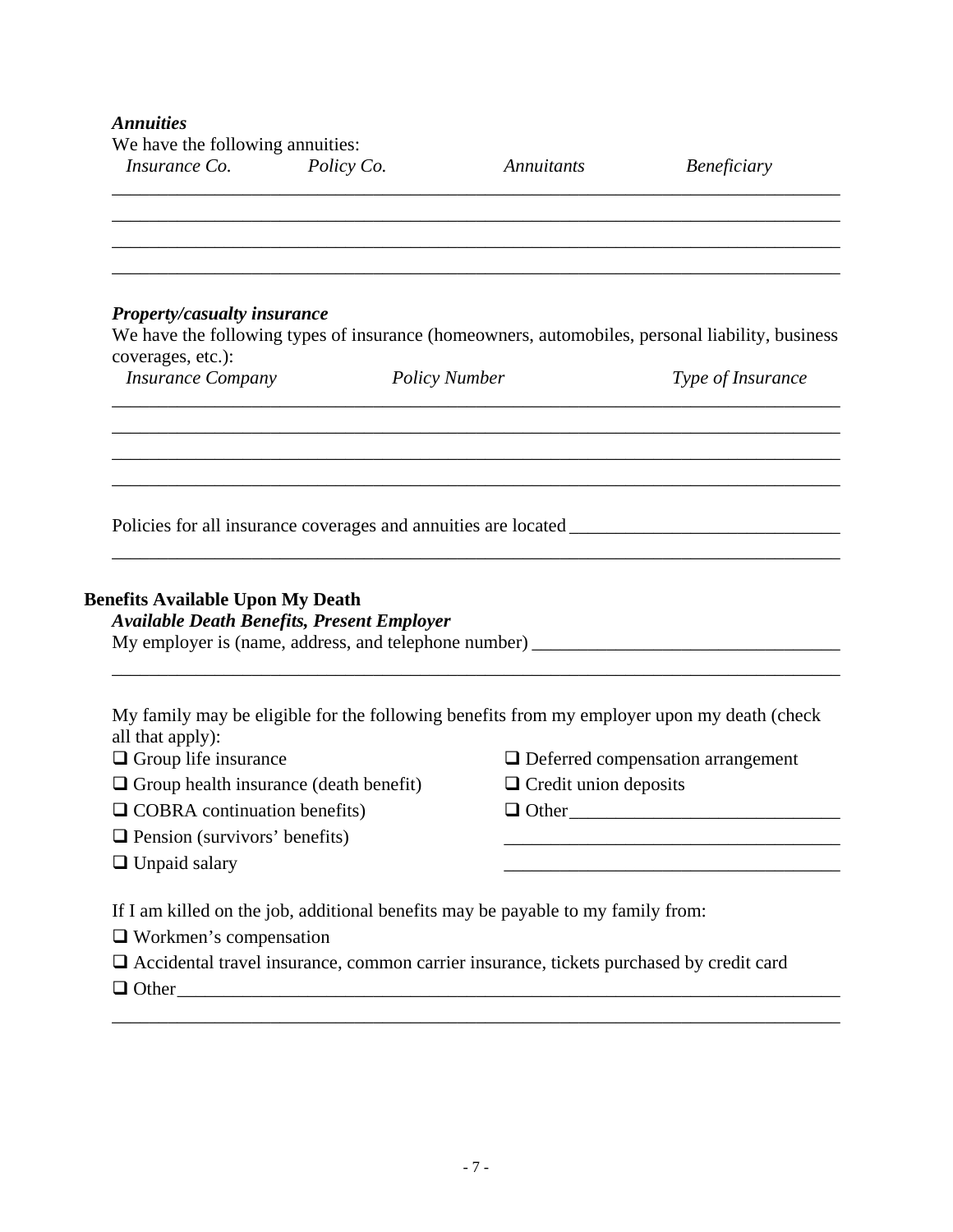### *Past employer*

Because of my previous employment there, I have a vested interest in the pension plan or other benefits at:\_\_\_\_\_\_\_\_\_\_\_\_\_\_\_\_\_\_\_\_\_\_\_\_\_\_\_\_\_\_\_\_\_\_\_\_\_\_\_\_\_\_\_\_\_\_\_\_\_\_\_\_\_\_\_\_\_\_\_\_\_\_\_\_\_\_\_\_\_

\_\_\_\_\_\_\_\_\_\_\_\_\_\_\_\_\_\_\_\_\_\_\_\_\_\_\_\_\_\_\_\_\_\_\_\_\_\_\_\_\_\_\_\_\_\_\_\_\_\_\_\_\_\_\_\_\_\_\_\_\_\_\_\_\_\_\_\_\_\_\_\_\_\_\_\_\_\_ \_\_\_\_\_\_\_\_\_\_\_\_\_\_\_\_\_\_\_\_\_\_\_\_\_\_\_\_\_\_\_\_\_\_\_\_\_\_\_\_\_\_\_\_\_\_\_\_\_\_\_\_\_\_\_\_\_\_\_\_\_\_\_\_\_\_\_\_\_\_\_\_\_\_\_\_\_\_ \_\_\_\_\_\_\_\_\_\_\_\_\_\_\_\_\_\_\_\_\_\_\_\_\_\_\_\_\_\_\_\_\_\_\_\_\_\_\_\_\_\_\_\_\_\_\_\_\_\_\_\_\_\_\_\_\_\_\_\_\_\_\_\_\_\_\_\_\_\_\_\_\_\_\_\_\_\_

\_\_\_\_\_\_\_\_\_\_\_\_\_\_\_\_\_\_\_\_\_\_\_\_\_\_\_\_\_\_\_\_\_\_\_\_\_\_\_\_\_\_\_\_\_\_\_\_\_\_\_\_\_\_\_\_\_\_\_\_\_\_\_\_\_\_\_\_\_\_\_\_\_\_\_\_\_\_ \_\_\_\_\_\_\_\_\_\_\_\_\_\_\_\_\_\_\_\_\_\_\_\_\_\_\_\_\_\_\_\_\_\_\_\_\_\_\_\_\_\_\_\_\_\_\_\_\_\_\_\_\_\_\_\_\_\_\_\_\_\_\_\_\_\_\_\_\_\_\_\_\_\_\_\_\_\_ \_\_\_\_\_\_\_\_\_\_\_\_\_\_\_\_\_\_\_\_\_\_\_\_\_\_\_\_\_\_\_\_\_\_\_\_\_\_\_\_\_\_\_\_\_\_\_\_\_\_\_\_\_\_\_\_\_\_\_\_\_\_\_\_\_\_\_\_\_\_\_\_\_\_\_\_\_\_

Papers needed to apply for benefits are located at:

#### *Social Security*

The Social Security Administration offers a variety of benefits. Call 1 (800) 772 – 1213 for help in calculating the dollar amounts below and for complete details on all Social Security benefits.

A lump sum burial benefit of \$255 may be payable to my spouse or children.

Social Security may provide my spouse, ex-spouse, and/or children a monthly benefit of \$

Social Security may provide a lifetime of income for my spouse of \$\_\_\_\_\_\_\_\_\_\_\_\_\_\_ beginning at age  $\frac{\ }{\ }$ 

\_\_\_\_\_\_\_\_\_\_\_\_\_\_\_\_\_\_\_\_\_\_\_\_\_\_\_\_\_\_\_\_\_\_\_\_\_\_\_\_\_\_\_\_\_\_\_\_\_\_\_\_\_\_\_\_\_\_\_\_\_\_\_\_\_\_\_\_\_\_\_\_\_\_\_\_\_\_

\_\_\_\_\_\_\_\_\_\_\_\_\_\_\_\_\_\_\_\_\_\_\_\_\_\_\_\_\_\_\_\_\_\_\_\_\_\_\_\_\_\_\_\_\_\_\_\_\_\_\_\_\_\_\_\_\_\_\_\_\_\_\_\_\_\_\_\_\_\_\_\_\_\_\_\_\_\_

\_\_\_\_\_\_\_\_\_\_\_\_\_\_\_\_\_\_\_\_\_\_\_\_\_\_\_\_\_\_\_\_\_\_\_\_\_\_\_\_\_\_\_\_\_\_\_\_\_\_\_\_\_\_\_\_\_\_\_\_\_\_\_\_\_\_\_\_\_\_\_\_\_\_\_\_\_\_ \_\_\_\_\_\_\_\_\_\_\_\_\_\_\_\_\_\_\_\_\_\_\_\_\_\_\_\_\_\_\_\_\_\_\_\_\_\_\_\_\_\_\_\_\_\_\_\_\_\_\_\_\_\_\_\_\_\_\_\_\_\_\_\_\_\_\_\_\_\_\_\_\_\_\_\_\_\_

My Social Security number \_\_\_\_\_\_\_\_\_\_\_\_\_\_\_\_\_\_\_\_\_\_\_\_\_\_\_\_\_\_\_\_\_\_\_\_\_\_\_\_\_\_\_\_\_\_\_\_\_\_\_\_\_\_\_

Spouse's Social Security number  $\Box$ 

Children's Social Security number(s)\_\_\_\_\_\_\_\_\_\_\_\_\_\_\_\_\_\_\_\_\_\_\_\_\_\_\_\_\_\_\_\_\_\_\_\_\_\_\_\_\_\_\_\_\_\_\_\_

Other family's Social Security number(s)

### **Benefits Available Upon My Spouse's Death**

*Spouse's present employer* 

Employer's name, address, and telephone number\_\_\_\_\_\_\_\_\_\_\_\_\_\_\_\_\_\_\_\_\_\_\_\_\_\_\_\_\_\_\_\_\_\_\_

Upon my spouse's death, the family may be eligible for the following benefits:

### *Spouse's past employer*

Because of previous employment, my spouse has a vested interest in the pension plan or other benefits at:\_\_\_\_\_\_\_\_\_\_\_\_\_\_\_\_\_\_\_\_\_\_\_\_\_\_\_\_\_\_\_\_\_\_\_\_\_\_\_\_\_\_\_\_\_\_\_\_\_\_\_\_\_\_\_\_\_\_\_\_\_\_\_\_\_\_\_\_\_

\_\_\_\_\_\_\_\_\_\_\_\_\_\_\_\_\_\_\_\_\_\_\_\_\_\_\_\_\_\_\_\_\_\_\_\_\_\_\_\_\_\_\_\_\_\_\_\_\_\_\_\_\_\_\_\_\_\_\_\_\_\_\_\_\_\_\_\_\_\_\_\_\_\_\_\_\_\_ \_\_\_\_\_\_\_\_\_\_\_\_\_\_\_\_\_\_\_\_\_\_\_\_\_\_\_\_\_\_\_\_\_\_\_\_\_\_\_\_\_\_\_\_\_\_\_\_\_\_\_\_\_\_\_\_\_\_\_\_\_\_\_\_\_\_\_\_\_\_\_\_\_\_\_\_\_\_ \_\_\_\_\_\_\_\_\_\_\_\_\_\_\_\_\_\_\_\_\_\_\_\_\_\_\_\_\_\_\_\_\_\_\_\_\_\_\_\_\_\_\_\_\_\_\_\_\_\_\_\_\_\_\_\_\_\_\_\_\_\_\_\_\_\_\_\_\_\_\_\_\_\_\_\_\_\_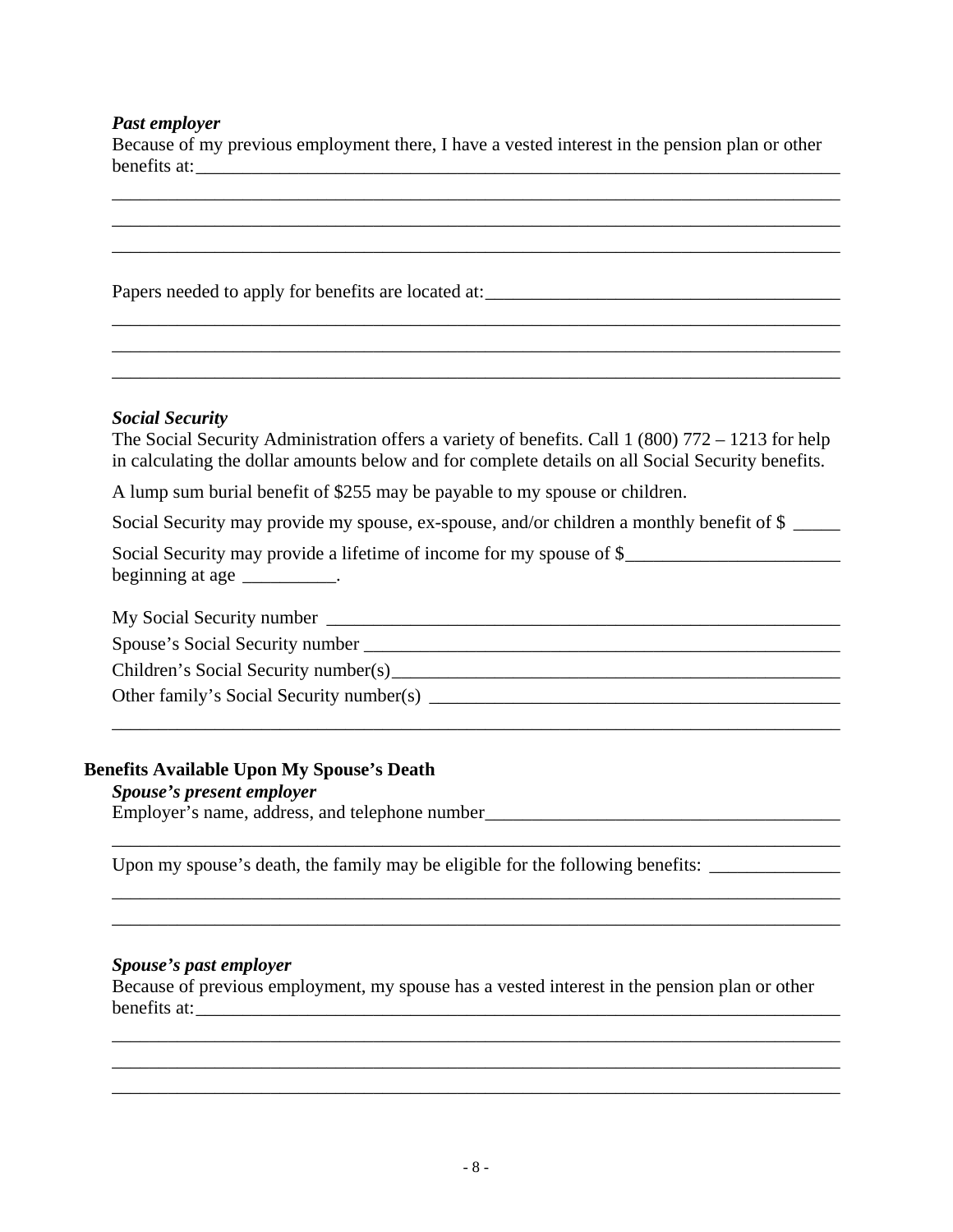## *Spouse or Ex-spouse's Social Security*

The Social Security Administration offers a variety of benefits. Call 1 (800) 772 – 1213 for help in calculating the dollar amounts below and for complete details on all Social Security benefits.

A lump sum burial benefit of \$255 may be payable to me or children.

Social Security may provide me and/or children a monthly benefit of \$

Social Security may provide a lifetime of income for me of \$\_\_\_\_\_, beginning at age \_\_\_\_\_\_.

| My spouse's Social Security number   |  |
|--------------------------------------|--|
| Children's Social Security number(s) |  |

Other family's Social Security number(s) \_\_\_\_\_\_\_\_\_\_\_\_\_\_\_\_\_\_\_\_\_\_\_\_\_\_\_\_\_\_\_\_\_\_\_\_\_\_\_\_\_\_\_\_

# *Other sources of benefits*

The following benefits may also be available (type and source of benefits): \_\_\_\_\_\_\_\_\_\_\_\_\_\_\_\_\_\_\_\_\_\_\_\_\_\_\_\_\_\_\_\_\_\_

# **Sources of Immediate Cash/Care of Dependent Children**

#### *Sources of immediate cash*

During the period immediately following my death, the best sources for my family to obtain cash for immediate needs are as follows: \_\_\_\_\_\_\_\_\_\_\_\_\_\_\_\_\_\_\_\_\_\_\_\_\_\_\_\_\_\_\_\_\_\_\_\_\_\_\_\_\_\_\_\_\_\_\_\_\_

\_\_\_\_\_\_\_\_\_\_\_\_\_\_\_\_\_\_\_\_\_\_\_\_\_\_\_\_\_\_\_\_\_\_\_\_\_\_\_\_\_\_\_\_\_\_\_\_\_\_\_\_\_\_\_\_\_\_\_\_\_\_\_\_\_\_\_\_\_\_\_\_\_\_\_\_\_\_ \_\_\_\_\_\_\_\_\_\_\_\_\_\_\_\_\_\_\_\_\_\_\_\_\_\_\_\_\_\_\_\_\_\_\_\_\_\_\_\_\_\_\_\_\_\_\_\_\_\_\_\_\_\_\_\_\_\_\_\_\_\_\_\_\_\_\_\_\_\_\_\_\_\_\_\_\_\_ \_\_\_\_\_\_\_\_\_\_\_\_\_\_\_\_\_\_\_\_\_\_\_\_\_\_\_\_\_\_\_\_\_\_\_\_\_\_\_\_\_\_\_\_\_\_\_\_\_\_\_\_\_\_\_\_\_\_\_\_\_\_\_\_\_\_\_\_\_\_\_\_\_\_\_\_\_\_

\_\_\_\_\_\_\_\_\_\_\_\_\_\_\_\_\_\_\_\_\_\_\_\_\_\_\_\_\_\_\_\_\_\_\_\_\_\_\_\_\_\_\_\_\_\_\_\_\_\_\_\_\_\_\_\_\_\_\_\_\_\_\_\_\_\_\_\_\_\_\_\_\_\_\_\_\_\_ \_\_\_\_\_\_\_\_\_\_\_\_\_\_\_\_\_\_\_\_\_\_\_\_\_\_\_\_\_\_\_\_\_\_\_\_\_\_\_\_\_\_\_\_\_\_\_\_\_\_\_\_\_\_\_\_\_\_\_\_\_\_\_\_\_\_\_\_\_\_\_\_\_\_\_\_\_\_

During the period immediately following my spouse's death, the best sources for me to obtain cash to meet the additional expenses are as follows: \_\_\_\_\_\_\_\_\_\_\_\_\_\_\_\_\_\_\_\_\_\_\_\_\_\_\_\_\_\_\_\_\_\_\_\_

\_\_\_\_\_\_\_\_\_\_\_\_\_\_\_\_\_\_\_\_\_\_\_\_\_\_\_\_\_\_\_\_\_\_\_\_\_\_\_\_\_\_\_\_\_\_\_\_\_\_\_\_\_\_\_\_\_\_\_\_\_\_\_\_\_\_\_\_\_\_\_\_\_\_\_\_\_\_ \_\_\_\_\_\_\_\_\_\_\_\_\_\_\_\_\_\_\_\_\_\_\_\_\_\_\_\_\_\_\_\_\_\_\_\_\_\_\_\_\_\_\_\_\_\_\_\_\_\_\_\_\_\_\_\_\_\_\_\_\_\_\_\_\_\_\_\_\_\_\_\_\_\_\_\_\_\_ \_\_\_\_\_\_\_\_\_\_\_\_\_\_\_\_\_\_\_\_\_\_\_\_\_\_\_\_\_\_\_\_\_\_\_\_\_\_\_\_\_\_\_\_\_\_\_\_\_\_\_\_\_\_\_\_\_\_\_\_\_\_\_\_\_\_\_\_\_\_\_\_\_\_\_\_\_\_

# *Care of dependent children*

In the event my spouse and I both die while our children are young, the following arrangements have been made on their behalf (give name, relationship, address, and telephone number of guardian and describe trust arrangements, if any): \_\_\_\_\_\_\_\_\_\_\_\_\_\_\_\_\_\_\_\_\_\_\_\_\_\_\_\_\_\_\_\_\_\_\_\_\_\_

\_\_\_\_\_\_\_\_\_\_\_\_\_\_\_\_\_\_\_\_\_\_\_\_\_\_\_\_\_\_\_\_\_\_\_\_\_\_\_\_\_\_\_\_\_\_\_\_\_\_\_\_\_\_\_\_\_\_\_\_\_\_\_\_\_\_\_\_\_\_\_\_\_\_\_\_\_\_ \_\_\_\_\_\_\_\_\_\_\_\_\_\_\_\_\_\_\_\_\_\_\_\_\_\_\_\_\_\_\_\_\_\_\_\_\_\_\_\_\_\_\_\_\_\_\_\_\_\_\_\_\_\_\_\_\_\_\_\_\_\_\_\_\_\_\_\_\_\_\_\_\_\_\_\_\_\_ \_\_\_\_\_\_\_\_\_\_\_\_\_\_\_\_\_\_\_\_\_\_\_\_\_\_\_\_\_\_\_\_\_\_\_\_\_\_\_\_\_\_\_\_\_\_\_\_\_\_\_\_\_\_\_\_\_\_\_\_\_\_\_\_\_\_\_\_\_\_\_\_\_\_\_\_\_\_ \_\_\_\_\_\_\_\_\_\_\_\_\_\_\_\_\_\_\_\_\_\_\_\_\_\_\_\_\_\_\_\_\_\_\_\_\_\_\_\_\_\_\_\_\_\_\_\_\_\_\_\_\_\_\_\_\_\_\_\_\_\_\_\_\_\_\_\_\_\_\_\_\_\_\_\_\_\_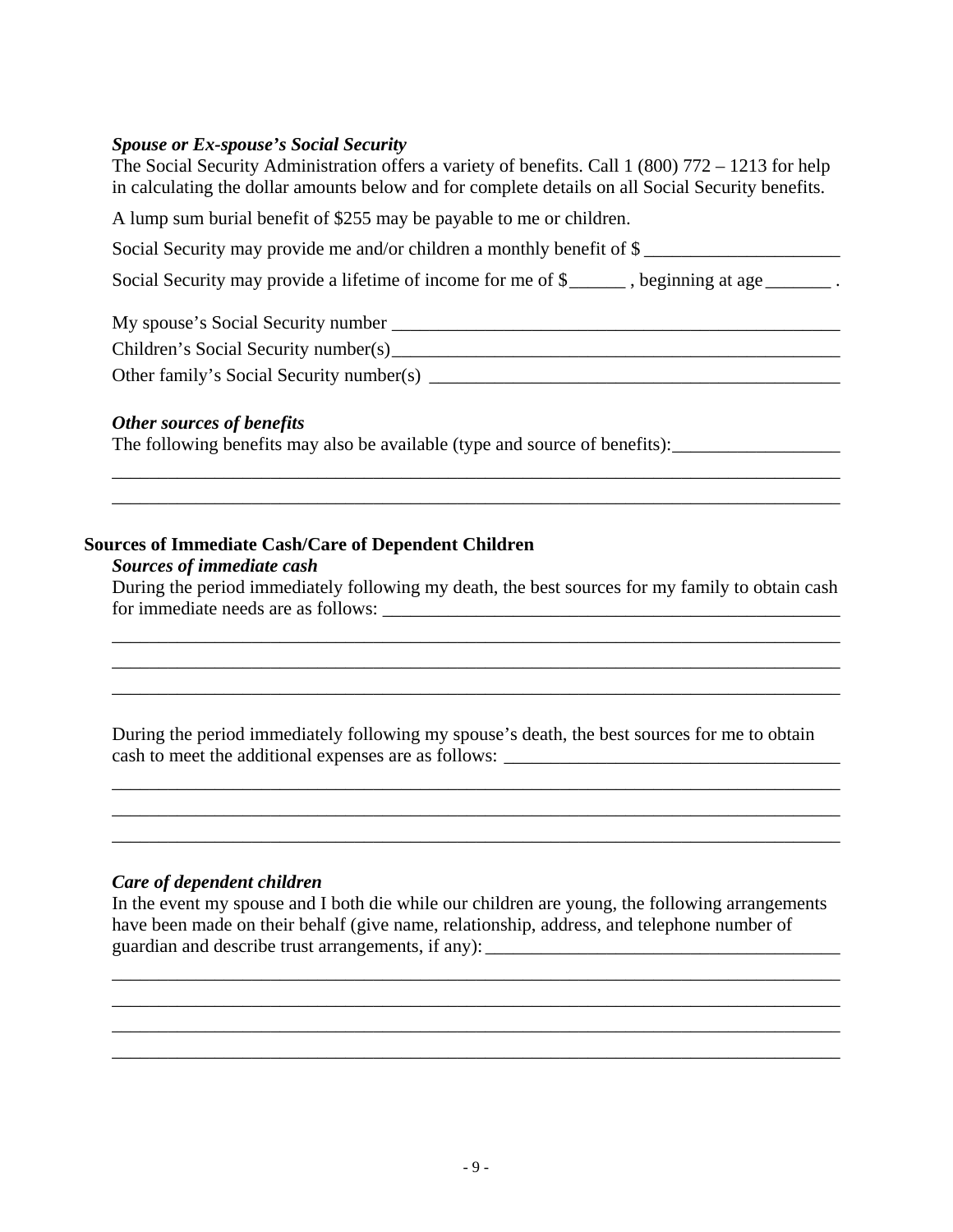Or, my will contains the following guardianship designation and trust arrangements: \_\_\_\_\_\_\_\_

| Or, no official arrangements have been made to date, but my spouse and I would hope that the<br><b>Trusts and Real Estate Information</b><br>$Trust(s)$ that I have set up: |  |  |  |
|-----------------------------------------------------------------------------------------------------------------------------------------------------------------------------|--|--|--|
|                                                                                                                                                                             |  |  |  |
|                                                                                                                                                                             |  |  |  |
| The trust is funded ___________ unfunded ________                                                                                                                           |  |  |  |
| $Trust(s)$ my spouse has set up:                                                                                                                                            |  |  |  |
|                                                                                                                                                                             |  |  |  |
|                                                                                                                                                                             |  |  |  |
| The trust is funded ____________ unfunded ________                                                                                                                          |  |  |  |
| <b>Real estate owned</b><br>Our home is at:                                                                                                                                 |  |  |  |
|                                                                                                                                                                             |  |  |  |
|                                                                                                                                                                             |  |  |  |
|                                                                                                                                                                             |  |  |  |
|                                                                                                                                                                             |  |  |  |
|                                                                                                                                                                             |  |  |  |
|                                                                                                                                                                             |  |  |  |
|                                                                                                                                                                             |  |  |  |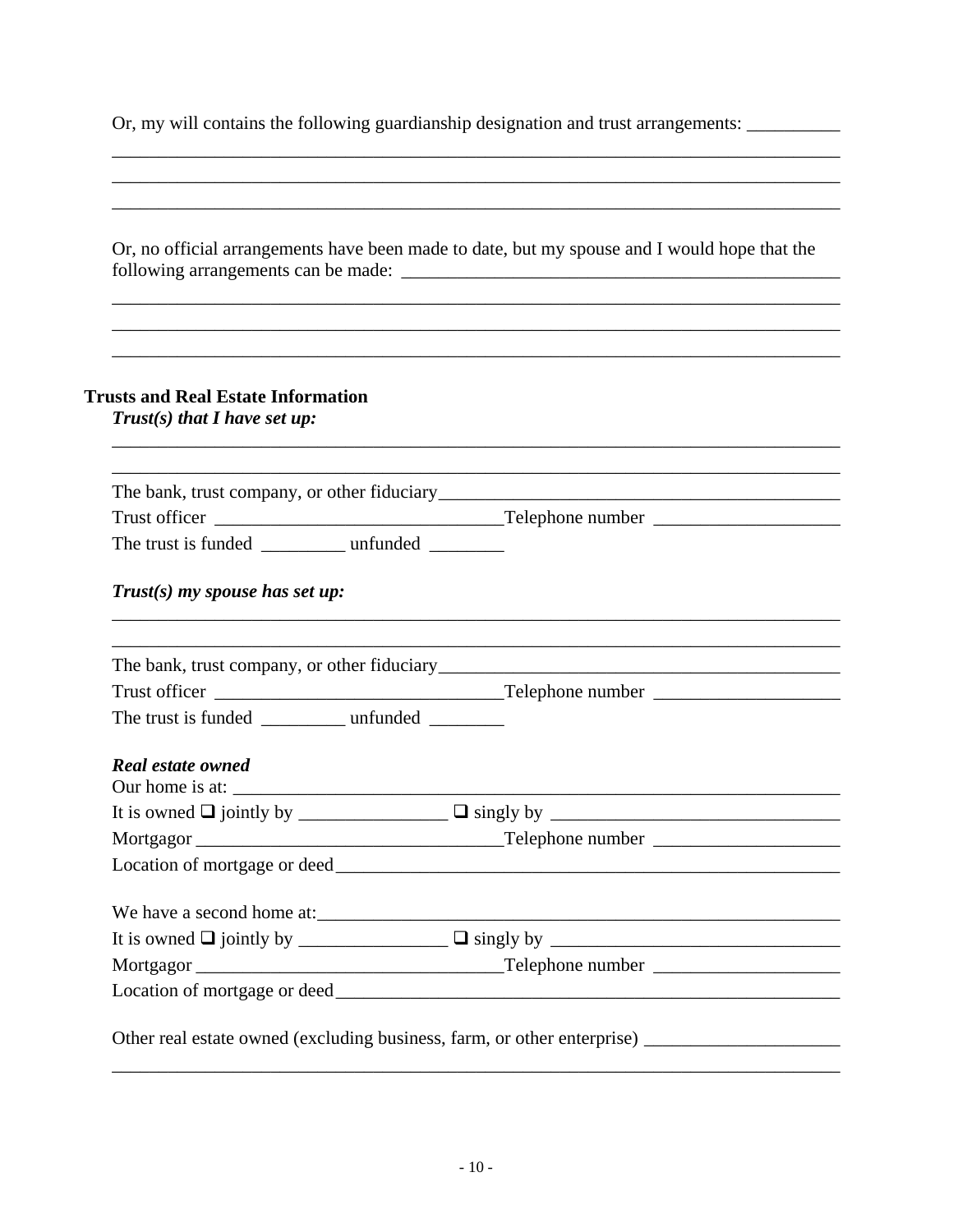| Checking, savings                                                                                                                                                                              | Account | Joint or                                        | Name and |
|------------------------------------------------------------------------------------------------------------------------------------------------------------------------------------------------|---------|-------------------------------------------------|----------|
|                                                                                                                                                                                                |         | Certificates of deposit humber individual owner | location |
|                                                                                                                                                                                                |         |                                                 |          |
|                                                                                                                                                                                                |         |                                                 |          |
| Location of passbooks, checkbooks, cancelled checks, and statements                                                                                                                            |         |                                                 |          |
|                                                                                                                                                                                                |         |                                                 |          |
| <b>Stocks, Bonds, and Securities Portfolio</b>                                                                                                                                                 |         |                                                 |          |
| Records located<br><u>Example 2001</u>                                                                                                                                                         |         |                                                 |          |
|                                                                                                                                                                                                |         |                                                 |          |
| Records located                                                                                                                                                                                |         |                                                 |          |
|                                                                                                                                                                                                |         |                                                 |          |
|                                                                                                                                                                                                |         |                                                 |          |
|                                                                                                                                                                                                |         |                                                 |          |
|                                                                                                                                                                                                |         |                                                 |          |
|                                                                                                                                                                                                |         |                                                 |          |
|                                                                                                                                                                                                |         |                                                 |          |
|                                                                                                                                                                                                |         |                                                 |          |
| <b>Additional financial information</b><br>Major debts (other than first mortgagees and revolving charge accounts): ___________________________<br>Location of notes payables and receivables: |         |                                                 |          |
|                                                                                                                                                                                                |         |                                                 |          |
|                                                                                                                                                                                                |         |                                                 |          |
|                                                                                                                                                                                                |         |                                                 |          |
| <b>Business, Farm, or Other Enterprise Information</b>                                                                                                                                         |         |                                                 |          |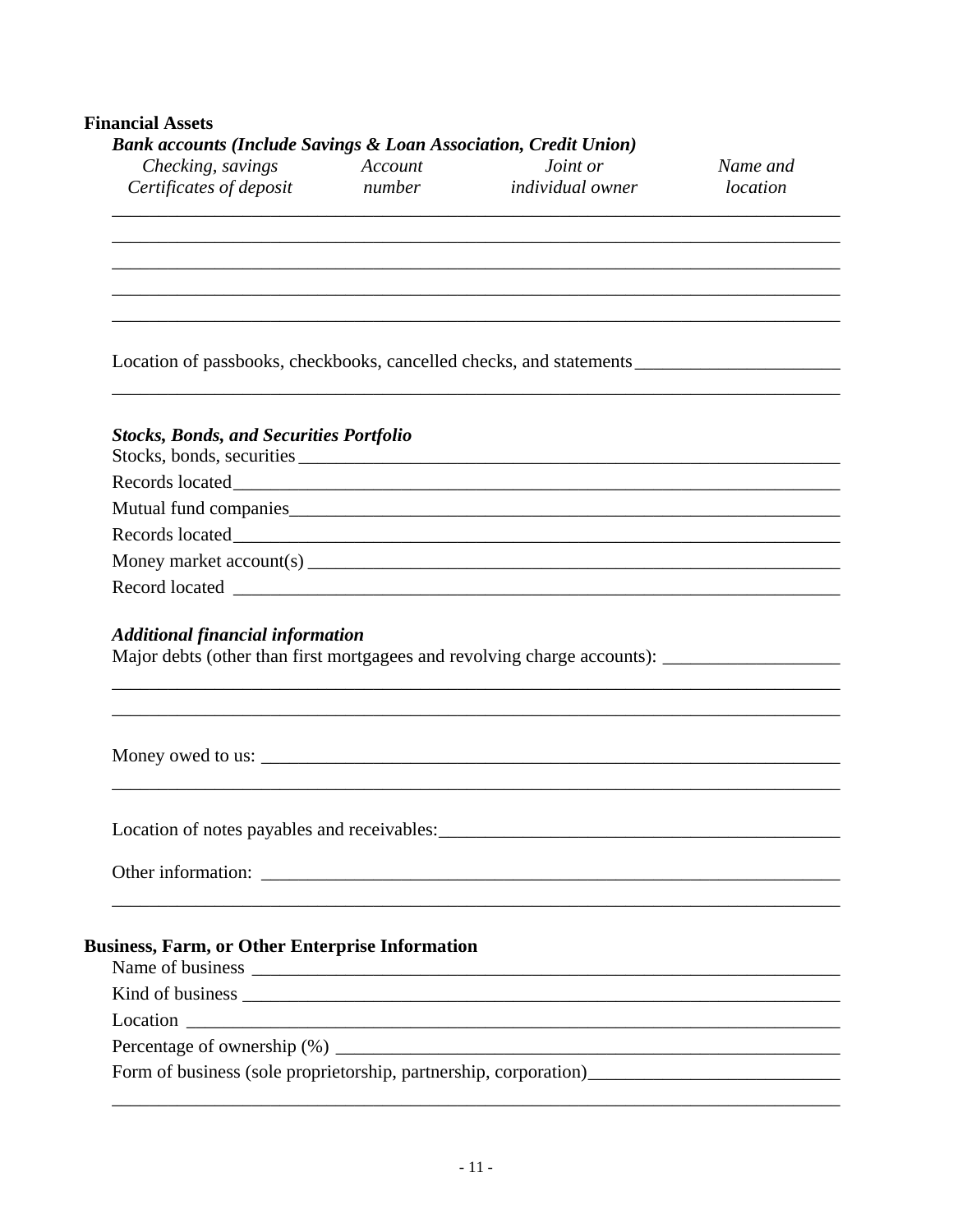<u> 1989 - Johann Harry Harry Harry Harry Harry Harry Harry Harry Harry Harry Harry Harry Harry Harry Harry Harry</u>

Is the business subject to a buy/sell agreement?\_\_\_\_\_\_\_\_\_\_\_\_\_\_\_\_\_\_\_\_\_\_\_\_\_\_\_\_\_\_\_\_\_

Information on any other business interests or farms owned \_\_\_\_\_\_\_\_\_\_\_\_\_\_\_\_\_\_\_\_\_

Arrangements which have been made (or should be made after my death) in continuing or 

Person or persons who could offer sound advice in carrying on the business, or operating the farm – or in disposing of the business or farm (names, addresses, and telephone numbers) \_\_\_\_\_

#### **Personal Effects**

In addition to any property or business owned jointly with me, my spouse owns the following 

In the event of my spouse's death, she/he wants the following disposition made of that property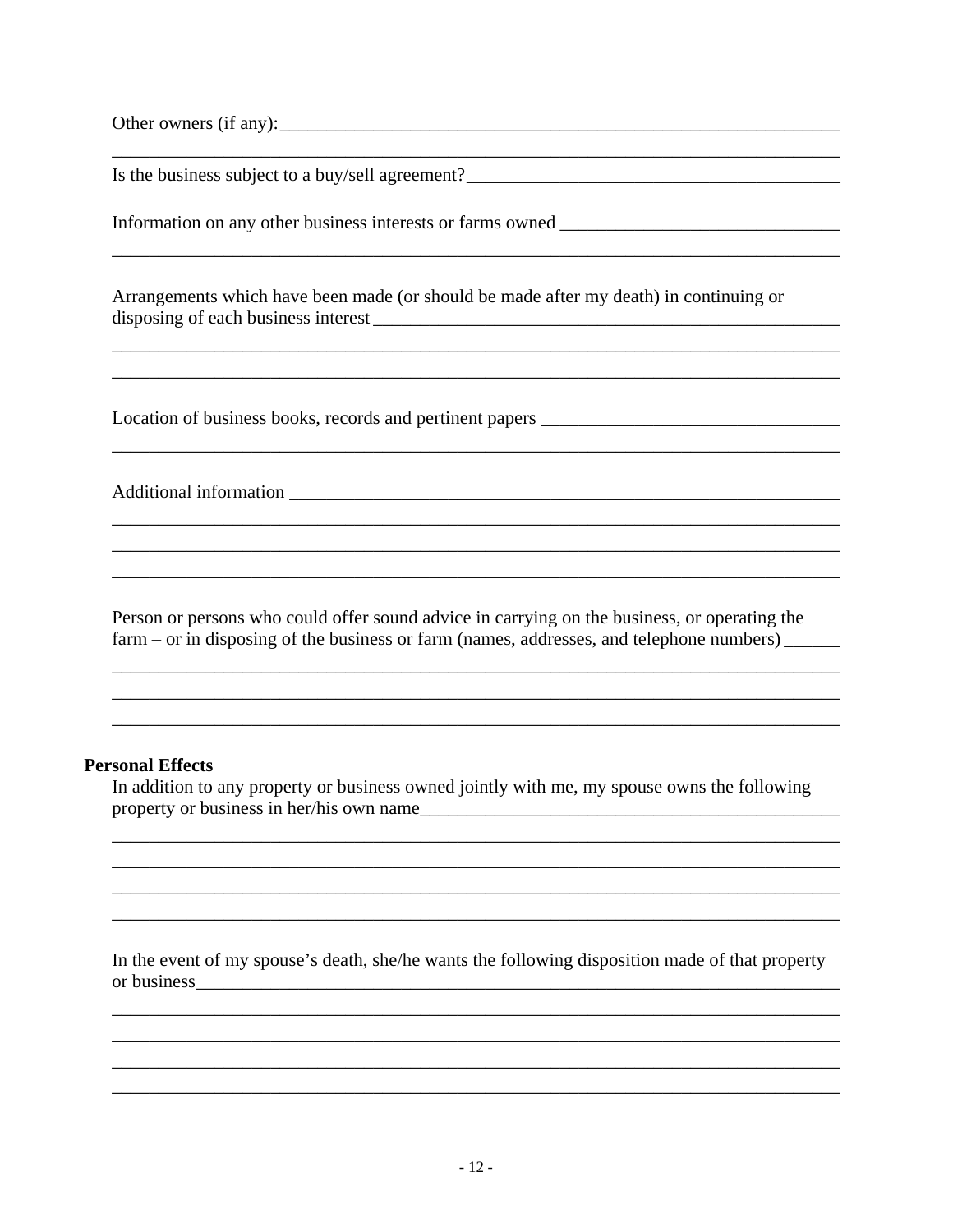# **Personal effects**

At the discretion of my executor or next of kin, I suggest that the distribution of my personal effects (not covered in my will) be as follows (what it is and who is to receive it):

# Spouse's personal effects

At the discretion of my spouse's executor or next of kin, it is suggested that the distribution of my spouse's personal effects (not covered in the will) be as follows (what it is and who is to receive it):

# **Funeral and Burial Preferences**

**Personal funeral and burial preferences** 

My personal funeral and burial preferences are:

My wishes with regard to donating organs (including information on any arrangements that have 

### **Funeral and burial preferences for spouse**

My spouse's personal funeral and burial preferences are: \_\_\_\_\_\_\_\_\_\_\_\_\_\_\_\_\_\_\_\_\_\_\_\_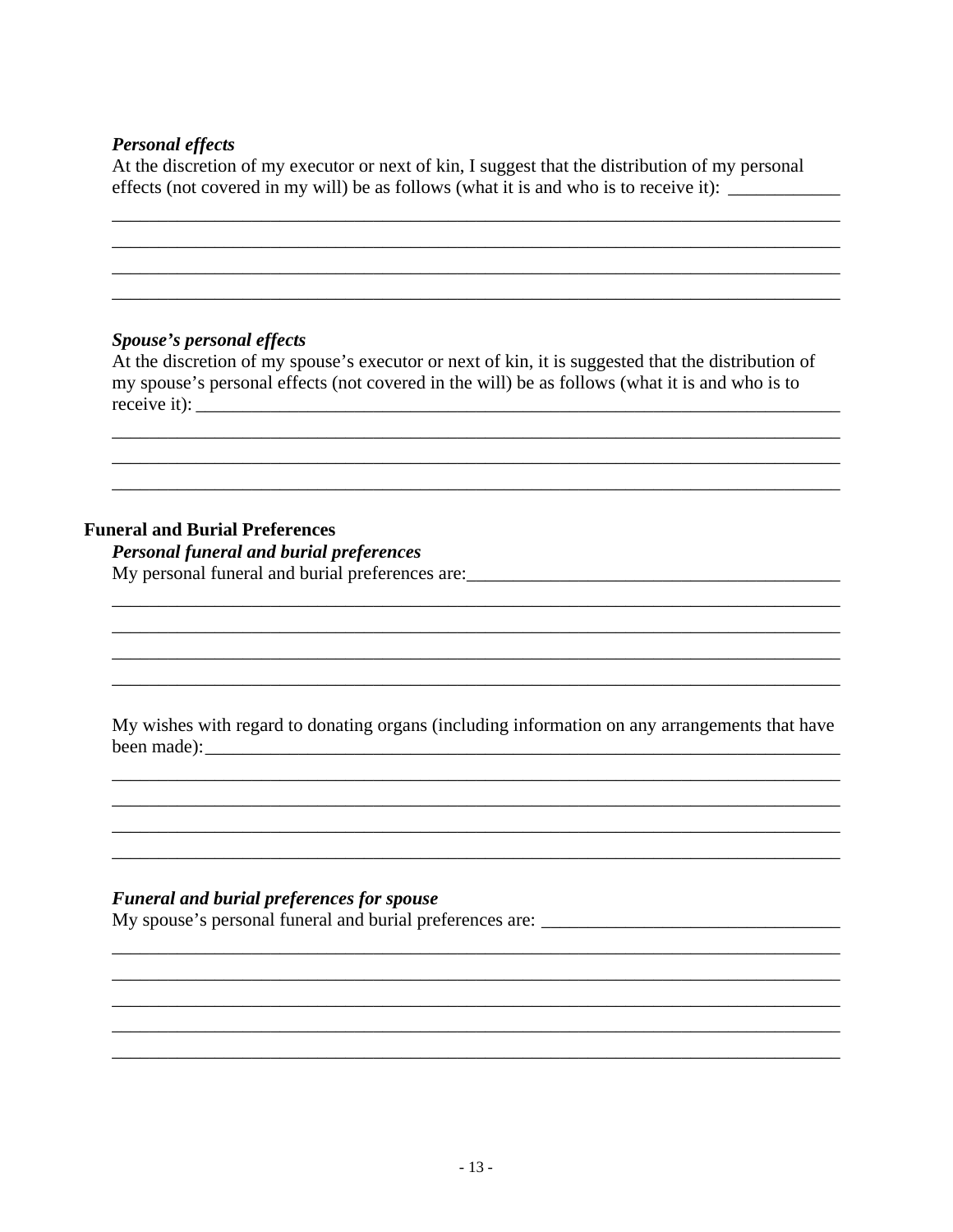My spouse's wishes with regard to donating organs (including information on any arrangements 

# **People to Notify**

# **Relatives and friends**

Upon my death the following people should be notified immediately (names, addresses, and telephone numbers of closest relatives and friends including those who, in turn, will notify 

# **Confidential advisors**

Upon my death, the following people should be notified (names, addresses, and telephone numbers of funeral directors, physician, attorney, life insurance agent, executor, employer, or business partner, etc.):

Upon my spouse's death, the following people should be notified: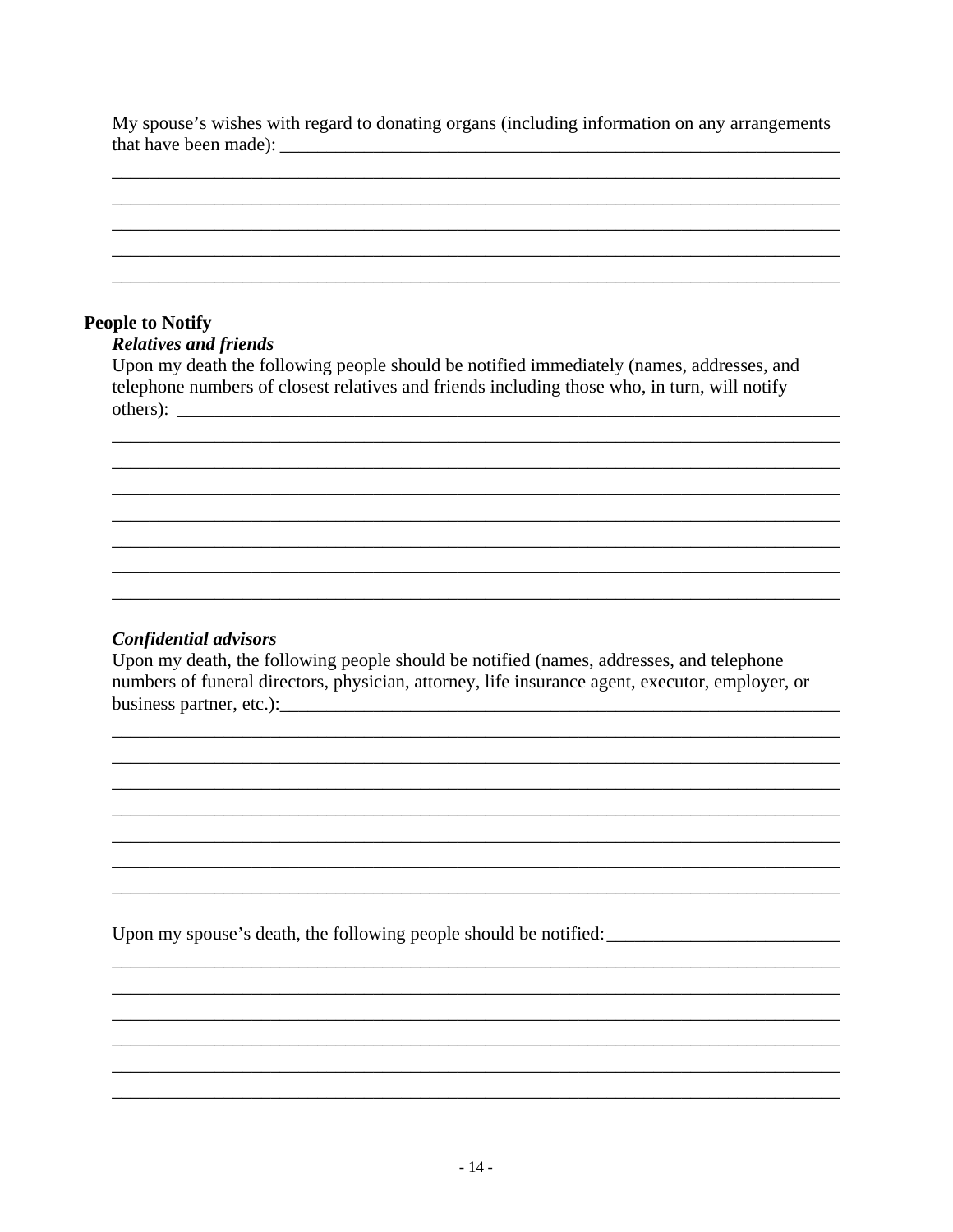## **Obituary Information**

## Obituary information for myself

This biographical information will be helpful in preparing an obituary news story about me:

#### Obituary information for my spouse

This biographical information will be helpful in preparing an obituary news story about my spouse: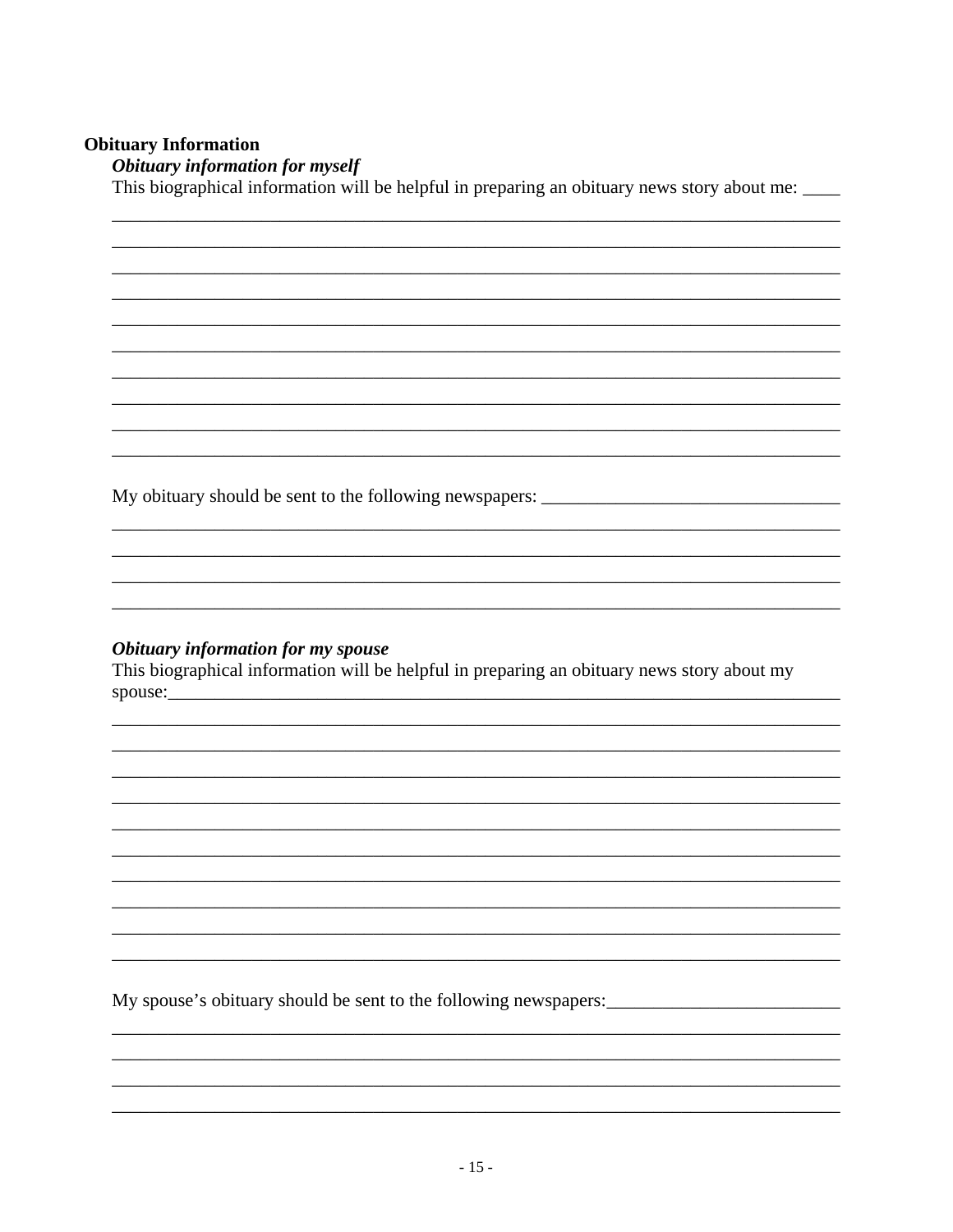# **Additional Instructions and Information**

Additional instructions or information for survivors that has not been covered previously:

|                       | Date completed and/or updated |
|-----------------------|-------------------------------|
|                       |                               |
| My Signature          |                               |
|                       |                               |
| My spouse's signature |                               |
|                       |                               |
|                       |                               |
| Witnesses             |                               |
|                       |                               |
| Notarizing agent      |                               |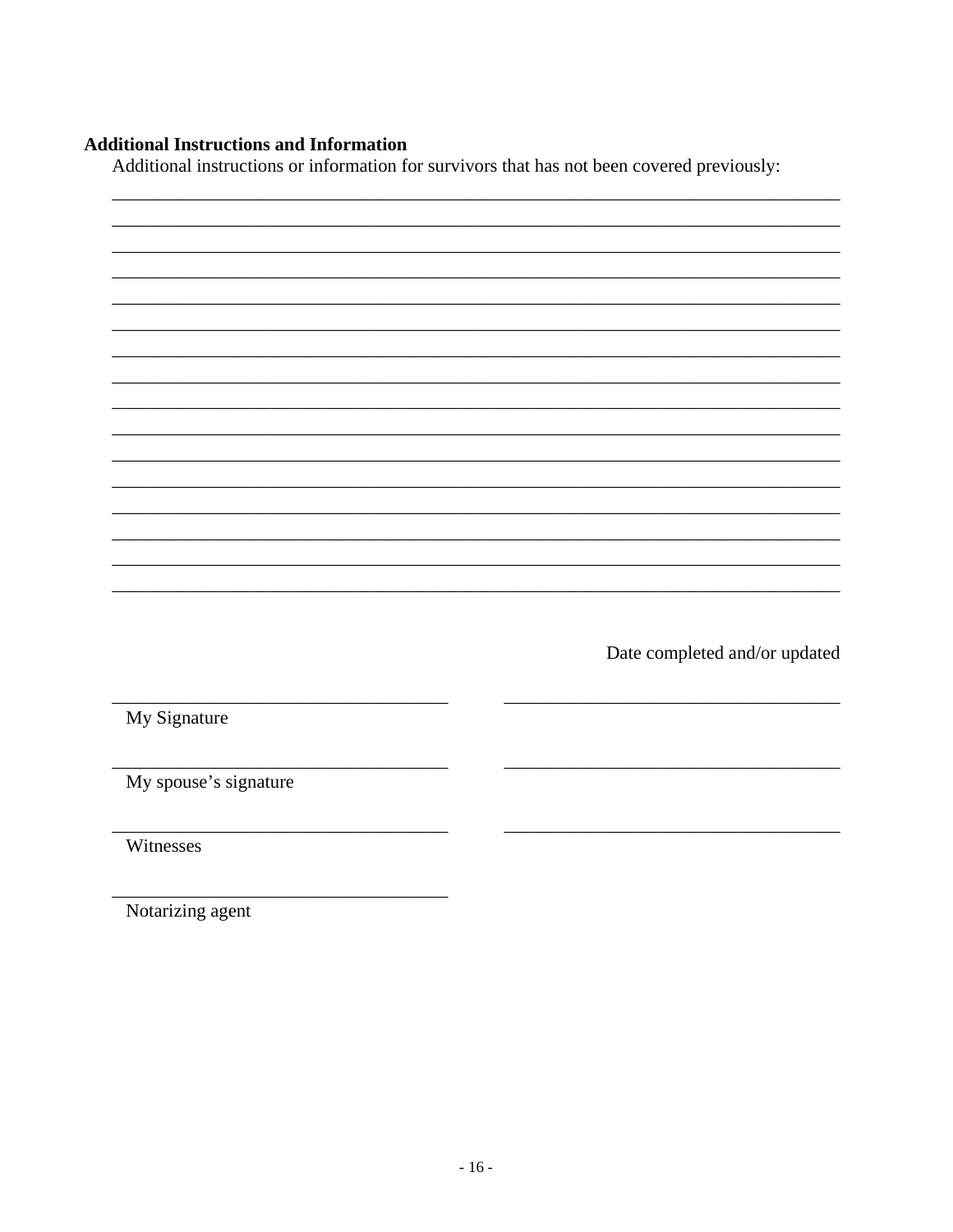# **When a Loved One Dies: What do I do next?**

In the days, weeks and months that follow the death of a spouse, there are many details which need to be attended to. Among other things, arrangements must be made for the funeral and settling the deceased's estate. Having a plan in place now for how to deal with such impending financial and legal decisions will relieve stress and allow more time for you and your family to celebrate and mourn the deceased's life and death.

# **In the Days to come … Making Funeral Arrangements**

People to Notify Immediately:

- A local **funeral director** who can help take care of arrangements for transportation of the body, the funeral service and burial considerations. The funeral director will take responsibility for completing the death certificate, obtaining the burial permit, and sending a death notice to the local newspaper. He or she can also contact other funeral service participants (such as clergy or pallbearers).
- Close **relatives and friends** who will be of help and support. People should be informed promptly to give them an adequate opportunity to pay their final respects. It may be helpful to create a phone tree to then inform other acquaintances.
- **Employers and business associates** who will want to pay their respects, as well as tie up loose business ends. This will also give the employer the opportunity to begin reviewing the deceased's employee benefit package.

# The Funeral Service

When discussing funeral preferences in advance, choices should be made in regards to the casket, visitation hours, the type of service (religious, fraternal, memorial, military, etc.), ethnic customs to be observed, where the service will be held, who will conduct the service, and what will be included in the program. The funeral director can assist in these decisions as well as choosing an interment option. If you choose …

- **Earth burial** you will need to choose a cemetery, purchase a cemetery lot, select a burial receptacle, and choose a marker or monument
- **Entombment** you will need to select mausoleum and purchase a crypt.
- **Cremation** you will need to determine the disposition of the cremated remains, which may include purchasing an urn and/or buying a niche in a columbarium to hold the urn.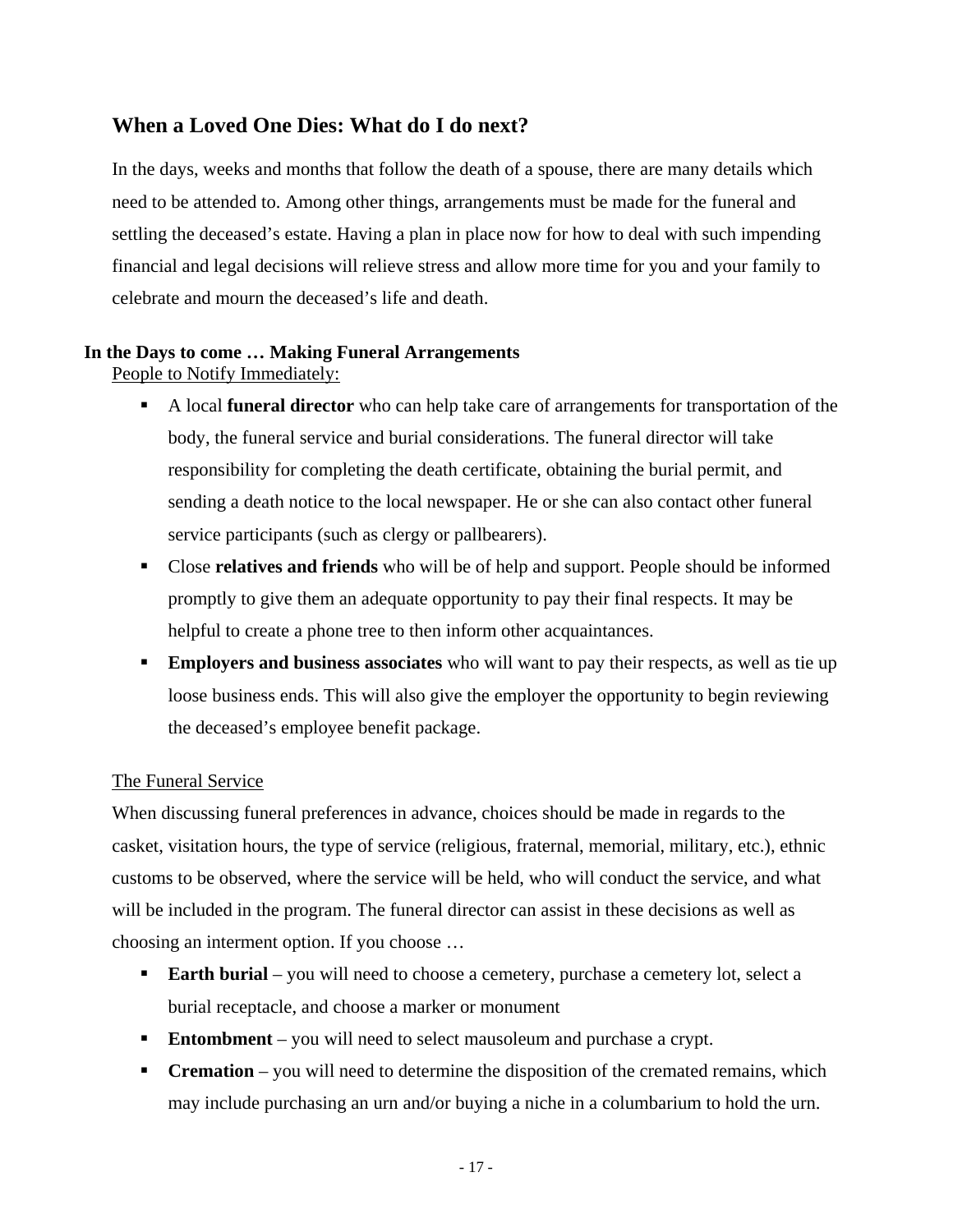# Funeral Expenses

The cost of a funeral will vary from individual to individual, based on preferences and location. The table below illustrates the most commonly selected services and the average costs, according to the 2005 General Price List Survey conducted by the National Funeral Directors Association.

| <b>Most Commonly</b><br><b>Selected Funeral Items</b><br><u> 1980 - John Stein, mars and de Britain (b. 1980)</u> | <b>Average Cost</b> |
|-------------------------------------------------------------------------------------------------------------------|---------------------|
|                                                                                                                   |                     |
|                                                                                                                   |                     |
|                                                                                                                   |                     |
|                                                                                                                   |                     |
|                                                                                                                   |                     |
|                                                                                                                   |                     |
|                                                                                                                   |                     |
|                                                                                                                   |                     |
|                                                                                                                   |                     |
|                                                                                                                   |                     |
|                                                                                                                   |                     |

Other expenses (those not paid to the funeral director) vary and may include but are not limited to: internment or cremation expenses, an honorarium for the person conducting the service, flowers, and paid newspaper death notices. The table below outlines the average total costs for final disposition and funeral.

| <b>Choice of Final</b><br><b>Disposition</b> | <b>Average Disposition Cost</b> | <b>Average Funeral</b><br>Cost | <b>Total Average Cost</b> |
|----------------------------------------------|---------------------------------|--------------------------------|---------------------------|
|                                              | Median: \$1,650                 |                                | Median: \$7,232           |
| <b>Earth Burial</b>                          | Maximum: \$4,295                | \$5,582                        | Maximum: \$9,877          |
|                                              | Median: \$1,495                 |                                | Median: \$7,077           |
| Cremation                                    | Maximum: \$3,895                | \$5,582                        | Maximum: \$9,477          |
|                                              |                                 |                                |                           |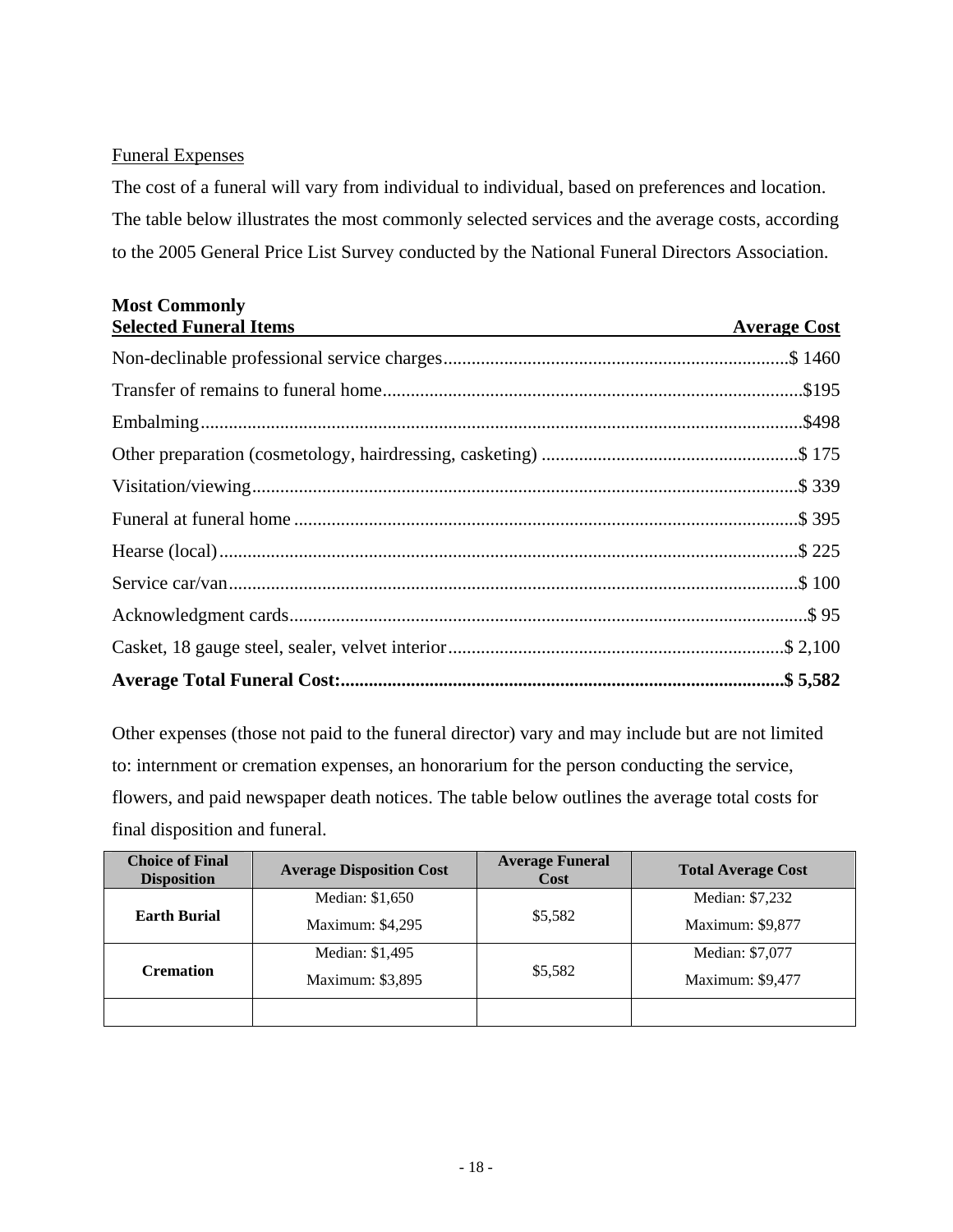# **In the Weeks and Months to come … Settling the Estate**

Advisors to Contact:

- An **attorney** who can assist with any financial, legal, and tax questions. Speaking with a competent attorney immediately will allow time to take the proper legal steps in the best interest of the family and the estate.
- An **accountant** who can help reevaluate the families financial situation and establish a new financial plan.
- A **life insurance agent** who can explain the various coverages and policy provisions and help file claims. Find a knowledgeable agent who will act in the best interest of the survivors and beneficiaries.

# Last Illness Expense Coverage

There are various insurance coverages available to pay for all or part of the inevitable hospitalization and doctors' bills often connected with terminal illness. Coverage may be provided by:

- **Employer-Provided Insurance Policies** many employers provide hospitalization, surgical, major medical, and excess major medical insurance coverage to employees. Governmental employees very often have such programs, as well as trade and professional associations, fraternal orders, clubs, and other membership organizations. Check with every employer and group the deceased was involved with to see what coverages are provided and to what extent they will pay for last-illness expenses. Also inquire about any benefits that may be available to the surviving family members.
- **Individual Policies** similar health coverage can also be purchased by individuals.
- **Spouse's Employer-Provided Insurance Policies** the deceased may also be covered under his or her spouse's Employer-Provided Insurance Plan.

## Funeral and Final Disposition Expenses Coverage

Funeral and final disposition benefits may be available from:

**Social Security** – will pay a one-time death benefit of \$255 if there is a surviving spouse, a child up to age 18 still in high school, a child disabled before age 22, or an ex-spouse supporting a child under age 16 or that was disabled before age 22.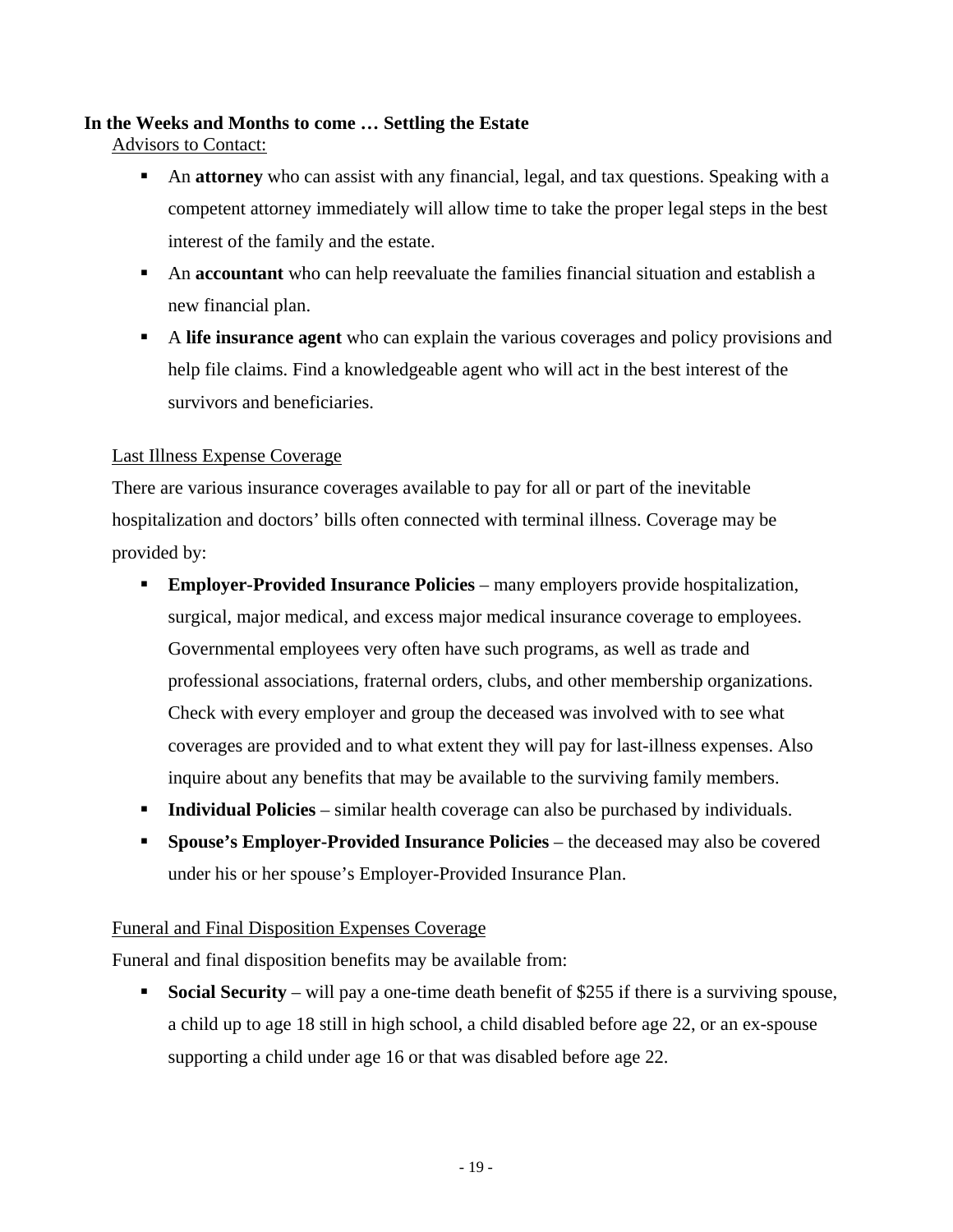- **Veterans' Administration** may provide benefits to help with burial expenses if the deceased was in a V.A. hospital at the time of death or receiving a V.A. pension. Besides monetary reimbursement, veterans are entitled to a burial plot in a national cemetery, an American flag to be draped over the coffin, and a headstone or memorial marker upon request at no charge.
- **Burial insurance** individuals may purchase burial policies, join burial societies, or preplan and prepay for the funeral service to cover expenses.

Funeral and burial costs not covered by these sources of benefits may be paid for through resources from the deceased's estate, immediate payment by survivors, or a plan from a local bank or funeral-financing service. Other expenses that must be made immediately include: flowers, a courtesy fee for the clergyman, rental of any extra transportation for funeral procession, and extra certified copies of the death certificate.<sup>1</sup>

### Anticipated Expenses and Income Sources

 $\overline{a}$ 

When the deceased was a substantial contributor to the family income or if the surviving spouse's work has to be postponed to cope with death-related issues, alternative sources of income must be sought to cover expenditures. In addition to regular living expenses, many additional costs are incurred during the postmortem period including last-illness and funeral/interment fees. During the week before and after the funeral, be prepared for expenses such as long-distance phone calls, accommodations and food for out-of-town relatives and friends, funeral attire, filing claims, babysitters, etc. Such expenses can add up to a significant amount and it may be some time before the survivors receive any benefits, insurance proceeds, or any other funds to which they are entitled. Further, some prior sources of money may be inaccessible in the period immediately following a death:

**Joint Savings & Checking Account** – the law in some states requires the bank to stop payment on any checks drawn on a joint checking account upon the death of one party. However, the bank can speak with tax authorities to allow a portion of the account to be released to cover the survivor's living expenses. A request can be filed with the bank for the release of these funds.

 $<sup>1</sup>$  Death certificates are available from the state board of health and the treating hospital.</sup>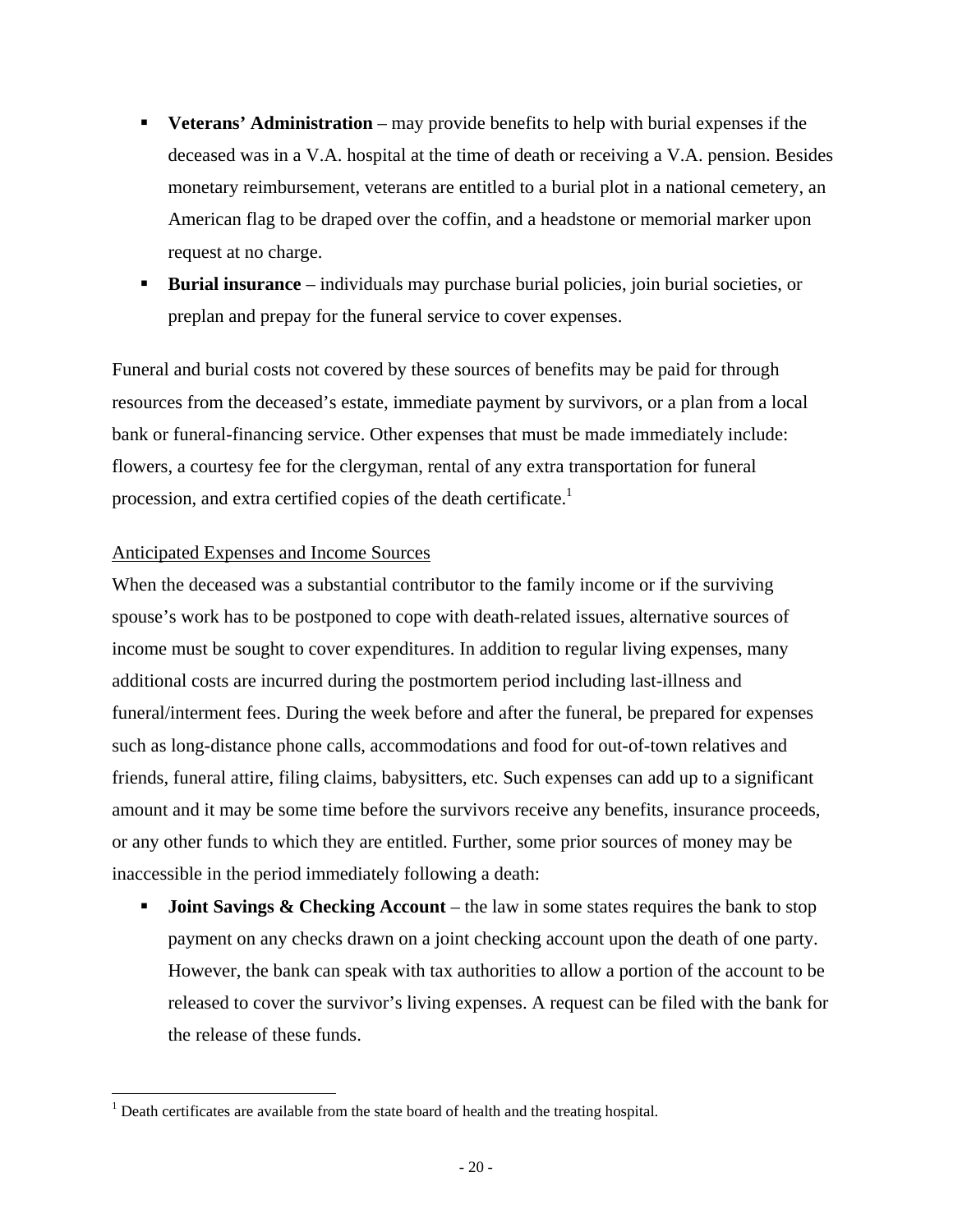- **Safe Deposit Box** if registered solely in the deceased's name, the safe deposit box will be sealed upon his or her death and will remain so until a court order provides access to it or until probate is opened.
- **Charge Cards** if held jointly with the deceased, charge cards may not be available to the surviving partner during this period. An attorney can help with this issue.
- **Other assets** any assets owned by the deceased, or jointly with a survivor, should not be sold or converted to cash until probate is opened. The court will determine which assets will pass directly to the survivors and which will be used to pay off claims of creditors and federal and state taxes.

**Sources of Immediate Cash** (to be used for regular living expenses and other costs)

- A **Checking or Savings Account** in the survivor's own name
- **U.S. Savings Bonds**, even held jointly with the decedent, may not be considered part of the deceased's estate. If the need arises, contact your attorney to determine if your bonds can be cashed.
- **The deceased's employer** may still owe the deceased wages, sick pay, accrued vacation time, bonuses, or commissions.
- A claim may be filed on a **life insurance policy** with the survivor as the named beneficiary. If a claim is filed on a larger policy, the beneficiary may take part of the proceeds in cash and leave the remaining balance with the insurance company to continue drawing interest.
- A **trust** may be set up by the deceased for survivors.

**Sources of Emergency Loans and Assistance** (to be used if the above sources are insufficient)

- **Friends and relatives** may be a source of extra funds in an emergency.
- A **local bank** may be a source of a short-term or installment loan until permanent benefits can be procured.
- The **American Red Cross** may be a source of emergency funds, especially if the deceased was a veteran, until benefits arrive.
- The **Salvation Army** is another possible source.
- **Social Services Organizations and Welfare Agencies** can analyze your situation and offer assistance or make recommendations.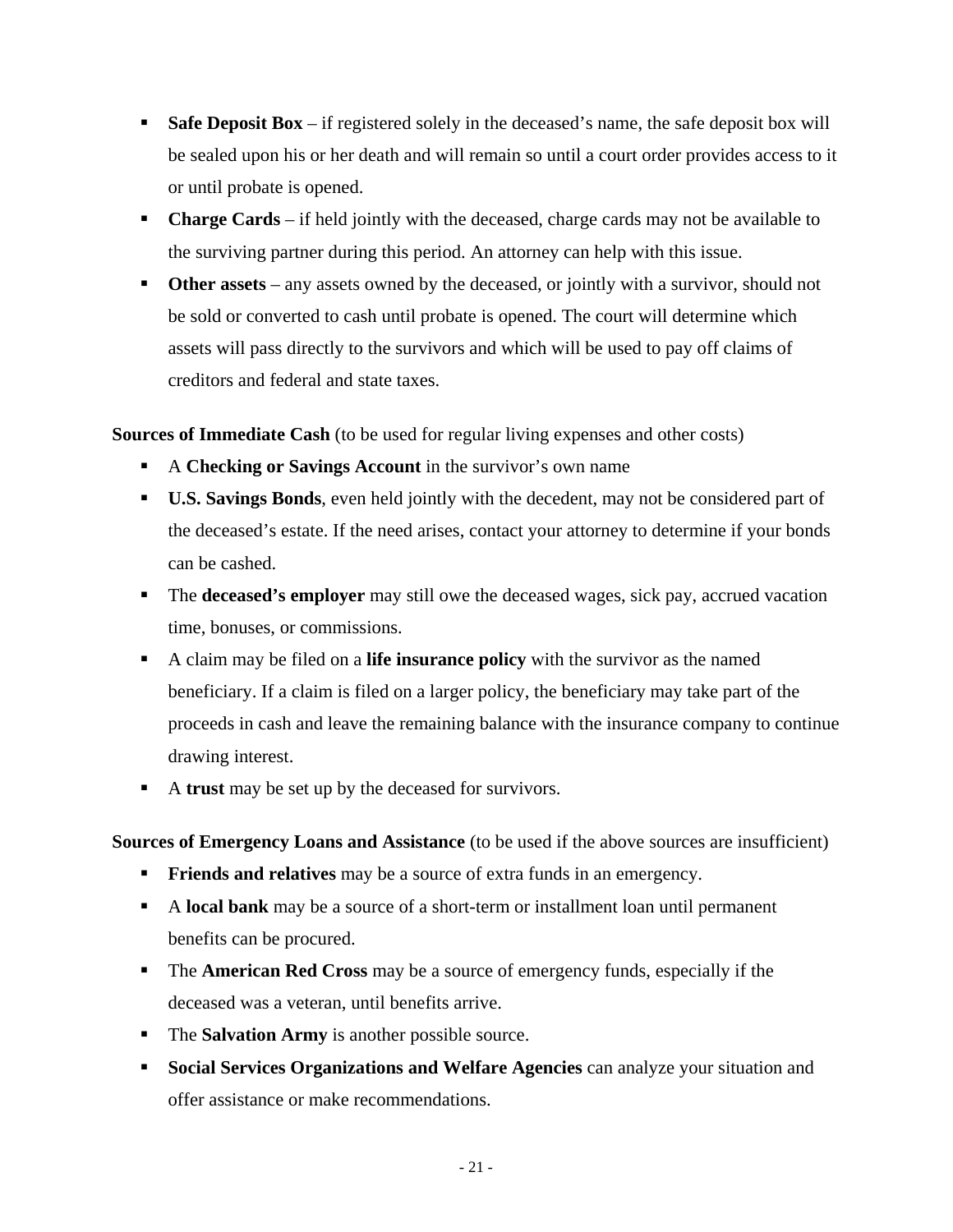#### Benefits Available and How to Apply

Life and health insurance companies offer a variety of coverage policies to individuals. These policies provide a mixture of benefits available to survivors upon the death of a spouse, which can help replace the deceased's income:

**Life Insurance Policies** are typically payable directly to the surviving spouse, however, they can also be set up to be payable to the deceased's estate or to a trust for the surviving spouse and/or children. The amount paid out to beneficiaries may vary from the face value of the policy if …

- a *term rider* has been added to the basic policy.
- the *death was accidental* and an accident insurance policy was in force, under certain conditions additional coverage may apply.
- *loans* have been taken out against the policy.
- the proceeds are *assigned to a creditor* upon the deceased's death.
- some of the insurance money is needed to pay *federal estate taxes, state inheritance taxes, the current year's taxes, or to pay other debt*.

Whoever the beneficiary may be, the payment format must be carefully determined. Whether they choose to acquire the proceeds through a lump sum or through another payment option, once the decision is made another option cannot be chosen. It is often wise to choose a settlement option other than a lump sum payment in order to help provide the survivors with a lifelong monthly income, as well as additional income that may be needed until any children are grown and educated. Standard payment options fall under one of three methods:

- An *annuity* provides a monthly income for the remainder of the surviving spouse's life. Annuities can also be set up to provide monthly payments for a specific number of months. This way another family member may receive the remainder of the payments after the spouse's death.
- The surviving spouse may also set up *fixed payments* to be paid out each month, as long as funds last.
- Another option is to stretch the funds out over a *fixed number of months*.

**Annuities** can also be purchased from a life insurance company. If the deceased and his or her spouse were receiving payments from the annuity under a "joint and survivor"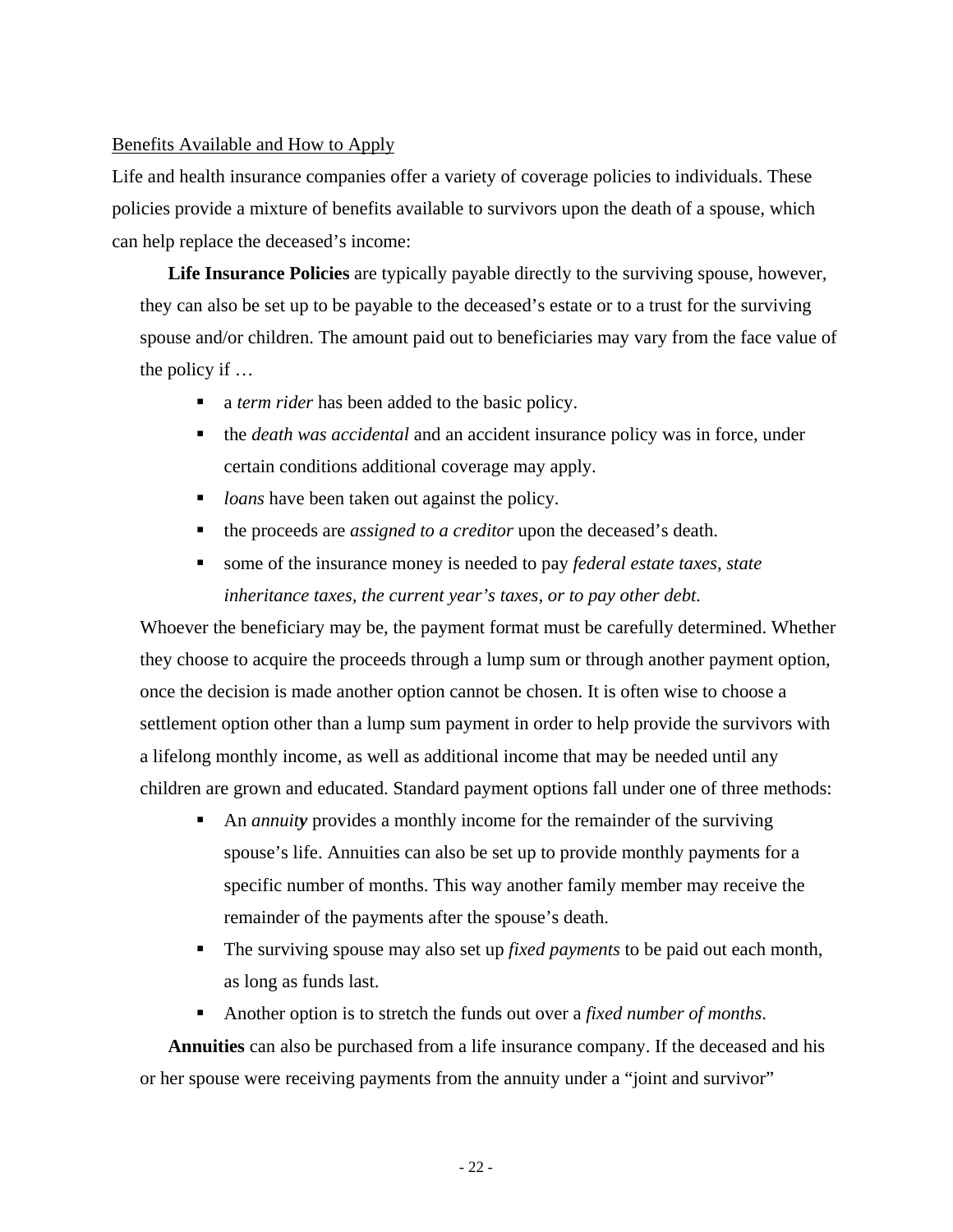arrangement, reduced payments will continue to be paid to the spouse. If payments had not yet begun, the spouse may receive a death benefit (usually equivalent to either the premiums paid in or the cash surrender value, whichever is greater) as the named beneficiary.

The **Consolidated Omnibus Budget Reconciliation Act (COBRA)** provides the deceased's surviving spouse and/or dependent children with continuation of employer sponsored group health coverage that otherwise would be terminated. COBRA, passed by Congress in 1986 as an amendment to the Employee Retirement Income Security Act, provides continued coverage that – though more expensive than health coverage for active employees – is less expensive than individual health coverage.

**Disability Income Insurance Policies** may pay a death benefit if the deceased died an accidental death. Employer based insurance may also provide disability benefits for workrelated injuries.

A **Medical Savings Account,** used in combination with a low-cost, high deductible health insurance policy, is a tax-sheltered savings account designated for medical expenses. Deposits are 100% tax-deductible and can be easily withdrawn by check or debit card to pay routine medical bills, with tax-free dollars, until the deductible is met. Like an IRA, the balance of an MSA accrues interest on a tax-favored basis to supplement retirement. The surviving spouse may gain control of any remaining balance on such an account.

The **Deceased's Employer** should be contacted to determine what types of health coverage are available. Typical company provided benefits include pension fund benefits (either a death benefit or a survivor's pension), a death benefit on the deceased's group disability income insurance, a credit union balance, an employee death benefit, a settlement on the deceased's deferred compensation arrangement, Worker's compensation, Group Health Insurance, or Group Life Insurance. It also must be determined whether the health insurance plan the family had with the company will continue, or whether it will need to be transferred to an individual policy.

The **Social Security Administration** should be contacted to determine who, if anyone, in the family is entitled to benefits from the deceased's social security coverage. The local office will be able to disclose the specific benefits and quantities available at the present time. The amount of benefits is determined by the deceased's income, the length of time he or she paid Social Security taxes, and the number of dependent children. Any dependent

- 23 -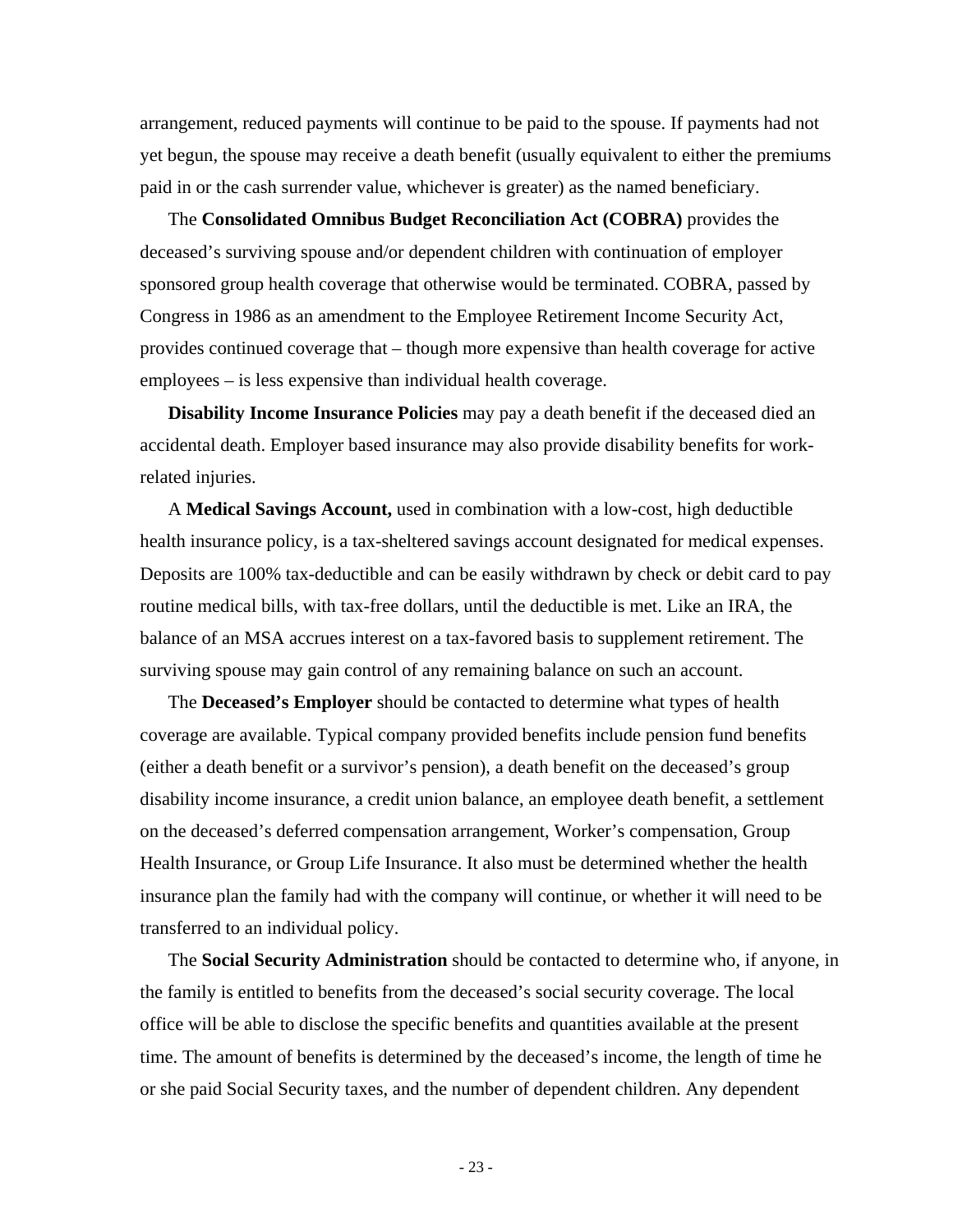children under age 18 (or up to age 18 if still enrolled in high school), or child disabled before age 22, are covered under the deceased's Social Security. A surviving spouse (or former spouse) is also entitled to benefits if there are dependent children under age 16, or if he or she is age 60 or older. If there are no dependent children, a surviving spouse can apply for a full benefit at age 65. However, survivors may not be eligible if their income exceeds specified limits.

If the deceased was a veteran of the Armed Forces, the **Veteran's Administration** can help determine what, if any, government life insurance policies were in effect during his or her time of service. The V.A. can help explain the provisions of the policy and any the benefits available to the survivors. In addition, a surviving spouse and dependent children may be eligible for other benefits, besides life insurance, from the V.A. as well. The funeral director typically files the initial V.A. forms for the survivors, so be sure to inform him or her that the deceased is a veteran. If the deceased was on active duty at the time of death, or if death was service-related, government benefits may be available in the form of a burial allowance, a lump-sum death gratuity, and compensation for a surviving spouse, children, and parents. Contact both the V.A. and the deceased's specific branch of service to apply for survivor benefits.

Many **organizations** offer survivor benefits as well. Contact any union, professional society, vocational or trade association, fraternal benefit society, business association, automobile club, or any other organization the deceased was a member of to inquire about available benefits. This may include life insurance, health coverages with a "principal sum" (accidental death benefit), pension plan (with either pension payments or a lump-sum benefit for the survivor, special death benefit for member's family, credit union, return of unused annual dues, etc.

If the deceased was a **Civil Service** employee, he or she may have health insurance coverage from a group life insurance policy under the Federal Employees Health Benefits Program. There may also be survivor annuities available to the surviving spouse or dependent children of a covered employee. The survivor's annuity will continue for life unless he or she remarries. A dependent child's annuity will continue until he or she reaches age 18 or age 22 if enrolled as a full-time college student.

- 24 -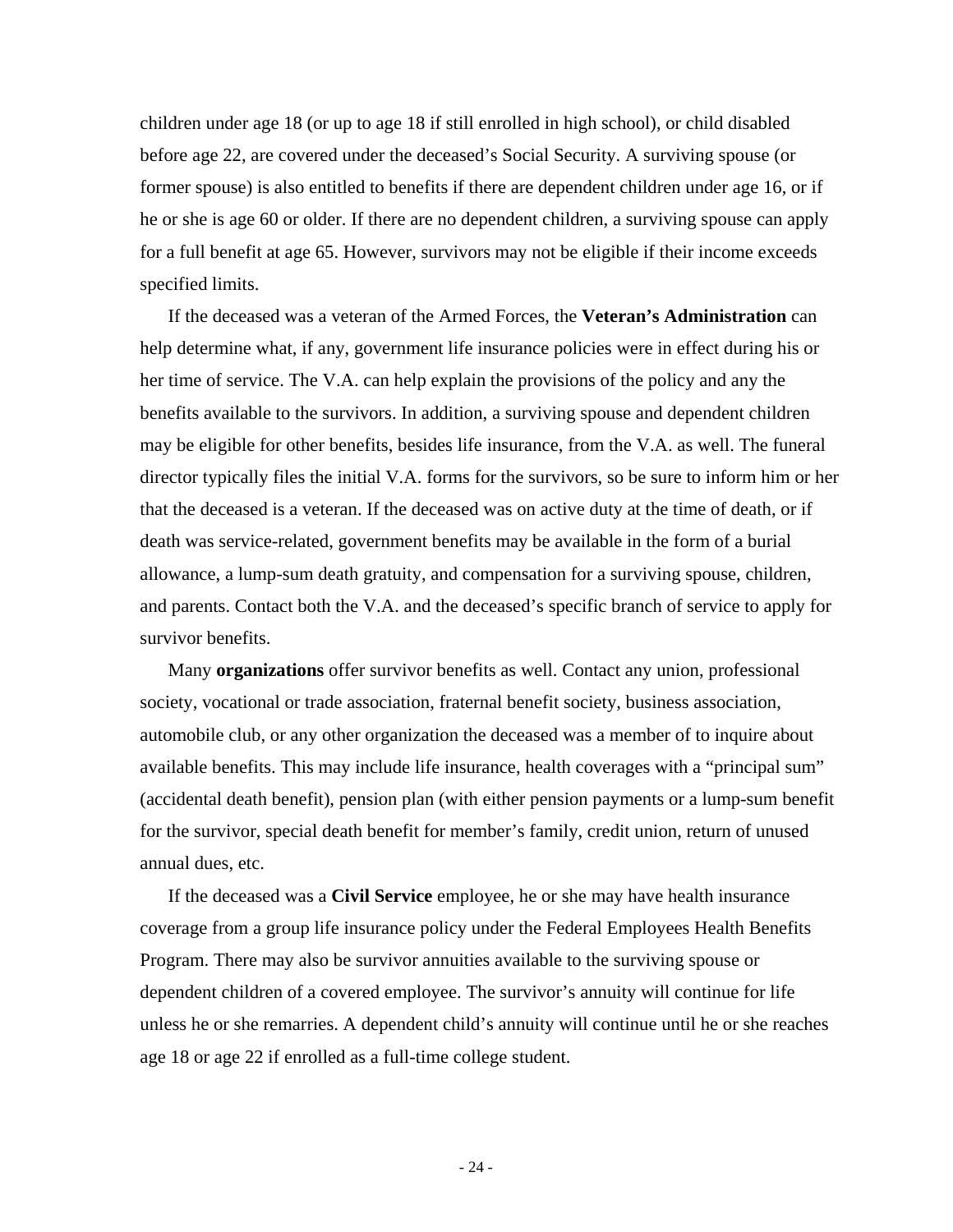# Existing Debts and Other Major Financial Concerns

After the death of a spouse, attending to financial concerns such as previously incurred debts, collection of assets owed, business interests and settling the deceased's estate can seem like a daunting task. The family's financial advisors and an attorney can help to simplify and uncomplicated the task of reorganizing the family's financial situation during the period leading up to the probating of the estate.

- **List all the deceased's debts at the time of death and supply this list to the attorney.**
- Consult the attorney on how to proceed with obligations jointly entered into by the deceased and the surviving spouse. Among other things, this may include a homeowner's mortgage or co-signed notes not covered by credit life insurance.
- The attorney can also assist with changing the title of ownership on the deceased's home, automobile, or other property formerly held in joint title with another individual. The insurance provider of each of these items should be informed of the title change.
- As part of the probate process, the executor or administer of the estate will see to collecting any money or assets owed to the deceased. Provide the attorney with any evidence of debts owed.

### **Business Interest**

If the deceased was self-employed or the owner of an interest in a business, the executor or administer of the estate is responsible for disposing of the deceased's business interests. However, there are very important financial and legal issues to be resolved and survivors should be aware of the situation and notify the attorney of the estimated value and if any prior arrangements have been made as to what to do with the deceased's business interest. The type of the deceased's business interest will determine what actions need to be made.

- *Sole Proprietorship* owned by a single person and is not incorporated.
- **Partnership** owned by two or more and is not incorporated. Unless otherwise stated beforehand in the partnership agreement, the partnership is automatically dissolved when a partner passes away.
- **Corporation** an incorporated business. The deceased may have been the sole owner, a majority owner or a minority owner of stock. A corporation continues to exist when this person passes away, at least in theory.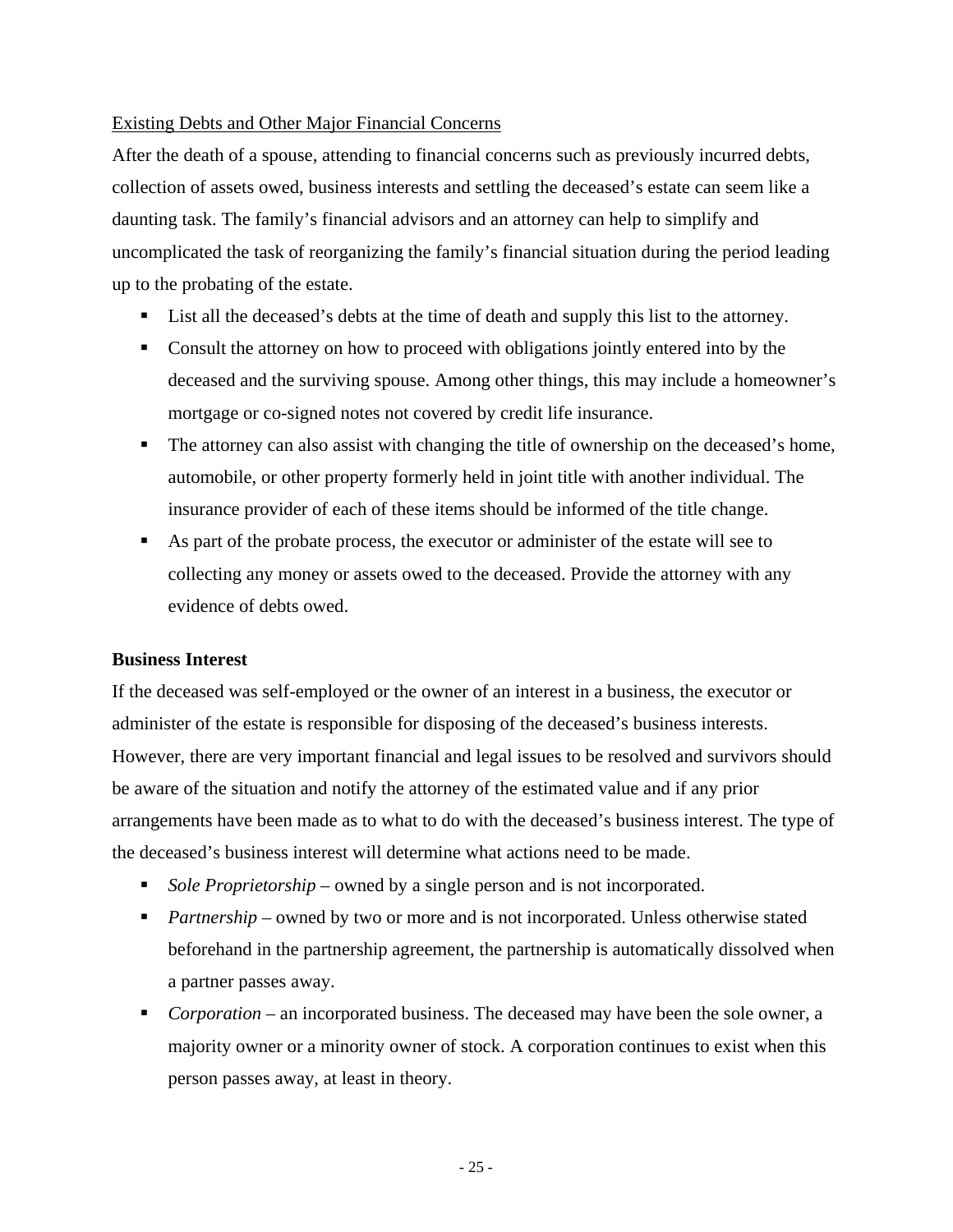## **Probating the Estate**

"Probating" – or settling – the deceased's estate consists of taking an inventory of assets, paying the deceased's debts and taxes, collecting debts owed to the estate, and transferring assets to his or her heirs. An expert probate and tax law attorney should be consulted during the probate period. The probate process is accomplished under the jurisdiction of the probate (or surrogate) court, a goes as follows:

- The deceased will is filed with the court.
- An executor or administer is appointed. The will typically names the deceased's preference for this position (the spouse, a family member, the attorney, a bank trust department, etc.). However, the court makes the final selection on this matter. If the deceased died "intestate" – or without a valid will – the court will appoint an administrator to settle the deceased's will.
- The executor or administrator assembles all important documents such as a copy of the will, a copy of the marriage certificate, a copy of any previous marriage or divorce records, copies of any children's birth certificates, any inventory of assets, the names and addresses of people to contact, and other valuable records.
- During the probate process, the court acts to preserve the assets of the estate for the heirs.
- The executor or administrator collects and manages the assets; settles the deceased's business affairs; pays the debts, taxes, and administration expenses; and gives a final accounting to all interested parties and to the court.
- Counsel fees for probate work and taxes must be paid from the deceased's estate. Besides federal and state income taxes, two types of taxes may be payable when the deceased's assets are transferred to the heirs. If the deceased's estate was large enough, federal estate taxes will have to be paid. In addition, depending on the state and the size of the taxable estate, the heirs will be required to pay a state inheritance or death tax.

### A Guide to Conducting Financial Affairs in the Future

Following the death of a spouse there are increased expenses and often decreased income, especially if the deceased was the major bread winner in the family. It is important at this time to reassess the family's financial situation.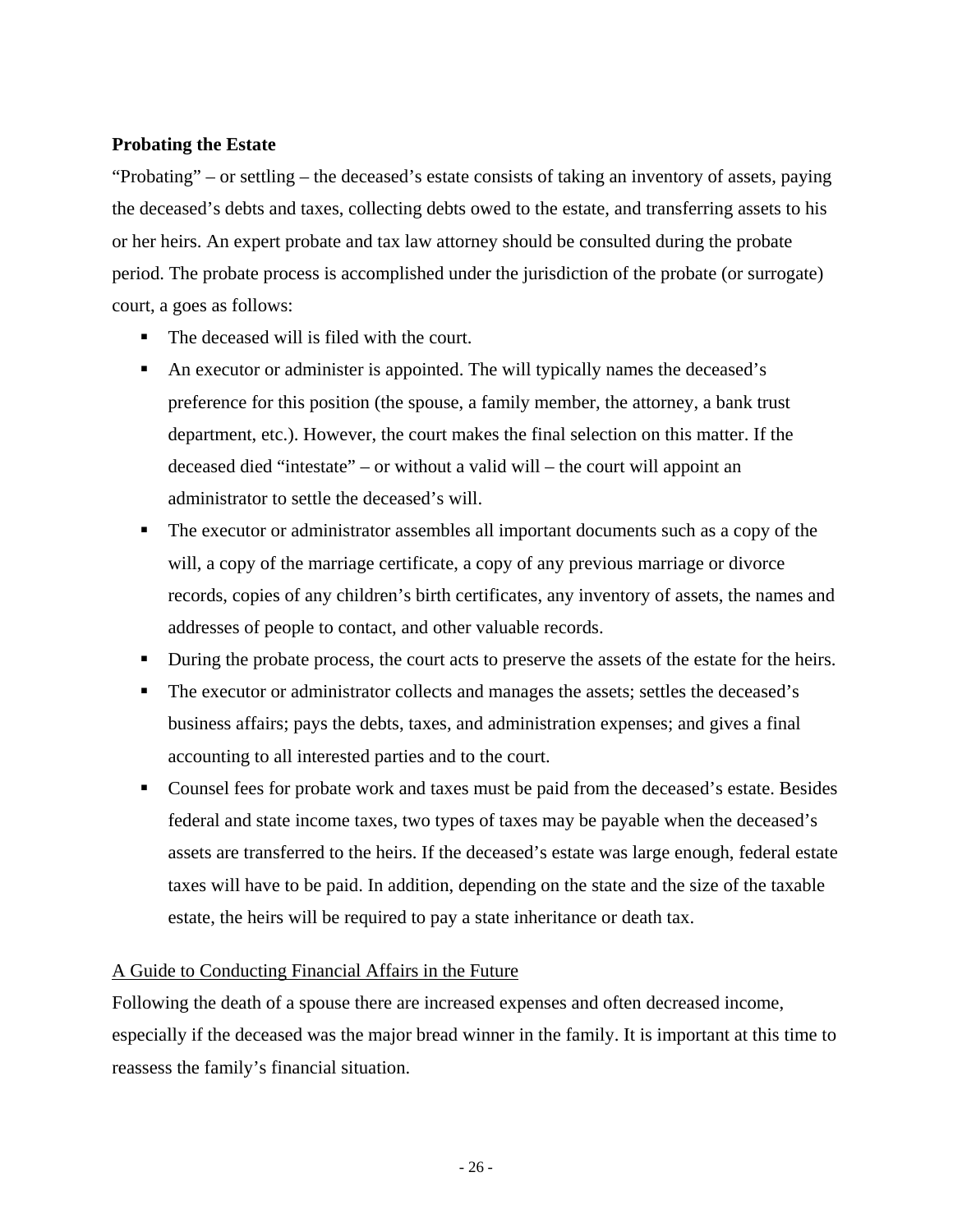- **Create a Budget:** Creating a budget for the family will help make the most of your financial resources. The family check-book and various types of financial software are vital components of creating and maintaining a beneficial financial plan. Financial software can be particularly helpful in organizing, tracking and evaluating the family's budget from month to month. To begin, list all sources of income and all monthly expenses. Monthly expenses will include:
	- $\checkmark$  *Fixed expenses* rent/mortgage payments, installment payments, property taxes, utilities, and insurance premiums
	- $\checkmark$  *Living expenses* food, clothing, health care not covered by insurance, home/yard maintenance and repair, dry cleaning, vehicle maintenance and gasoline, etc.
	- $\checkmark$  *Miscellaneous* savings, recreation, charitable donations or tithe, gifts given, emergency expenses, etc.

If the family's monthly income exceeds monthly expenses, the excess should be put into a savings plan or invested. If monthly expenses exceed monthly income, the family will have to reevaluate and decrease their expenses. When it comes to following a budget, it is important to remain flexible but always stay within the family's means.

- **Reevaluate Insurance Coverage:** There are many issues that will need to be re-looked at and re-thought out after the death of a spouse. For example, the surviving spouse's life insurance may need to be increased to cover a mortgage or a child's college education. Home, life or auto insurance policies may need to be transferred from a joint to single owner policy. Or the deceased's employer-provided life and health plans may need to be transferred to a surviving spouse's employer-provided plan. A qualified insurance agent should be consulted to assist in evaluating insurance issues, such as these, based on the family's new financial situation.
- **Set up a Savings and Emergency Fund:** Ideally the family will already have savings and an emergency fun in place. If this is not the case, it is essential to set one up now since funds may be tighter than they where when the spouse was still alive. If at all possible, a portion of income should be contributed to a savings fund as well.
- **Federal Income Taxes:** The year following the death of a spouse, the surviving spouse can still file a joint return. There are also other tax breaks available to a surviving spouse.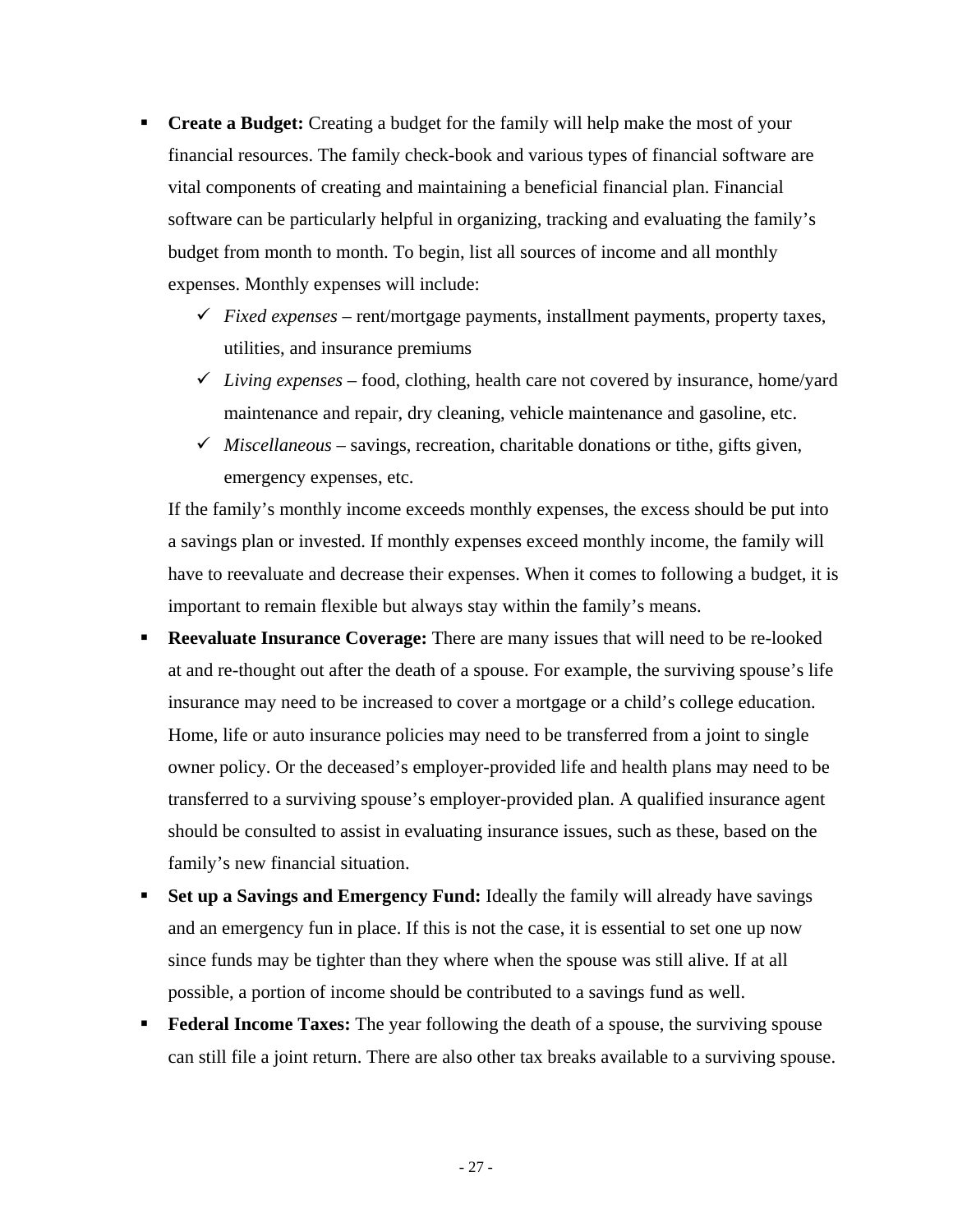- **Set up Children's Educational Funds:** If there are dependent children, college financing is a mandatory consideration. According to the College Board – a non-profit association composed of more than 5,000 schools, colleges, universities, and other educational organizations – in the 2005-06 school year, tuition and fees (excluding room and board) averaged:
	- $\checkmark$  \$5,491 at a 4-year public university.
	- $\checkmark$  \$21,235 at a 4-year private university.
	- $\checkmark$  \$2,191 at a 2-year public college.

It is also important to keep in mind that college costs will continue to increase. As a general rule, tuition rates increase at about twice the general inflation rate. Qualified experts say that, on average, tuition rates tend to increase about 8% per year. Scholarships, grants, social security payments, and a part-time job may help pay for college, however, a majority of college costs may have to come from a savings account or private loans. Consult a financial advisor to help determine the appropriate amount to be set aside for a child's educational fund.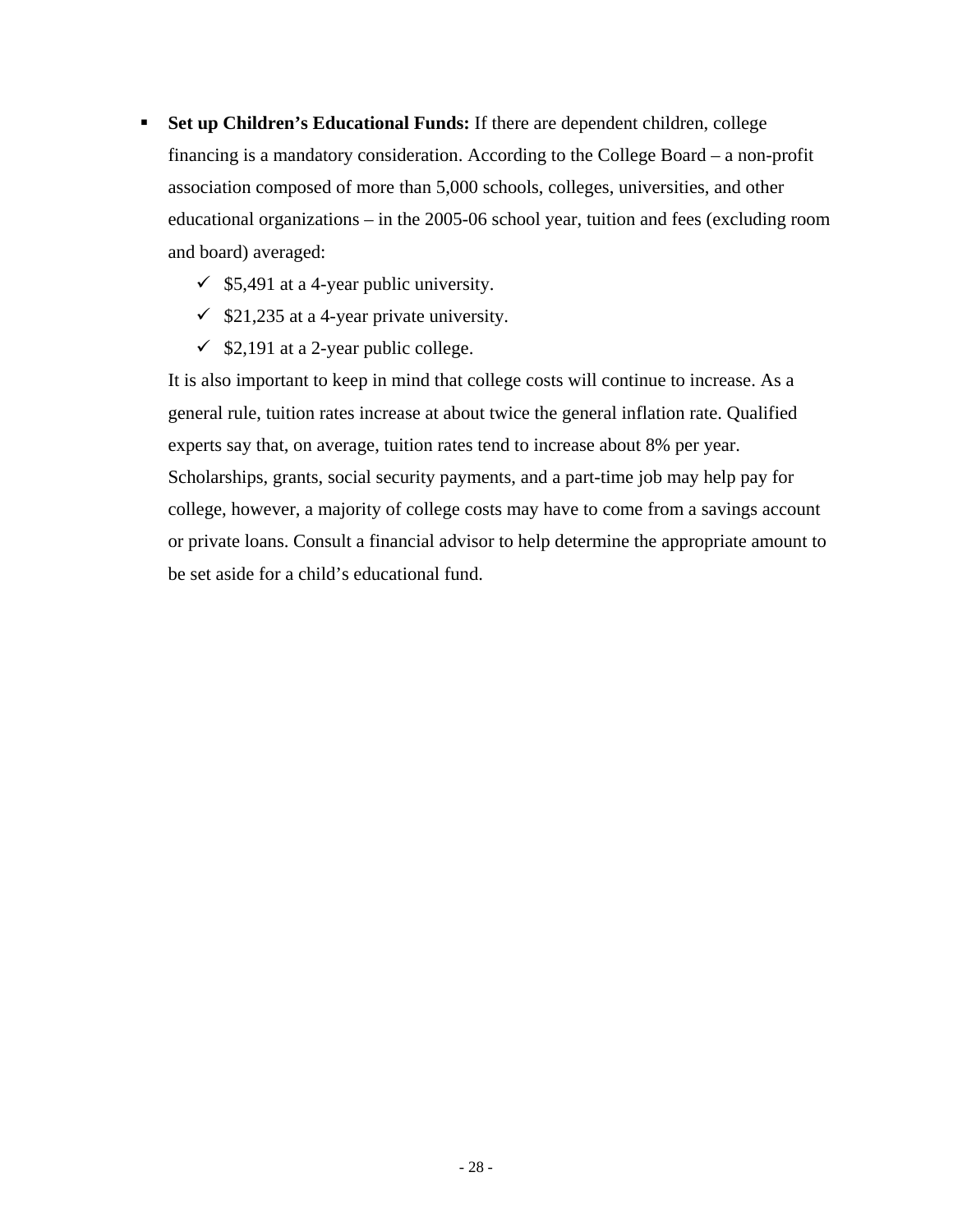# **Survival Guide: How do I apply for survivor benefits?**

 The following form letters will aid in inquiring about survivor's benefits and requesting benefit application forms. Templates should be filled out by the named beneficiary, the deceased's spouse or by the person acting on his or her behalf. Documents and forms necessary for filing for benefits include: a certified copy of the death certificate or the attending physician's statement; a copy of the wedding certificate, if applicable; a copy of the deceased's birth certificate; and copies of birth certificates for a surviving spouse and any dependent children.

#### *Template 1 – To Health Insurance Company*

Use if … the deceased had an individual hospitalization, major medical, excess major medical, long-term care, or other type of special health insurance policy.

### *Template 2 – To Life Insurance Company*

Use if … the deceased had an individual life insurance policy, annuity, accident insurance policy, disability income insurance policy, or life insurance policy that offered long-term care benefits. Use this letter to request a claimant's statement form. Once the form is received and completed return the form to the insurance company. Also include: the insurance policy or number; and – if pertinent to the claim – proof of the deceased's accidental death. NOTE: The insurance policy is a valuable document; always request a receipt when turning it over to an agent or agency.

#### *Template 3 – To Employer*

Use to … obtain benefits from the deceased's current employer. The human resources department will be most helpful in providing advice and assistance concerning benefits and filing any necessary claim forms.

### *Template 4 – To Former Employer*

Use to … inquire about benefits available from the deceased's former employer. The deceased may have a vested interest in one or more pension funds from previous employment.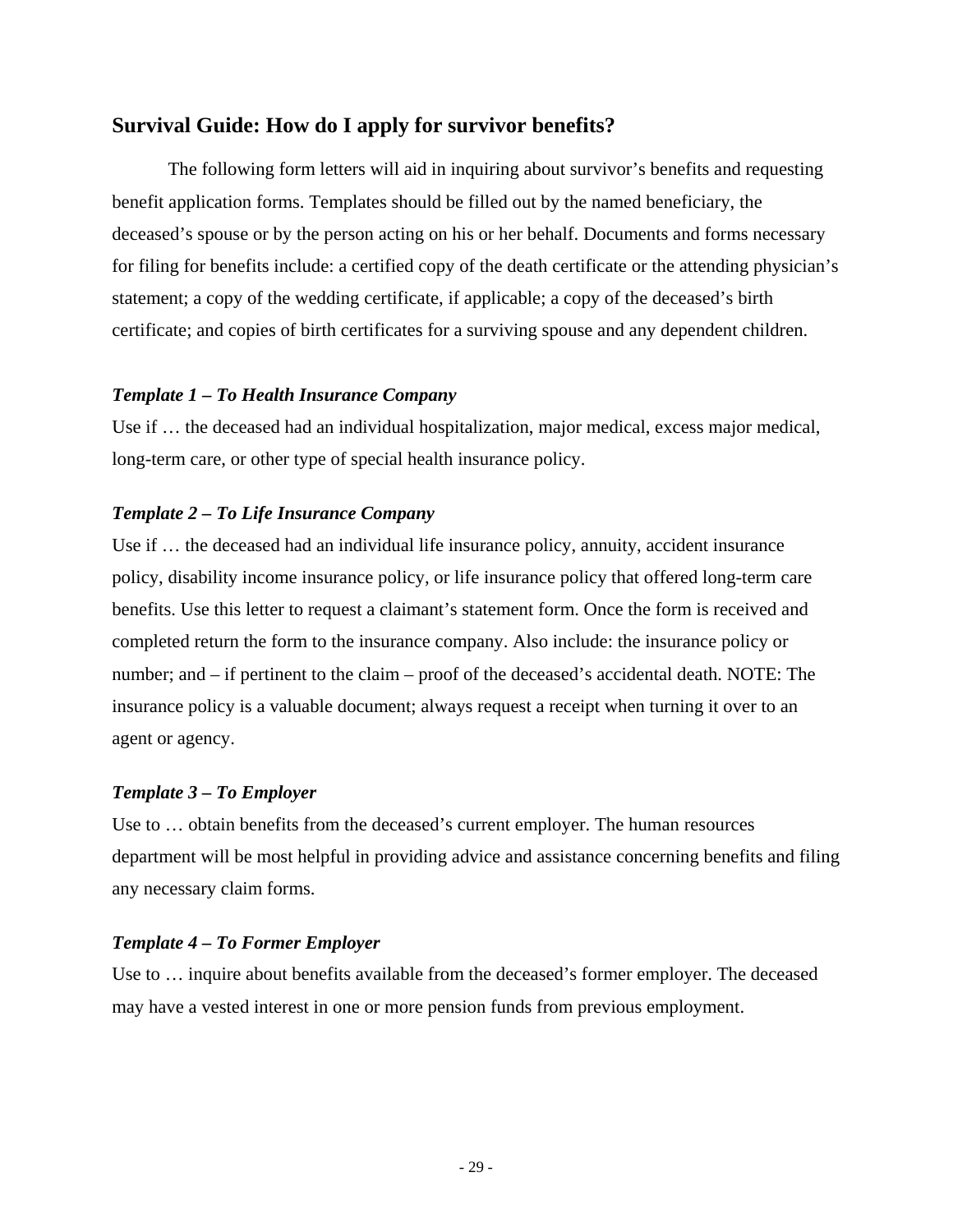## *Template 5 – To Social Security Administration*

Use to … contact the nearest Social Security Administration office. Call the Social Security Administration at 1 (800) 772 – 1213, or look up the address and telephone number in your local telephone directory. Other necessary documents and forms required for applying for Social Security benefits include: the Social Security number; the Social Security number of a surviving spouse and any dependent children; and copies of the deceased's tax record for the past year, or some other record of his or her previous year's earnings.

### *Template 6 – To Veterans' Administration (for government life insurance)*

Use if … the deceased had a government life insurance policy. To contact the Insurance Division of the V.A. send this letter to the center nearest you: either 500 Wissachickon Avenue, Philadelphia, PA 19010; or Fort Snelling, St. Paul, MN 55111. Call 1 (800) 827 – 1000 for additional questions or information. Other necessary documents required include: a copy of the deceased's discharge papers from the service; a copy of the death certificate (unless the death occurred in a V.A. hospital); and the deceased's V.A. claim number.

# *Template 7 – To Veterans' Administration (for other V.A. benefits)*

Use to … apply for benefits (other than life insurance) if the deceased veteran's death was service connected, or to inquire about possible benefits if the death was not service-related. Send this letter to the V.A. center nearest you: either 500 Wissachickon Avenue, Philadelphia, PA 19010; or Fort Snelling, St. Paul, MN 55111. Call 1 (800) 827 – 1000 for additional questions or information.

### *Template 8 – To Organization*

Use to … inquire about benefits from any organization or group of which the deceased was a member. Include any policies, certificates, and other valuable papers pertaining to his or her membership benefits.

### *Template 9 – To Civil Service Commission*

Use to … inquire about obtaining benefits which the deceased's estate and/or survivors may be entitled to because the deceased was a Civil Service employee.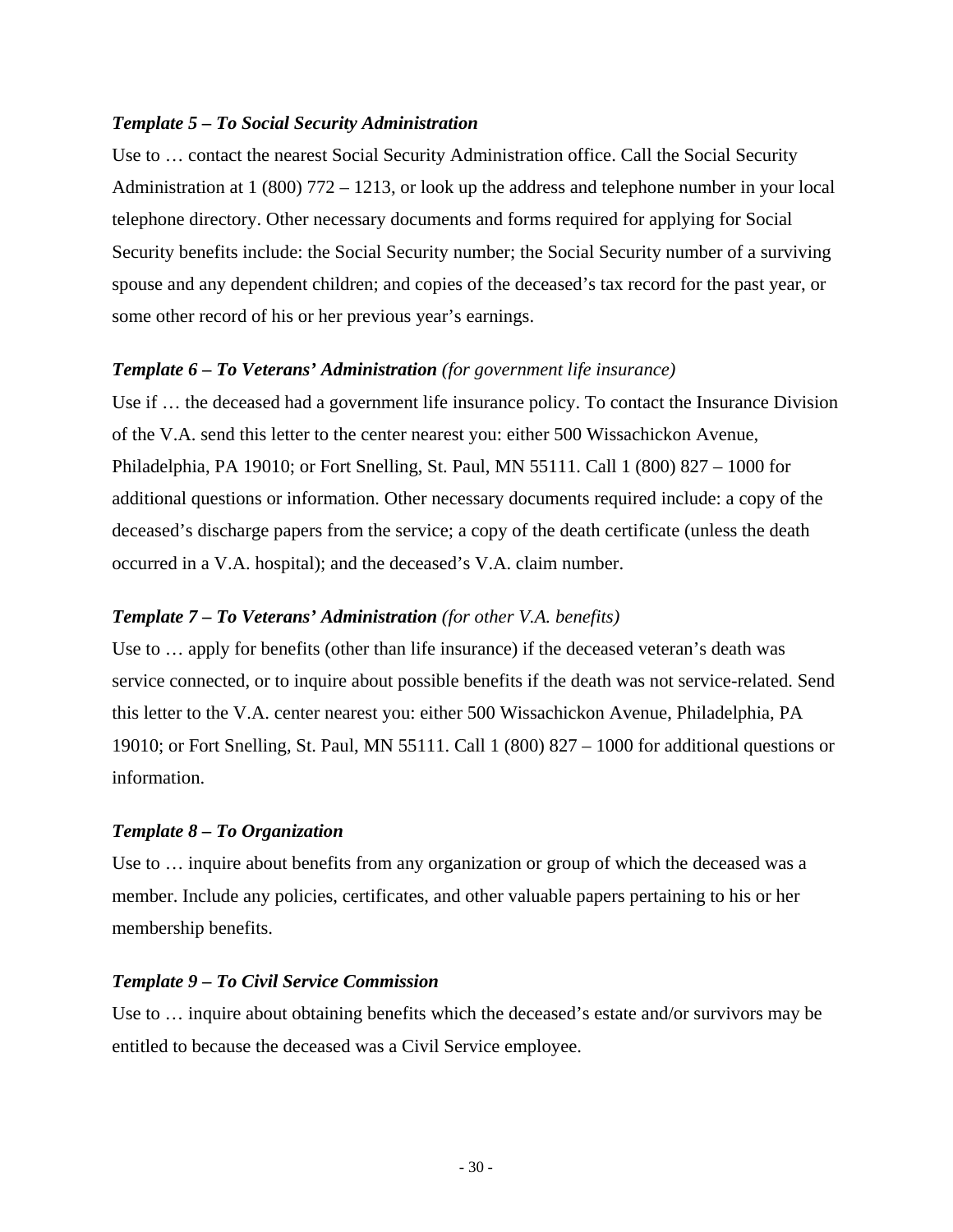# *Template 1 – To Health Insurance Company*

 $\qquad \qquad \text{(date)}$ 

(health insurance company name)

(street address or p.o. box number)

(city, state, zip code)

RE: (full name of deceased), Deceased.

(health insurance company name) :

My late (relationship) had a (type of policy) policy with your company. (full name of deceased) was insured under policy number (policy number) and died (month/day/year) .

Please send me the appropriate forms necessary to file a claim for (type of benefits) benefits (I am/or name of person is) entitled to as beneficiary on that policy.

Sincerely,

(signature)

(typed or printed name)

(street address or p.o. box number)

(city, state, zip code)

Daytime telephone number: (daytime telephone number)

Evening telephone number: (evening telephone number)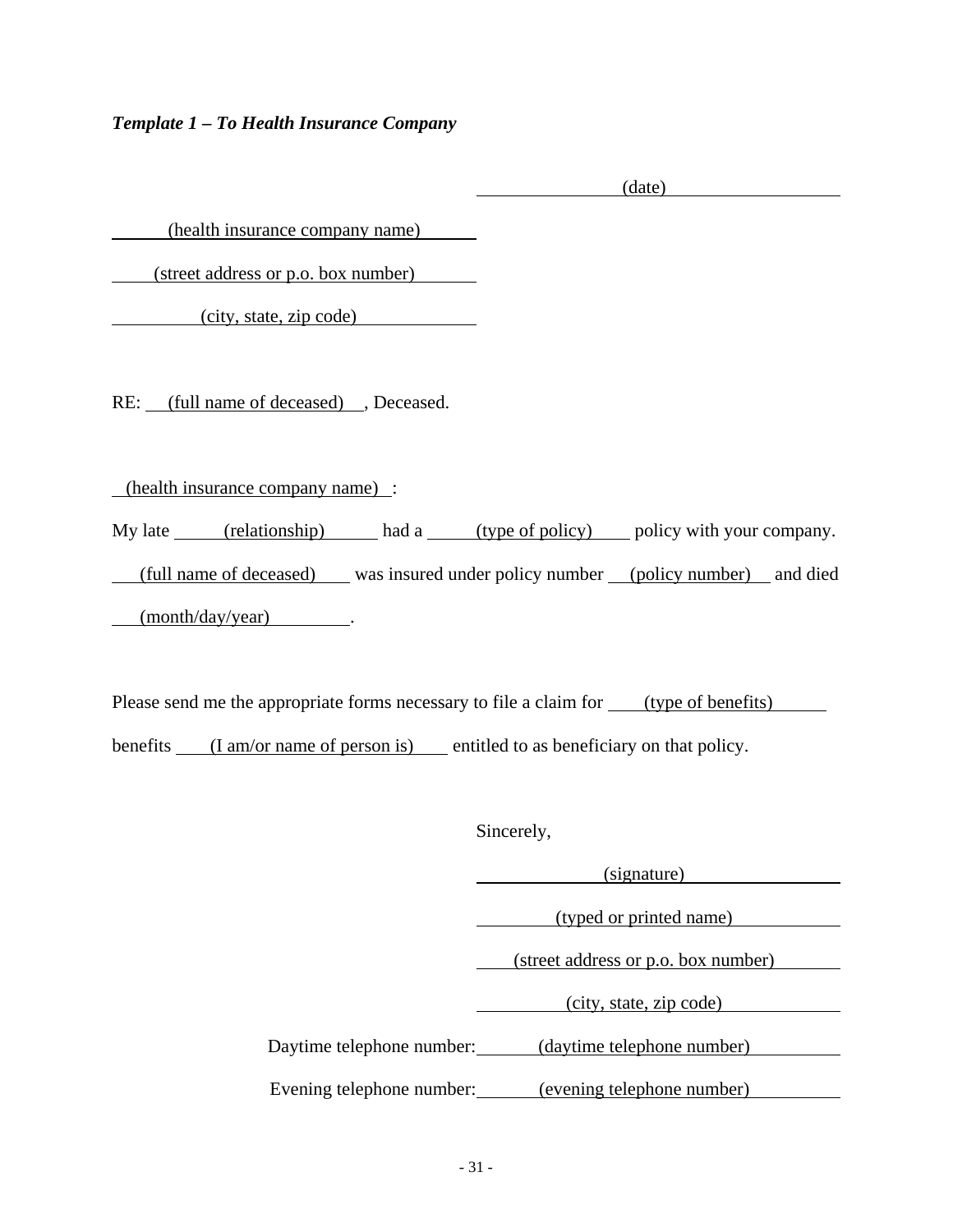| Please send me the appropriate forms necessary to file a claim for _________________________________ |            |  |
|------------------------------------------------------------------------------------------------------|------------|--|
|                                                                                                      |            |  |
|                                                                                                      |            |  |
|                                                                                                      | Sincerely, |  |
|                                                                                                      |            |  |
|                                                                                                      |            |  |
|                                                                                                      |            |  |
| Daytime telephone number:<br><u>Daytime</u> telephone number:                                        |            |  |
|                                                                                                      |            |  |
|                                                                                                      |            |  |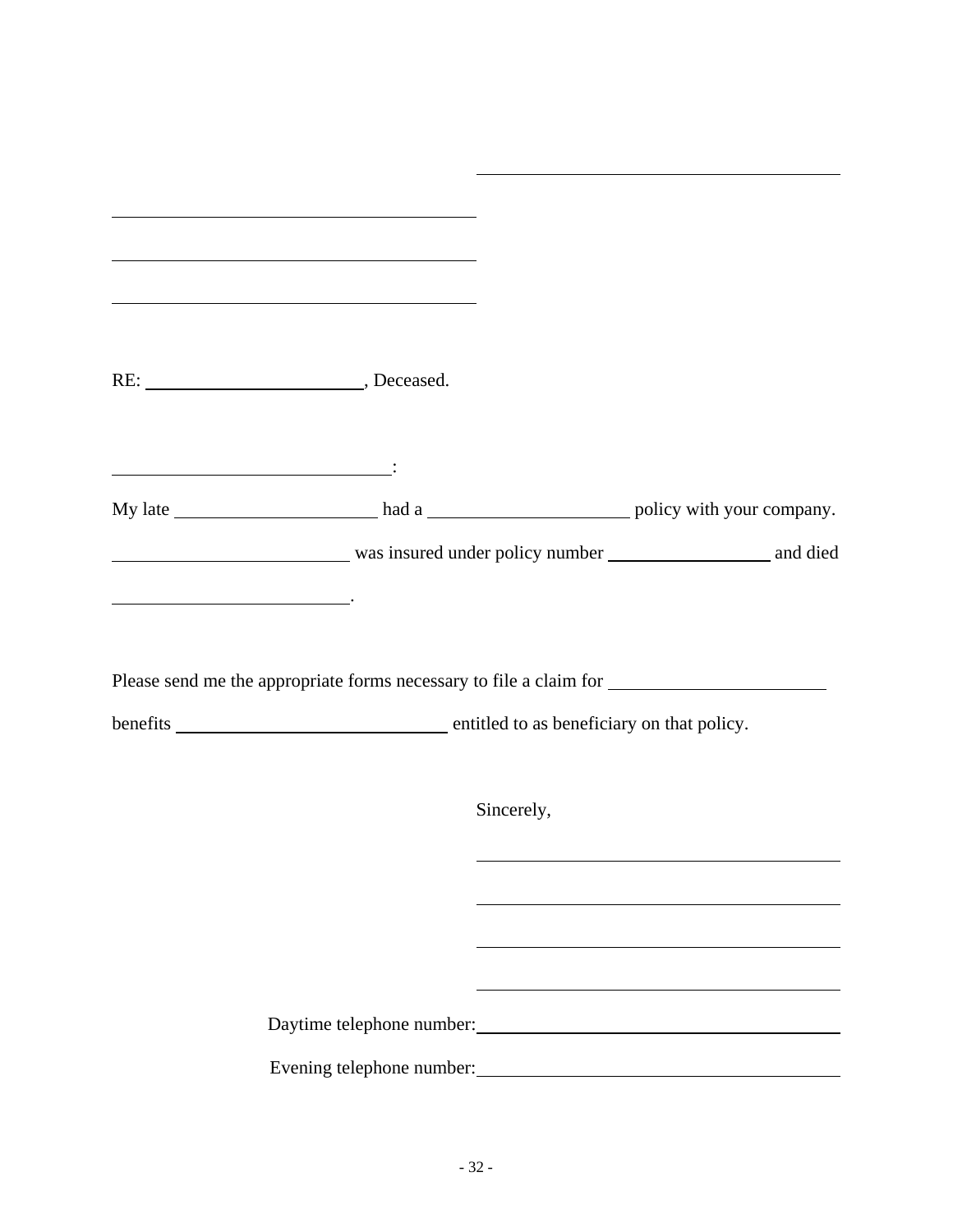# *Template 2 – To Life Insurance Company*

 $\qquad \qquad \text{(date)}$ 

(life insurance company name)

(street address or p.o. box number)

(city, state, zip code)

RE: (full name of deceased), Deceased.

(life insurance company name) :

My late (relationship) had a (type of policy) policy with your company. (full name of deceased) was insured under policy number (policy number) and died (month/day/year) .

Please send me the appropriate forms necessary to file a claim for (type of benefits) benefits (I am/or name of person is) entitled to as beneficiary on that policy.

Sincerely,

(signature)

(typed or printed name)

(street address or p.o. box number)

(city, state, zip code)

Daytime telephone number: (daytime telephone number)

Evening telephone number: (evening telephone number)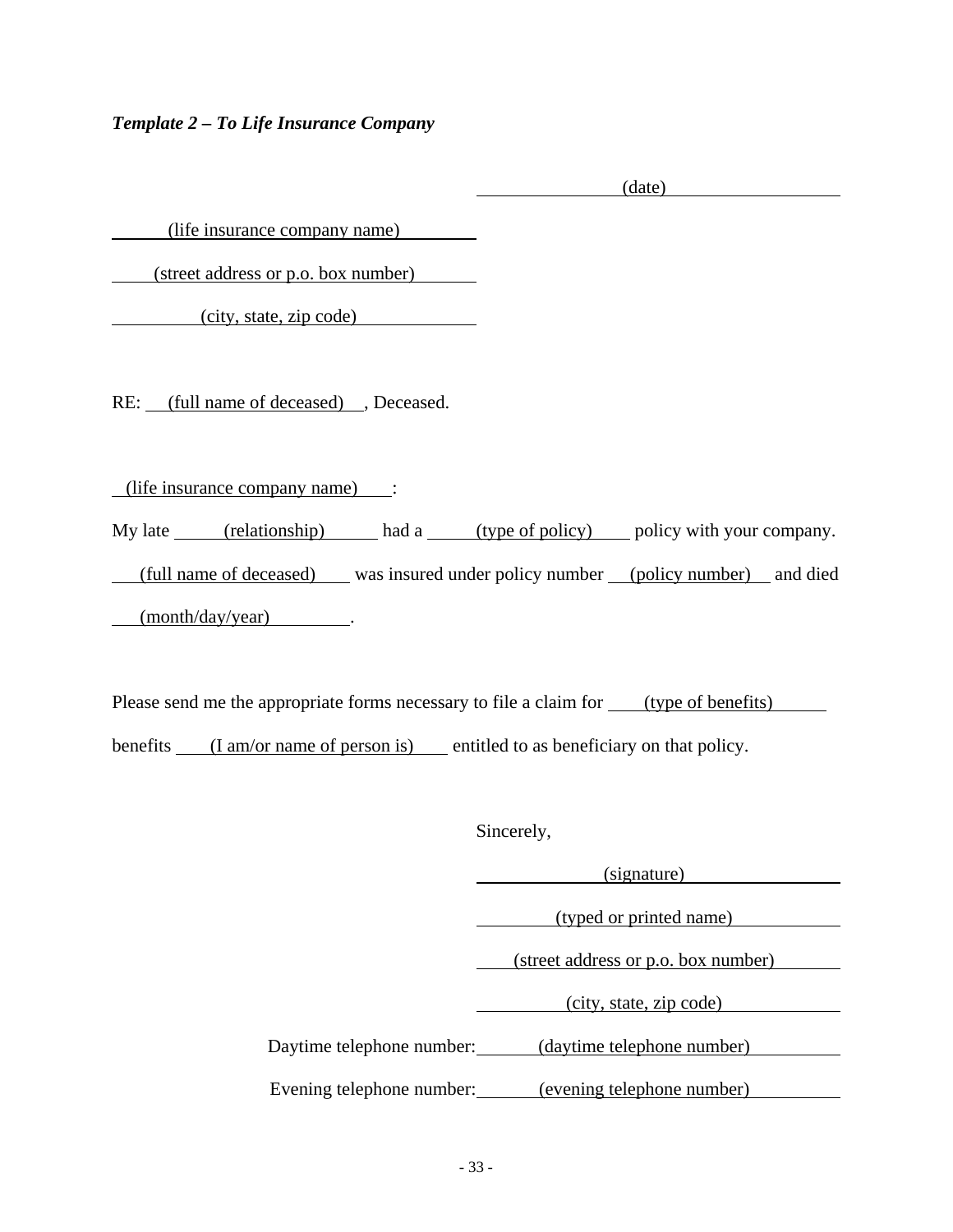| <u> 1989 - Johann Stein, marwolaethau a bhann an t-Amhainn an t-Amhainn an t-Amhainn an t-Amhainn an t-Amhainn an</u> |            |  |
|-----------------------------------------------------------------------------------------------------------------------|------------|--|
|                                                                                                                       |            |  |
|                                                                                                                       |            |  |
|                                                                                                                       |            |  |
|                                                                                                                       |            |  |
|                                                                                                                       |            |  |
|                                                                                                                       |            |  |
|                                                                                                                       |            |  |
|                                                                                                                       |            |  |
|                                                                                                                       |            |  |
|                                                                                                                       |            |  |
|                                                                                                                       |            |  |
|                                                                                                                       | Sincerely, |  |
|                                                                                                                       |            |  |
|                                                                                                                       |            |  |
|                                                                                                                       |            |  |
| Daytime telephone number:<br><u>Daytime</u> telephone number:                                                         |            |  |
| Evening telephone number:                                                                                             |            |  |
|                                                                                                                       |            |  |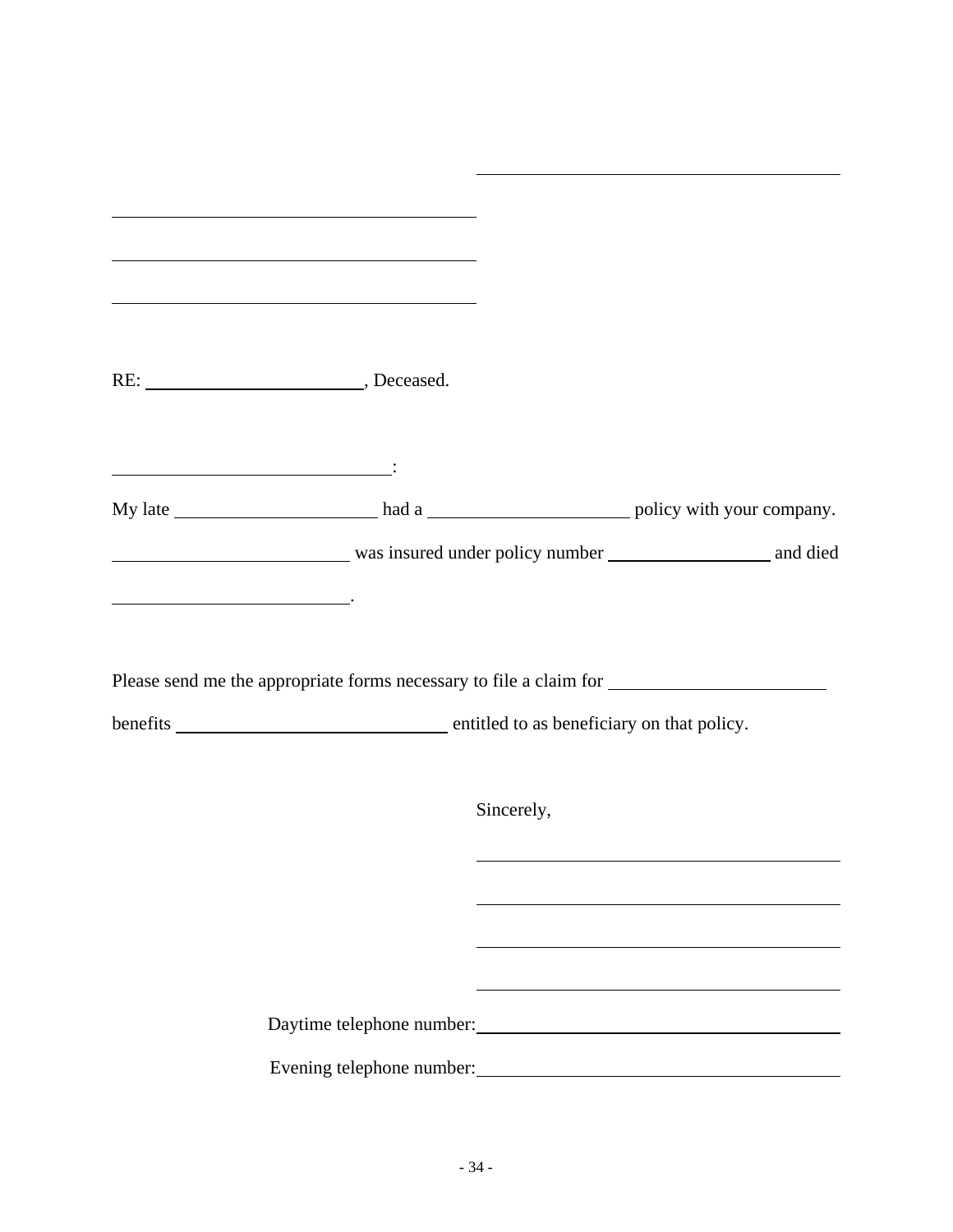#### *Template 3 – To Employer*

 $\qquad \qquad \text{(date)}$ 

(employer name)

(street address or p.o. box number)

(city, state, zip code)

RE: (full name of deceased), Deceased.

(employer name) :

My (relationship), an employee of your company, died on (date). Would you please review your personnel files and other records to determine what benefits might be payable to (his or her) estate or beneficiary? Among other things, such benefits might include: group life insurance, hospitalization and major medical insurance, disability income insurance, pension or profit-sharing plan, workmen's compensation, deferred compensation arrangement, accrued vacation or sick pay, payroll savings or stock-purchase plan, credit union balance, etc.

I am writing you on behalf of (full name of deceased) as beneficiary. If there are any forms to be completed in filing for these benefits, or if you need any documents or additional information, please let me know.

Sincerely,

|                           | (signature)                         |  |
|---------------------------|-------------------------------------|--|
|                           | (typed or printed name)             |  |
|                           | (street address or p.o. box number) |  |
|                           | (city, state, zip code)             |  |
| Daytime telephone number: | (daytime telephone number)          |  |
| Evening telephone number: | (evening telephone number)          |  |
|                           |                                     |  |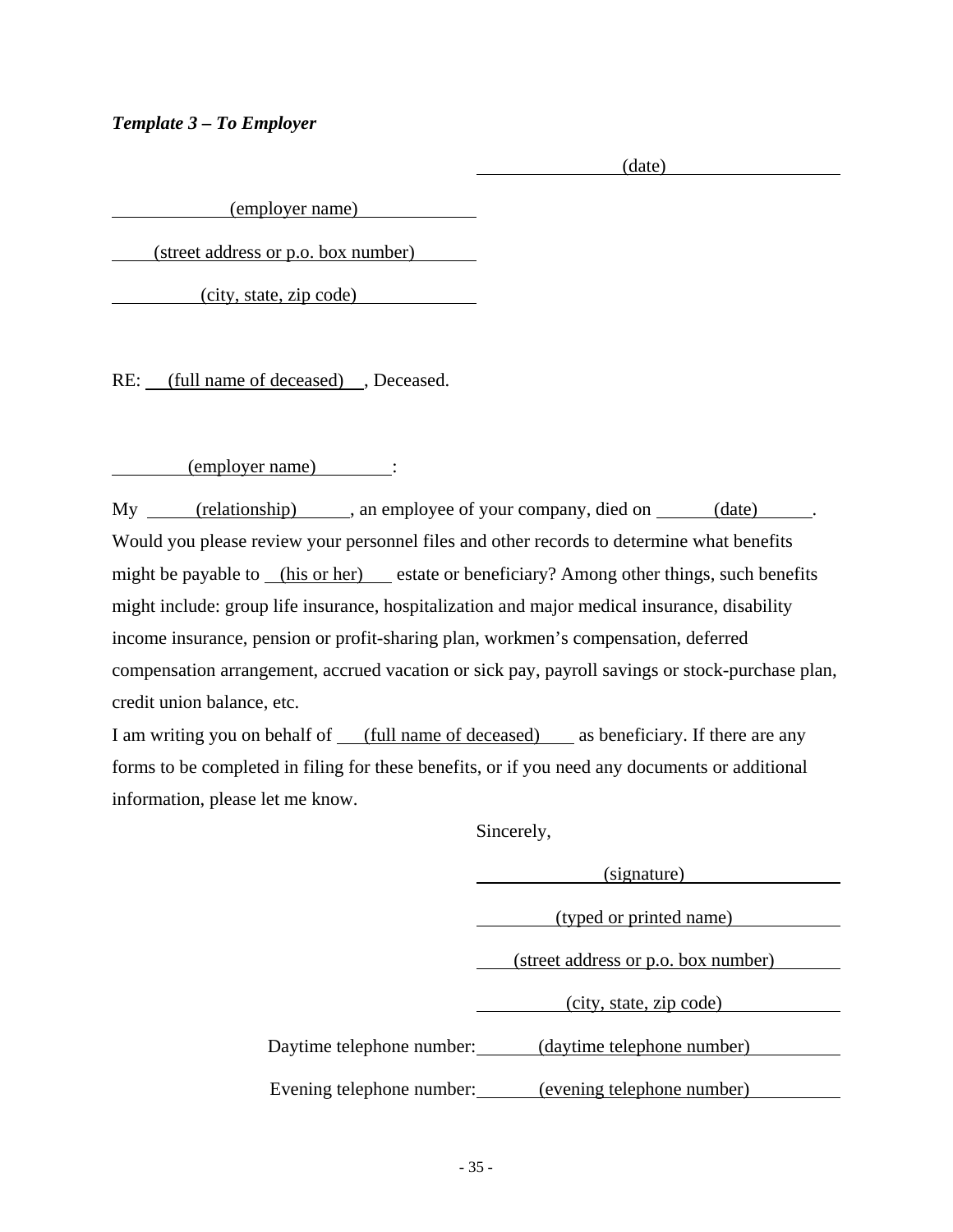RE: , Deceased.

 $\overline{a}$ 

l

 $\overline{a}$ 

<u>: Andrew Marian Maria (1995), providence</u> My \_\_\_\_\_\_\_\_\_\_\_\_\_\_\_\_\_\_\_, an employee of your company, died on \_\_\_\_\_\_\_\_\_\_\_\_\_. Would you please review your personnel files and other records to determine what benefits might be payable to \_\_\_\_\_\_\_\_\_\_\_\_\_\_\_ estate or beneficiary? Among other things, such benefits might include: group life insurance, hospitalization and major medical insurance, disability income insurance, pension or profit-sharing plan, workmen's compensation, deferred compensation arrangement, accrued vacation or sick pay, payroll savings or stock-purchase plan, credit union balance, etc. I am writing you on behalf of as beneficiary. If there are any forms to be completed in filing for these benefits, or if you need any documents or additional information, please let me know.

Sincerely,

Daytime telephone number:

Evening telephone number: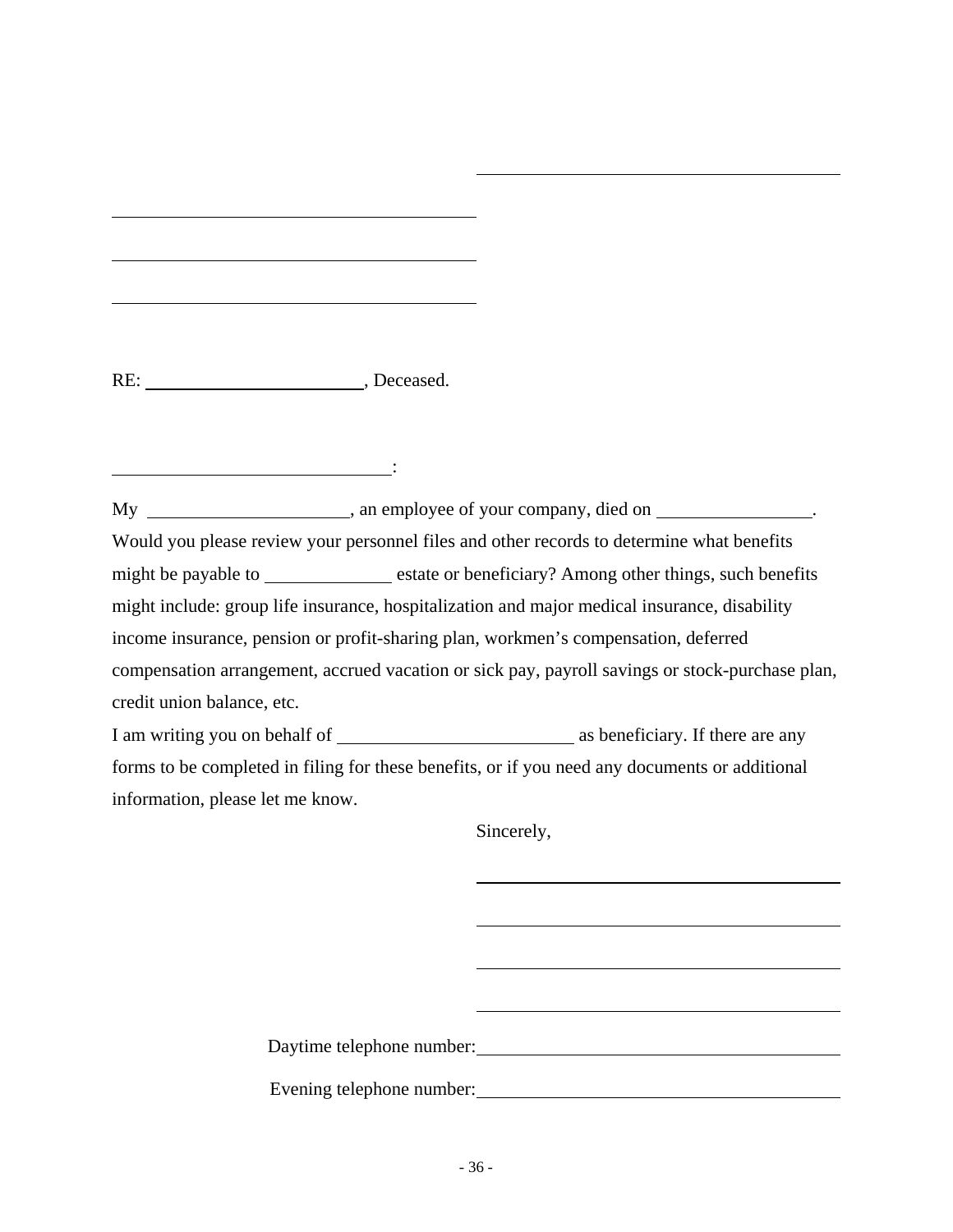### *Template 4 – To Former Employer*

 $\qquad \qquad \text{(date)}$ 

(employer name)

(street address or p.o. box number)

(city, state, zip code)

RE: (full name of deceased), Deceased.

(employer name) :

My (relationship), a former employee of your company, died on (date). Would you please review your personnel files and other records to see if there are any benefits payable to (his or her) estate or beneficiary? Among other things, such benefits might include a vested interest in a pension or profit-sharing plan. I am writing you on behalf of (full name of deceased) as beneficiary. If there are any

forms to be completed in filing for these benefits, or if you need any documents or additional

information, please let me know.

Sincerely,

 (signature) (typed or printed name) (street address or p.o. box number) (city, state, zip code) Daytime telephone number: (daytime telephone number) Evening telephone number: (evening telephone number)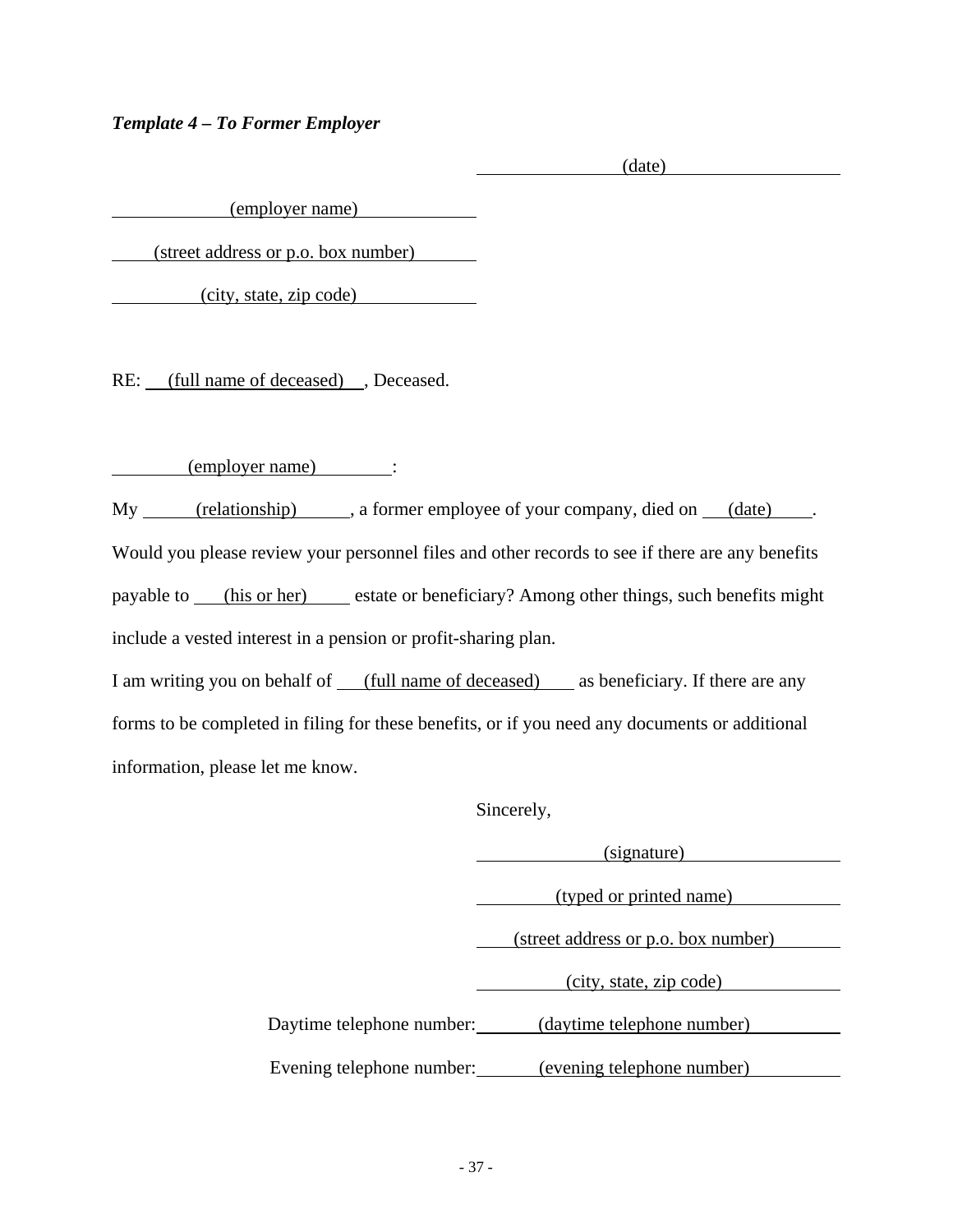$\overline{a}$ <u> 1980 - Johann Barn, mars ann an t-Amhain Aonaichte ann an t-Aonaichte ann an t-Aonaichte ann an t-Aonaichte a</u> RE: , Deceased. : My \_\_\_\_\_\_\_\_\_\_\_\_\_\_\_\_\_\_\_\_, a former employee of your company, died on \_\_\_\_\_\_\_\_\_\_\_. Would you please review your personnel files and other records to see if there are any benefits payable to **external contract external estate or beneficiary?** Among other things, such benefits might include a vested interest in a pension or profit-sharing plan. I am writing you on behalf of as beneficiary. If there are any forms to be completed in filing for these benefits, or if you need any documents or additional information, please let me know.

 $\overline{a}$ 

l

Sincerely,

Daytime telephone number:

Evening telephone number: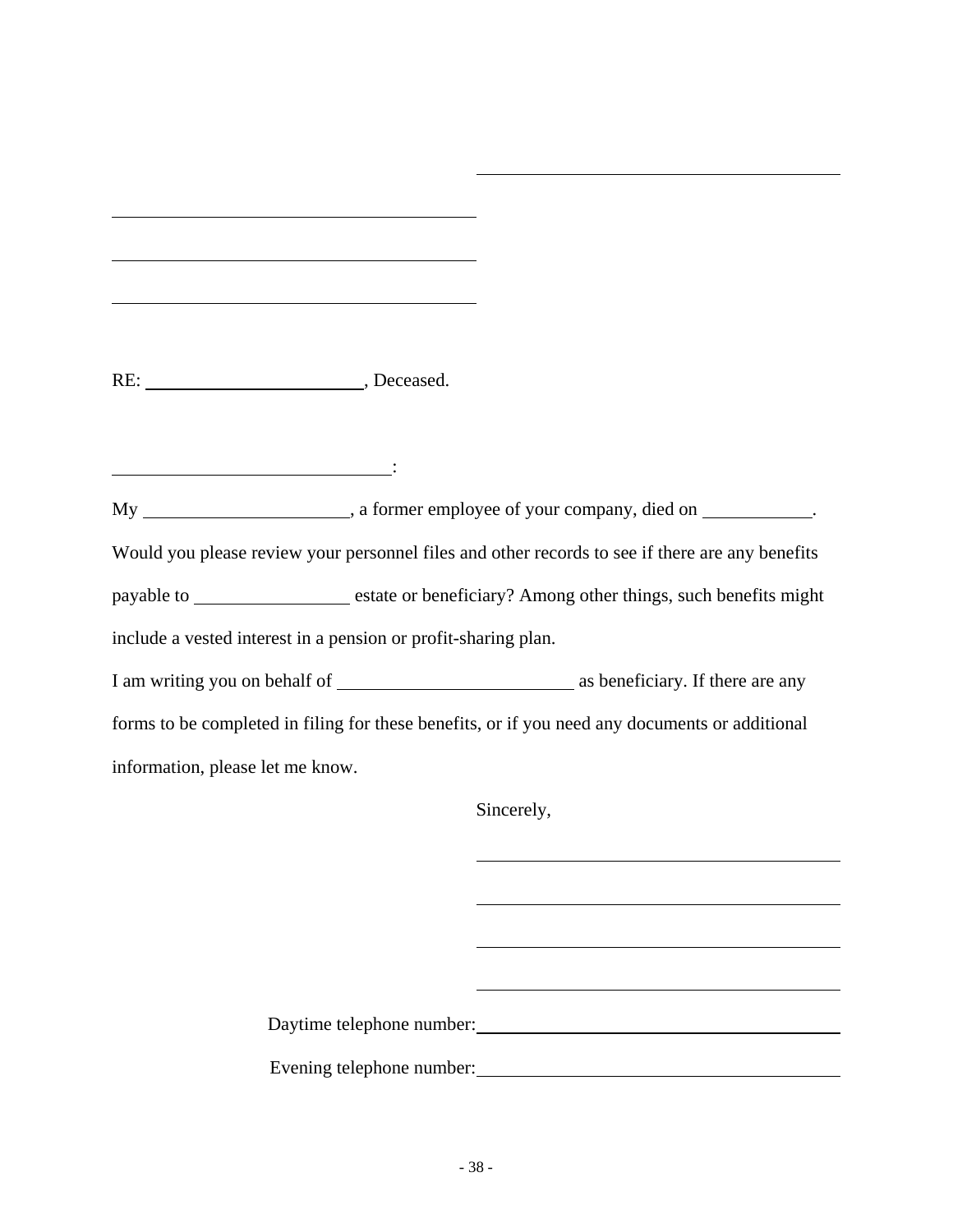#### *Template 5 – To Social Security Administration*

 $\qquad \qquad \text{(date)}$ 

Social Security Administration

(street address or p.o. box number)

(city, state, zip code)

RE: (full name of deceased), Deceased.

Social Security Administration:

I am writing to you on behalf of \_\_\_\_\_\_ (relationship) and would like to obtain an appointment as soon as possible to apply for benefits. Please let me know where and when such a meeting can be arranged.

I will plan to bring the following things with me to that meeting: a copy of the death certificate; a copy of the marriage certificate; copies of birth certificates of the deceased and survivors; the Social Security numbers of the survivors; and evidence of the deceased's recent earnings. If any other information or documents are required, please let me know.

Sincerely,

|                           | (signature)                         |  |
|---------------------------|-------------------------------------|--|
|                           | (typed or printed name)             |  |
|                           | (street address or p.o. box number) |  |
|                           | (city, state, zip code)             |  |
| Daytime telephone number: | (daytime telephone number)          |  |
| Evening telephone number: | (evening telephone number)          |  |
|                           |                                     |  |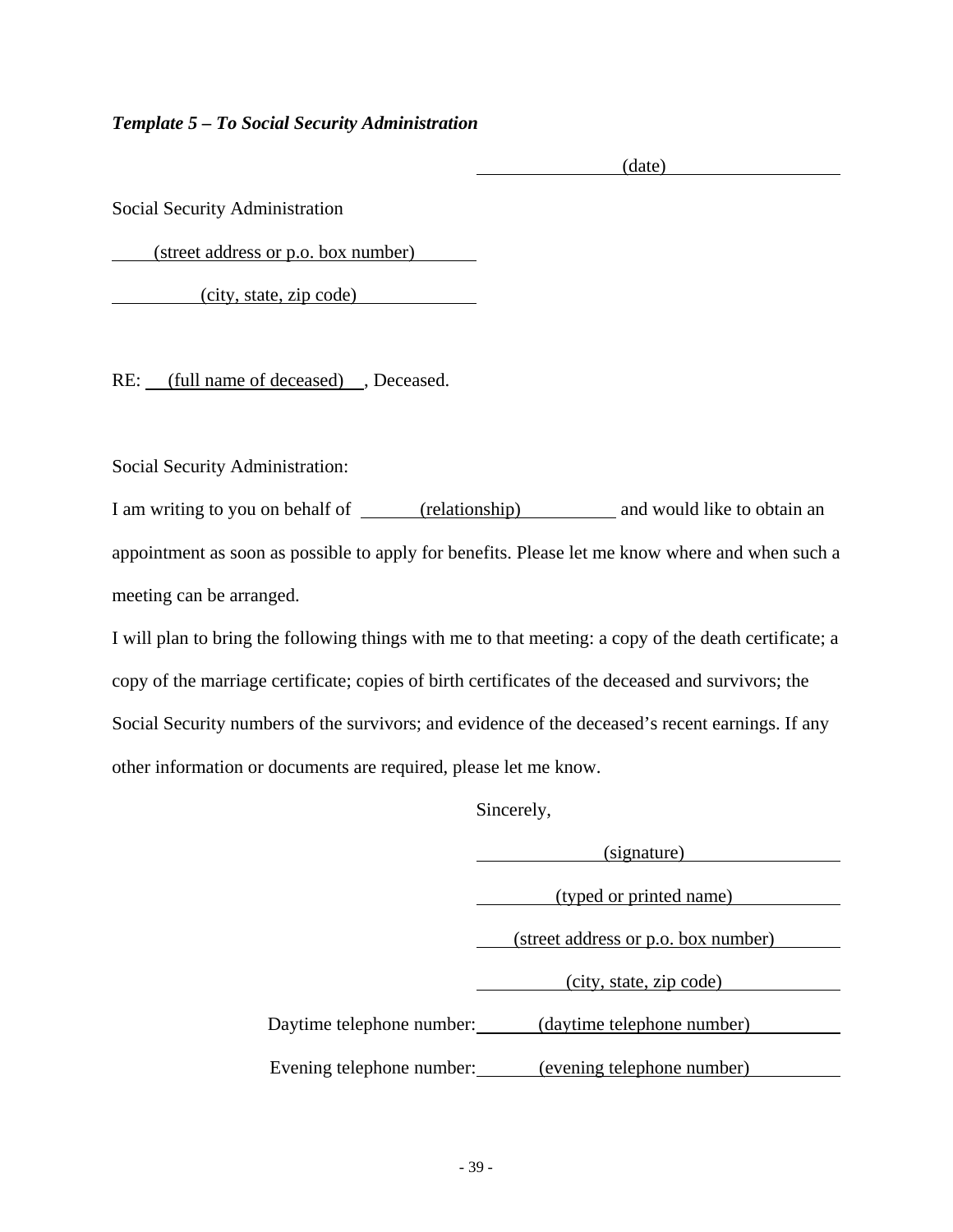Social Security Administration

 $\overline{a}$ 

 $\overline{a}$ 

RE: , Deceased.

Social Security Administration:

I am writing to you on behalf of and would like to obtain an appointment as soon as possible to apply for benefits. Please let me know where and when such a meeting can be arranged.

I will plan to bring the following things with me to that meeting: a copy of the death certificate; a copy of the marriage certificate; copies of birth certificates of the deceased and survivors; the Social Security numbers of the survivors; and evidence of the deceased's recent earnings. If any other information or documents are required, please let me know.

Sincerely,

Daytime telephone number:

Evening telephone number: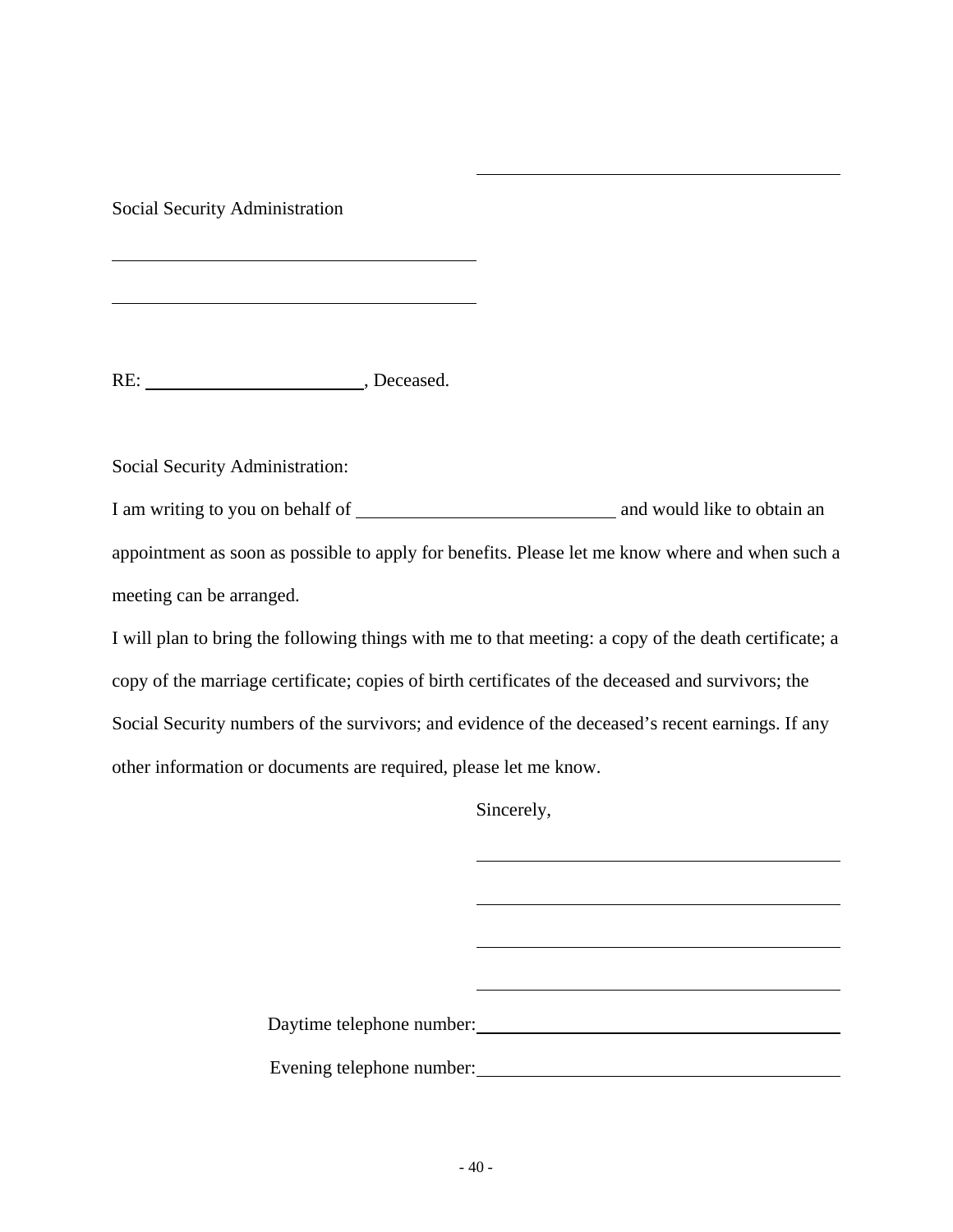*Template 6 – To Veterans' Administration (for government life insurance)*

 $\qquad \qquad \text{(date)}$ Veterans' Administration Insurance Division (street address or p.o. box number) (city, state, zip code) RE: (full name of deceased), Deceased. Veterans' Administration: This is to inform you that my (relationship) died on (date). (full name of deceased) was insured under Policy No. (policy number) and I am writing you on behalf of (myself; my relationship, his or her full name) as beneficiary. (full name of deceased) served in the (branch or service) from (date entered service) to (date discharged from service). Please send me the proper forms necessary to apply for the benefits payable under that policy. Sincerely, (signature) (typed or printed name) (street address or p.o. box number) (city, state, zip code) Daytime telephone number: (daytime telephone number) Evening telephone number: (evening telephone number)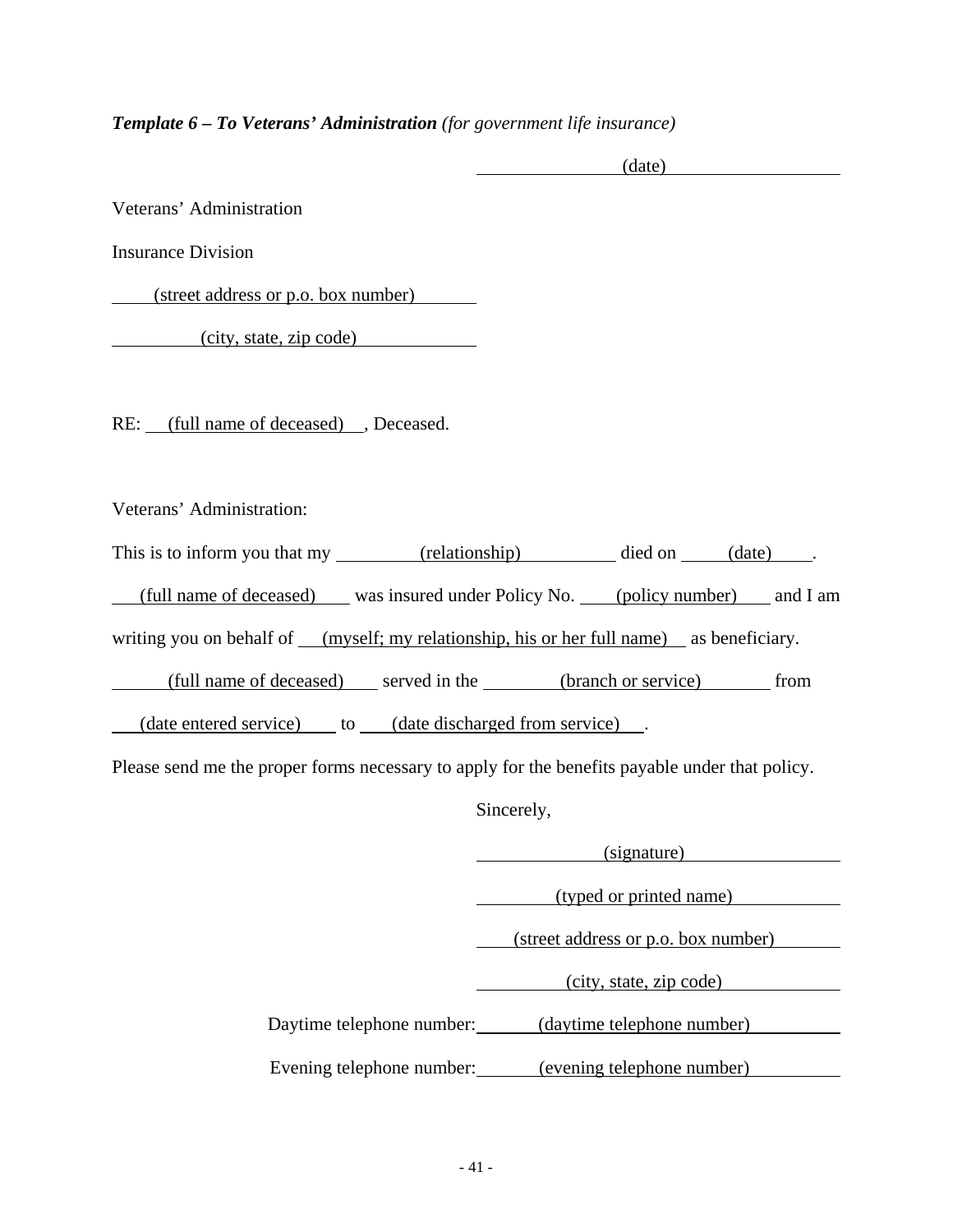| Veterans' Administration                                                                                                                                                                                                       |            |                                                               |  |
|--------------------------------------------------------------------------------------------------------------------------------------------------------------------------------------------------------------------------------|------------|---------------------------------------------------------------|--|
| <b>Insurance Division</b>                                                                                                                                                                                                      |            |                                                               |  |
| <u> 1989 - Andrea Branden, amerikansk politiker (d. 1989)</u><br><u> 1980 - Johann Barn, mars an t-Amerikaansk politiker (* 1908)</u>                                                                                          |            |                                                               |  |
|                                                                                                                                                                                                                                |            |                                                               |  |
|                                                                                                                                                                                                                                |            |                                                               |  |
| Veterans' Administration:                                                                                                                                                                                                      |            |                                                               |  |
|                                                                                                                                                                                                                                |            |                                                               |  |
|                                                                                                                                                                                                                                |            |                                                               |  |
|                                                                                                                                                                                                                                |            |                                                               |  |
| served in the served in the served in the served in the served in the served in the served in the served in the served in the served in the served in the served in the served in the served in the served in the served in th |            |                                                               |  |
| $\frac{1}{2}$ to $\frac{1}{2}$ to $\frac{1}{2}$ .                                                                                                                                                                              |            |                                                               |  |
| Please send me the proper forms necessary to apply for the benefits payable under that policy.                                                                                                                                 |            |                                                               |  |
|                                                                                                                                                                                                                                | Sincerely, |                                                               |  |
|                                                                                                                                                                                                                                |            |                                                               |  |
|                                                                                                                                                                                                                                |            |                                                               |  |
|                                                                                                                                                                                                                                |            |                                                               |  |
|                                                                                                                                                                                                                                |            |                                                               |  |
|                                                                                                                                                                                                                                |            | Daytime telephone number:<br><u>Daytime</u> telephone number: |  |
|                                                                                                                                                                                                                                |            | Evening telephone number:                                     |  |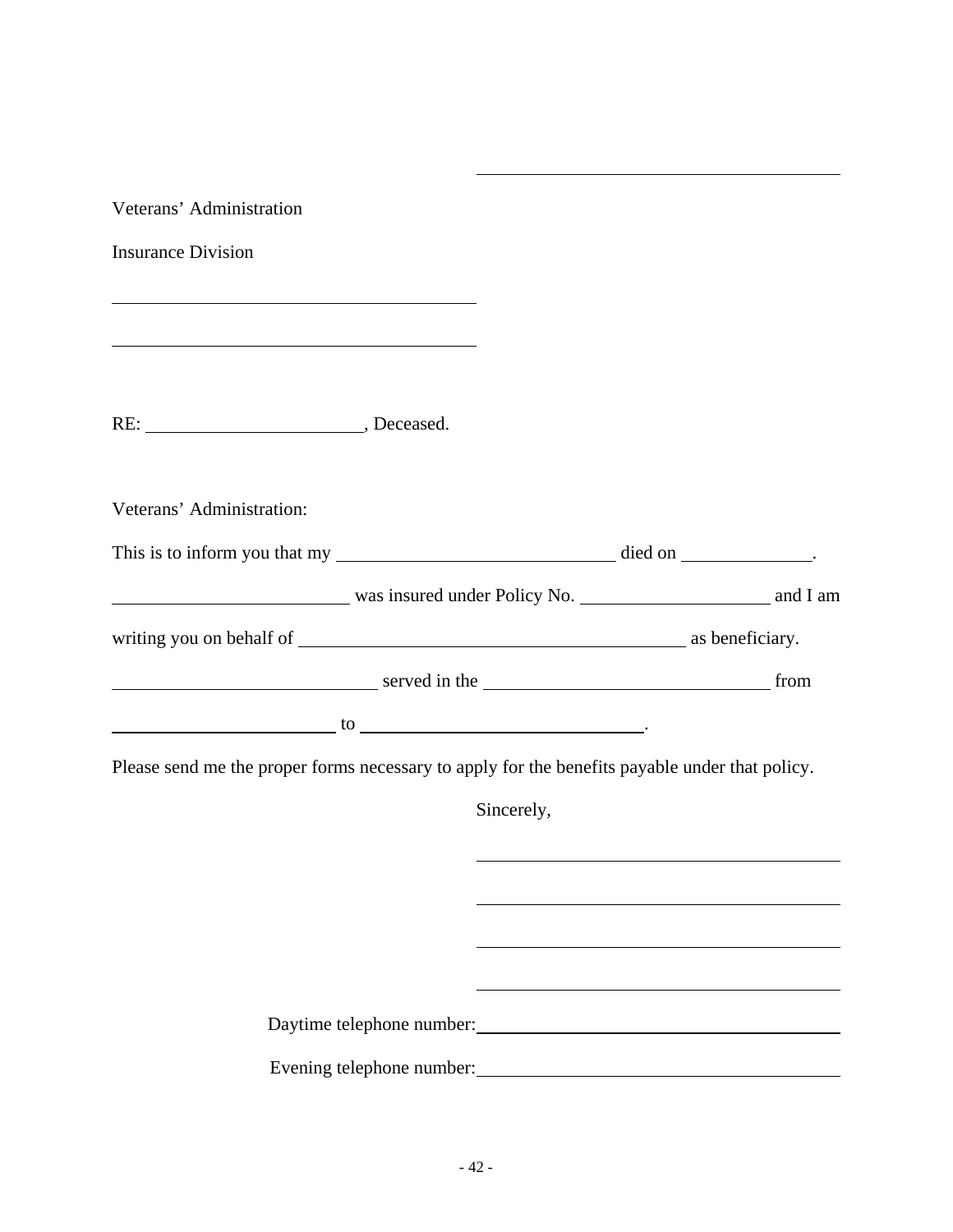# *Template 7 – To Veterans' Administration (for other V.A. benefits)*

|                                                                                               |            | (date)      |  |
|-----------------------------------------------------------------------------------------------|------------|-------------|--|
| Veterans' Administration                                                                      |            |             |  |
| (street address or p.o. box number)                                                           |            |             |  |
| (city, state, zip code)                                                                       |            |             |  |
| RE: (full name of deceased), Deceased.                                                        |            |             |  |
| Veterans' Administration:                                                                     |            |             |  |
|                                                                                               |            |             |  |
| (full name of deceased) served in the (branch or service)                                     |            |             |  |
| I am writing you on behalf of <u>(myself; my relationship, his or her full name)</u> to apply |            |             |  |
| For any veterans' pension or other benefits that might be due <i>(him or her)</i> .           |            |             |  |
| Please send me the appropriate forms and instructions to apply for benefits.                  |            |             |  |
|                                                                                               |            |             |  |
|                                                                                               | Sincerely, |             |  |
|                                                                                               |            | (signature) |  |

(typed or printed name)

(street address or p.o. box number)

(city, state, zip code)

Daytime telephone number: (daytime telephone number)

Evening telephone number: (evening telephone number)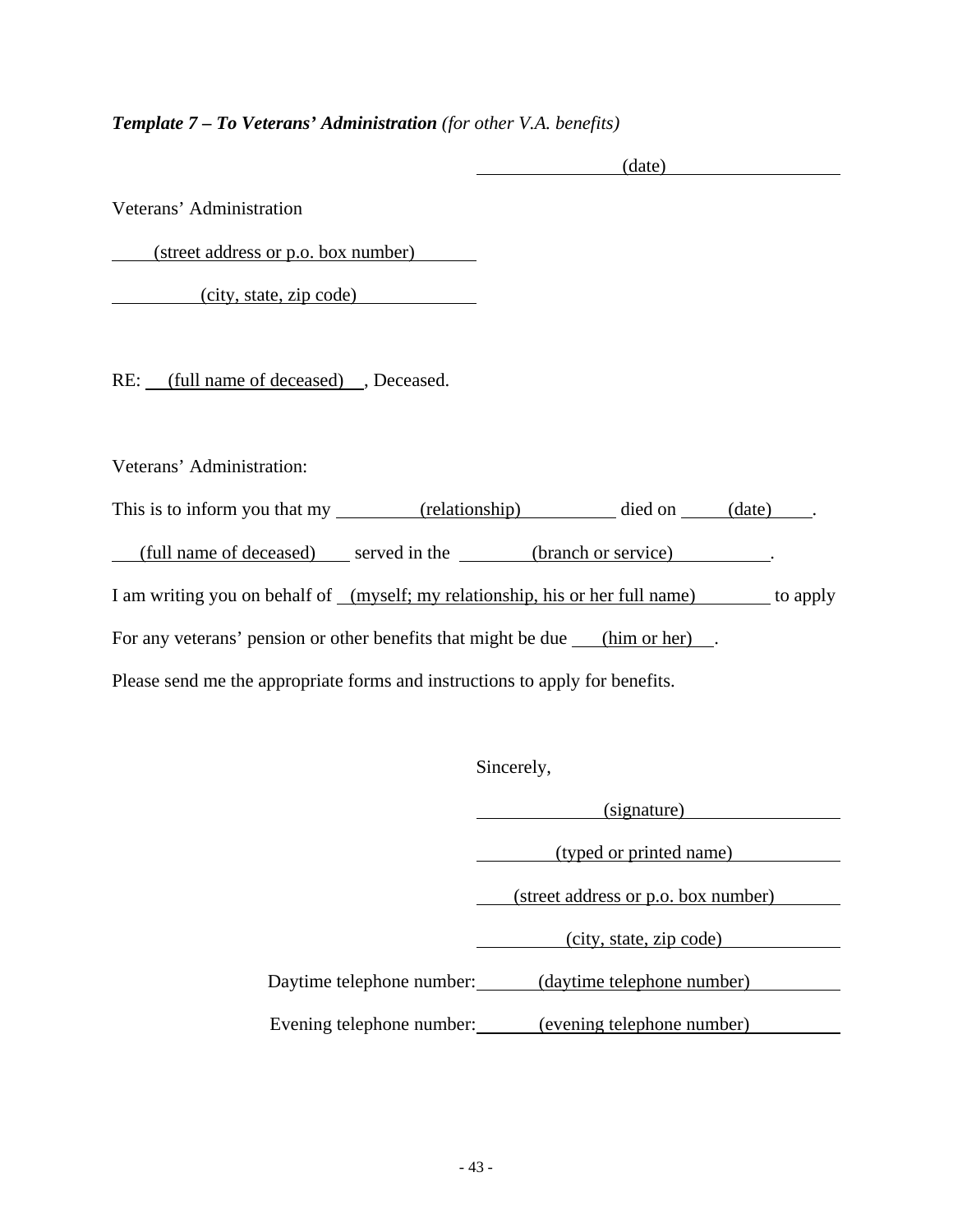Veterans' Administration

| RE: <u>Necessed.</u> Peceased.                                               |                                                                               |  |
|------------------------------------------------------------------------------|-------------------------------------------------------------------------------|--|
|                                                                              |                                                                               |  |
|                                                                              |                                                                               |  |
| Veterans' Administration:                                                    |                                                                               |  |
|                                                                              |                                                                               |  |
|                                                                              | $S$ and $S$ are served in the $\frac{1}{1-\frac{1}{2}}$ .                     |  |
|                                                                              |                                                                               |  |
|                                                                              |                                                                               |  |
|                                                                              | For any veterans' pension or other benefits that might be due ______________. |  |
| Please send me the appropriate forms and instructions to apply for benefits. |                                                                               |  |
|                                                                              |                                                                               |  |
|                                                                              |                                                                               |  |
|                                                                              | Sincerely,                                                                    |  |
|                                                                              |                                                                               |  |
|                                                                              |                                                                               |  |
|                                                                              |                                                                               |  |
|                                                                              |                                                                               |  |
|                                                                              |                                                                               |  |
|                                                                              |                                                                               |  |
|                                                                              | Daytime telephone number:                                                     |  |
|                                                                              |                                                                               |  |
|                                                                              |                                                                               |  |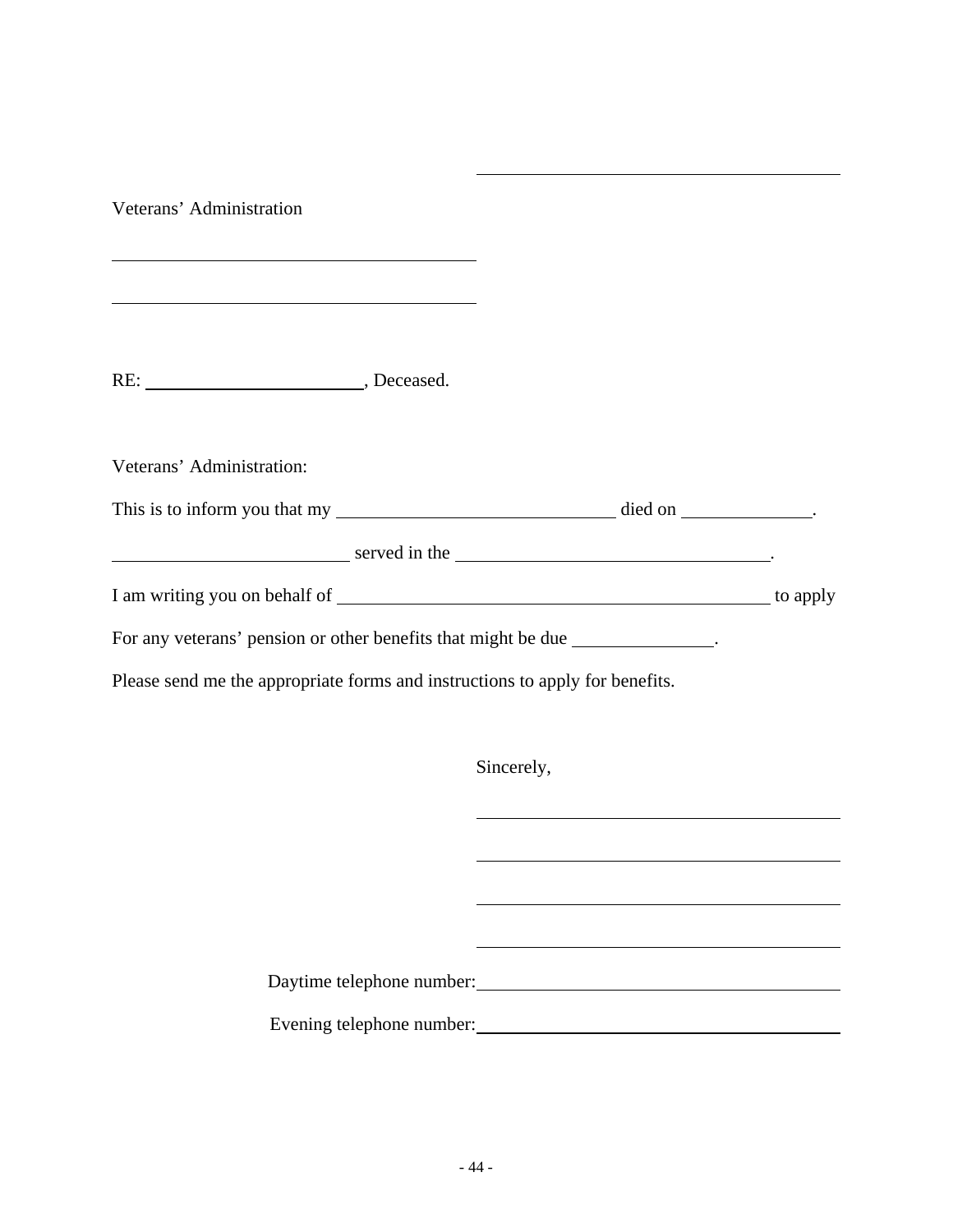## *Template 8 – To Organization*

 $\qquad \qquad \text{(date)}$ 

(organization name)

(street address or p.o. box number)

(city, state, zip code)

RE: (full name of deceased), Deceased.

(organization name) :

This is to inform you that my \_\_\_\_\_\_\_\_ (relationship) died on \_\_\_\_\_ (date) \_\_\_\_. (full name of deceased) was a member of (organization) . I am writing on behalf of <u>(myself; my relationship, his or her name)</u> as beneficiary and I understand that (he or she) may have been eligible for certain benefits for (himself or herself) and dependents through (name of organization).

Please send me the appropriate forms and instructions to apply for benefits.

Sincerely,

 (signature) (typed or printed name) (street address or p.o. box number) (city, state, zip code) Daytime telephone number: (daytime telephone number) Evening telephone number: (evening telephone number)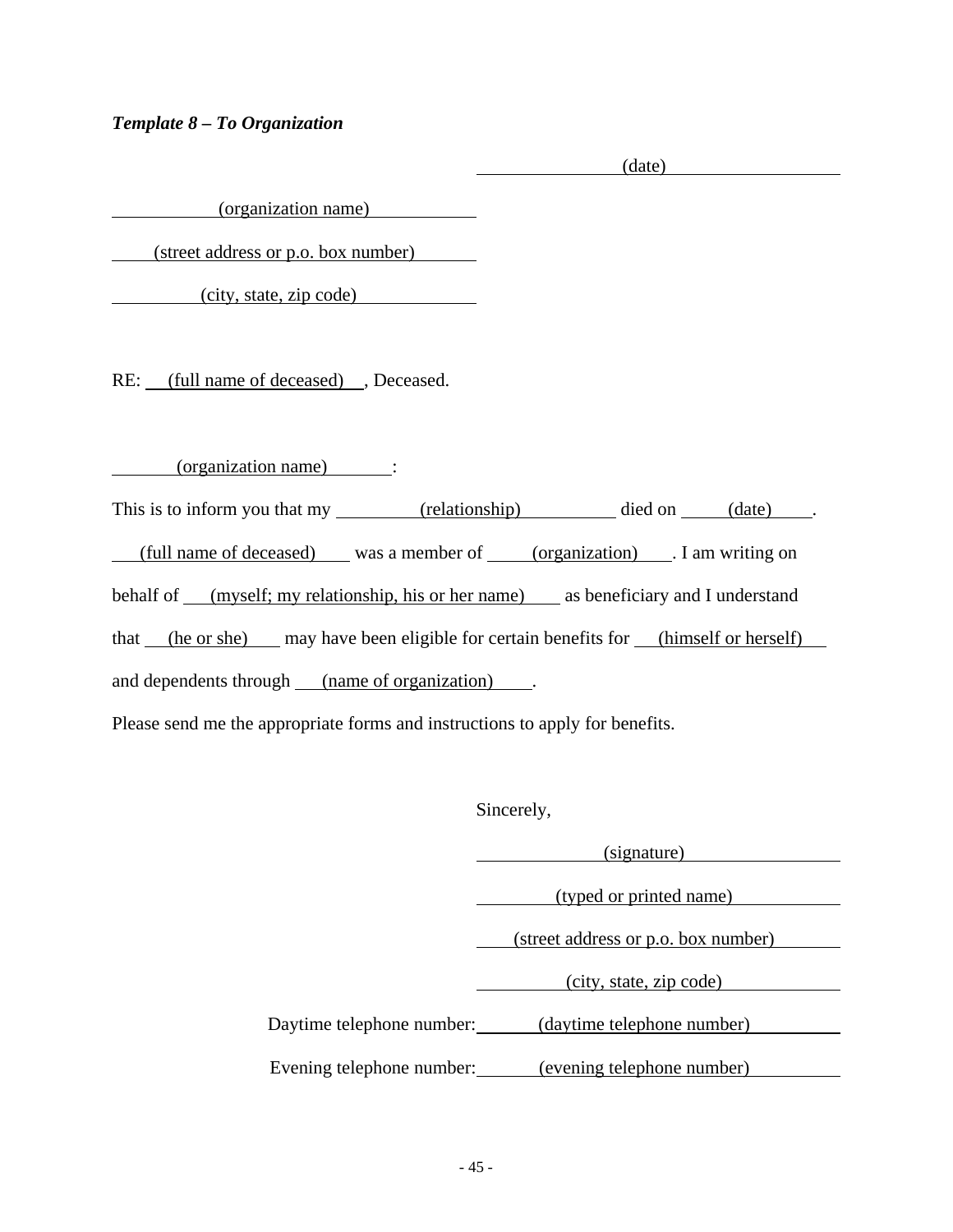| and dependents through ____________________________.                         |            |                                                               |
|------------------------------------------------------------------------------|------------|---------------------------------------------------------------|
| Please send me the appropriate forms and instructions to apply for benefits. |            |                                                               |
|                                                                              |            |                                                               |
|                                                                              |            |                                                               |
|                                                                              | Sincerely, |                                                               |
|                                                                              |            |                                                               |
|                                                                              |            |                                                               |
|                                                                              |            |                                                               |
|                                                                              |            |                                                               |
|                                                                              |            |                                                               |
|                                                                              |            |                                                               |
|                                                                              |            |                                                               |
|                                                                              |            | Daytime telephone number:<br><u>Daytime</u> telephone number: |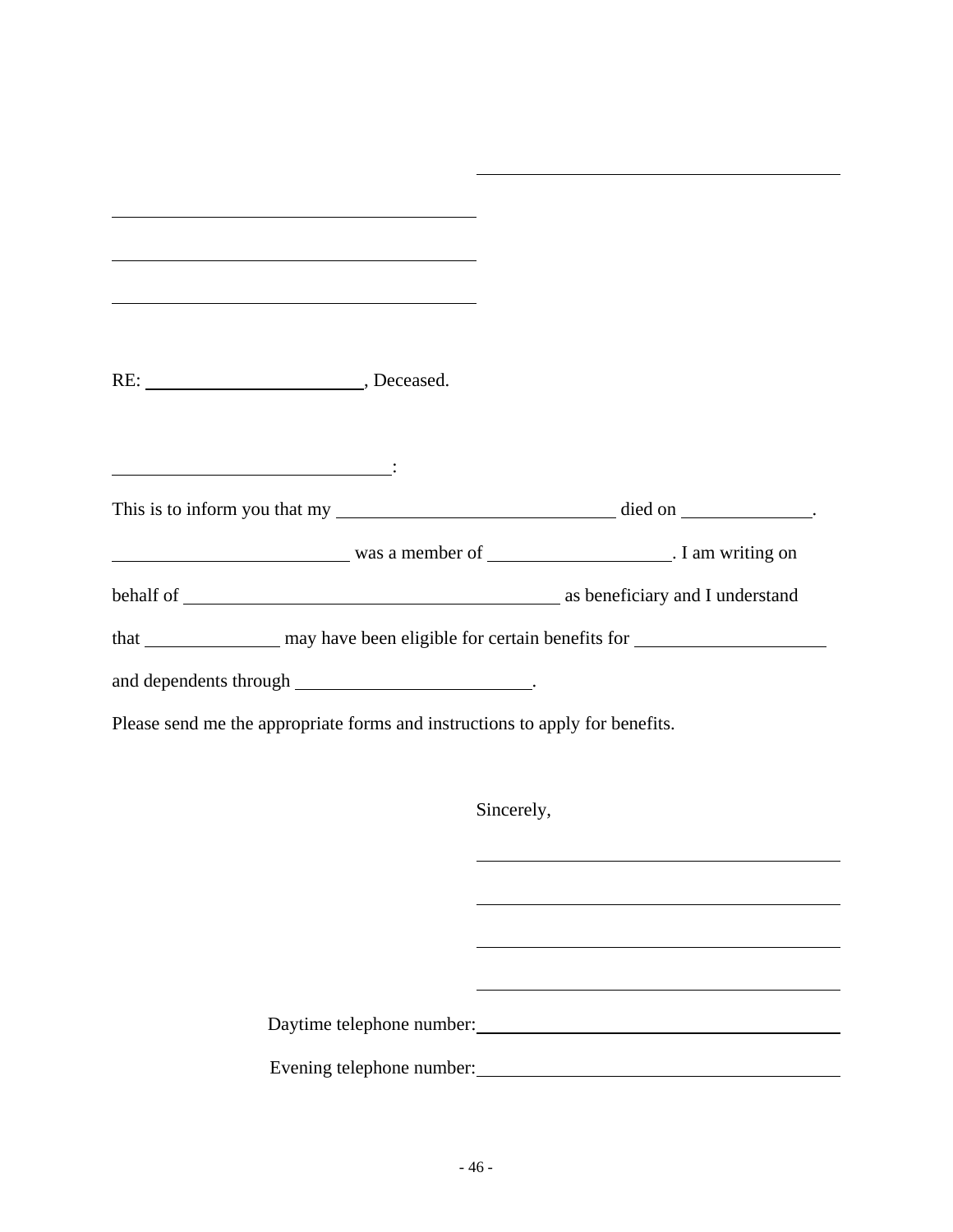$\qquad \qquad \text{(date)}$ 

Civil Service Commission

1900 East Street NW

Washington, D.C. 20415

RE: (full name of deceased), Deceased.

(organization name) :

This is to inform you that my (relationship) died on (date) .

(full name of deceased) worked as a Civil Service employee from

(date started working for civil service) to (date stopped working for civil service) .

I am writing you on behalf of (myself; my relationship, his or her name) the deceased's

(relationship), to apply for any pension or other benefits that might be due (he or she).

Please send me the appropriate forms and instructions to apply for benefits.

Sincerely,

 (signature) (typed or printed name) (street address or p.o. box number) (city, state, zip code) Daytime telephone number: (daytime telephone number) Evening telephone number: (evening telephone number)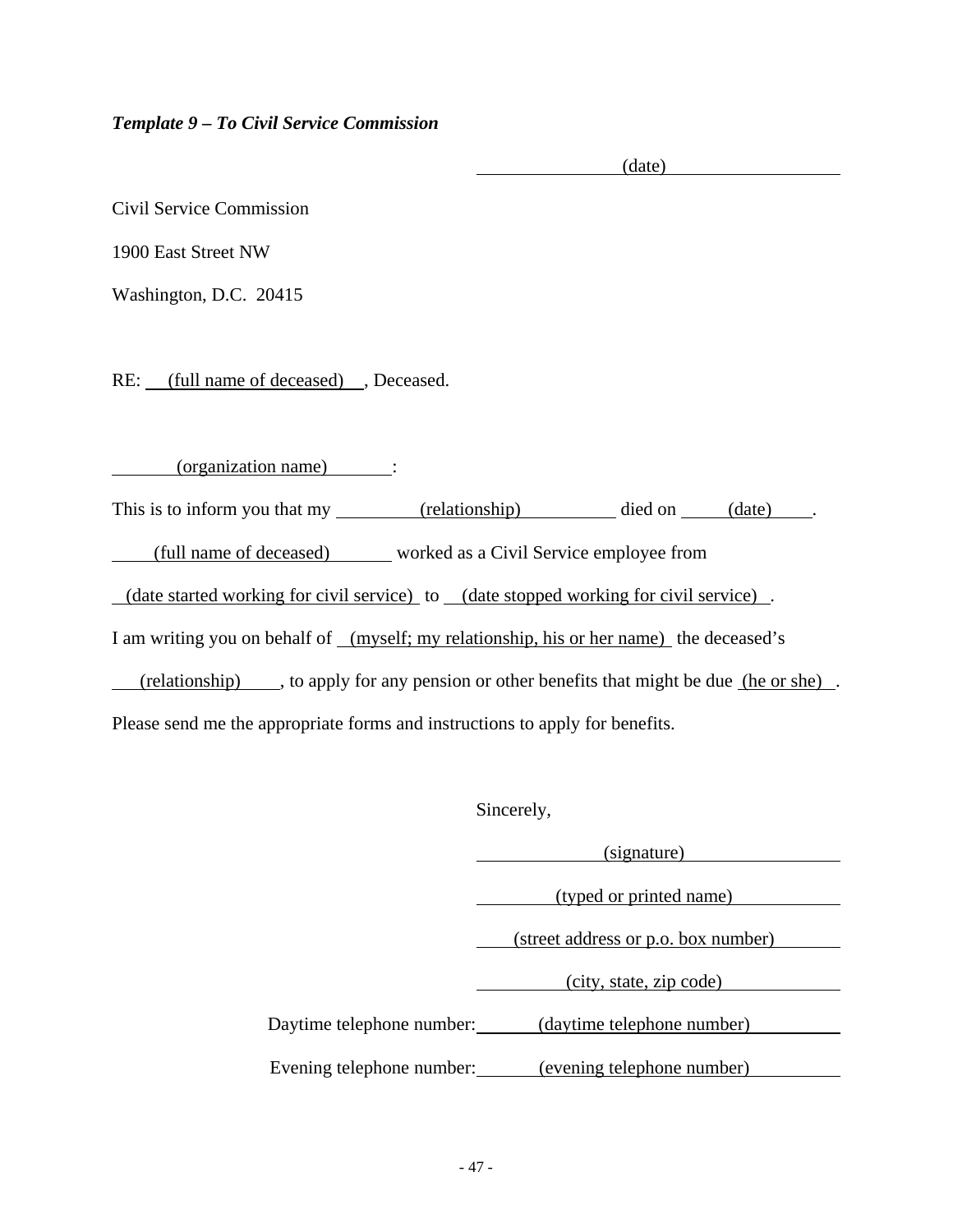1900 East Street NW

Washington, D.C. 20415

| RE: | Deceased. |
|-----|-----------|
|     |           |

:

| This is to inform you that my | died on |
|-------------------------------|---------|
|                               |         |

# **EXECUTE:** Worked as a Civil Service employee from

| I am writing you on behalf of | the deceased's |
|-------------------------------|----------------|
|-------------------------------|----------------|

, to apply for any pension or other benefits that might be due \_\_\_\_\_\_\_\_.

Please send me the appropriate forms and instructions to apply for benefits.

Sincerely,

Daytime telephone number:<br>
<u>Daytime</u> telephone number:

Evening telephone number: